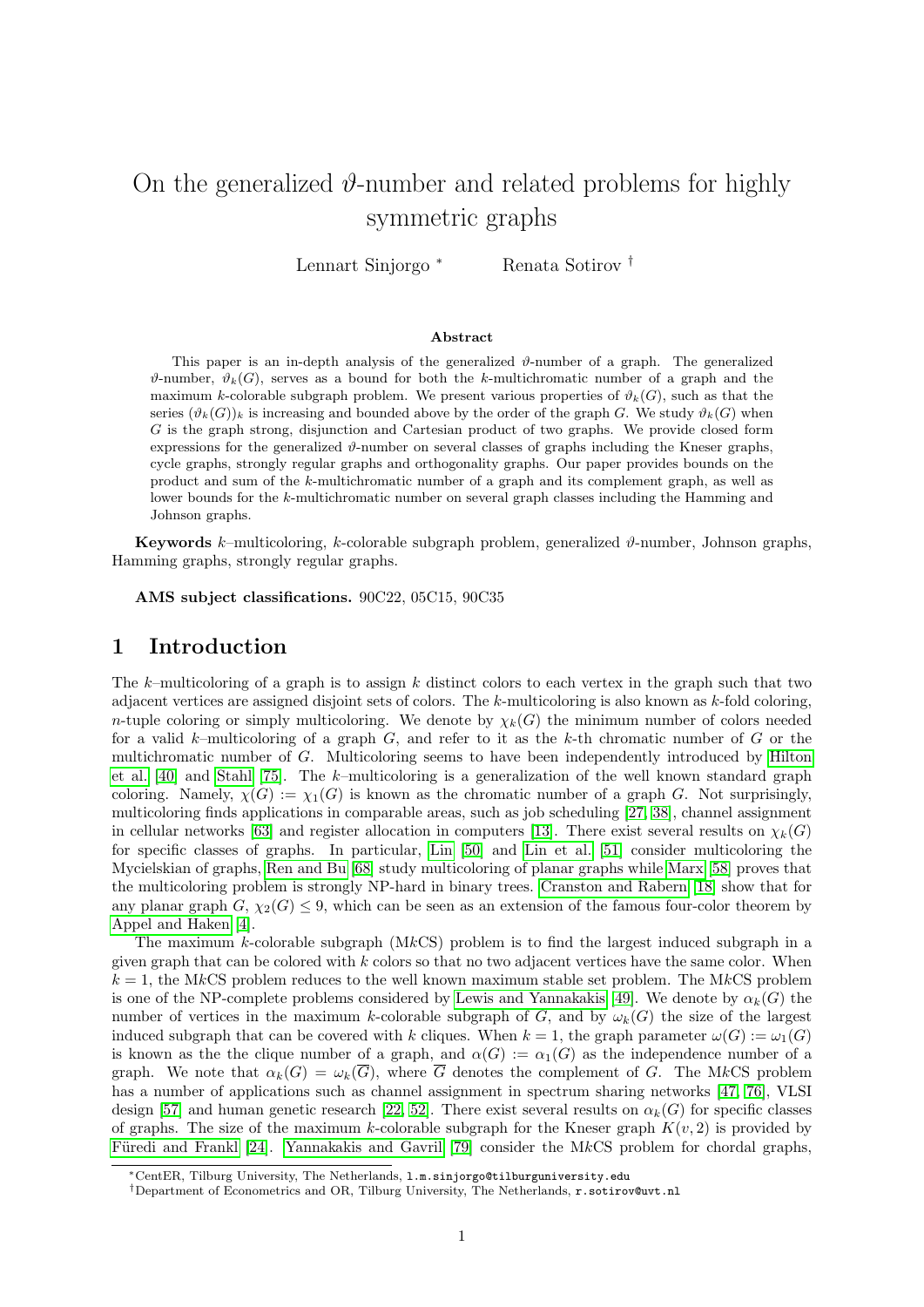[Addario-Berry et al. \[2\]](#page-23-0) study the problem for an  $i$ -triangulated graph, and [Narasimhan \[61\]](#page-26-8) computes  $\alpha_k(G)$  for circular-arc graphs and tolerance graphs.

[Narasimhan and Manber \[62\]](#page-26-9) introduce a graph parameter  $\vartheta_k(G)$  that serves as a bound for both the minimum number of colors needed for a  $k$ -multicoloring of a graph  $G$  and the number of vertices in the maximum k-colorable subgraph of G. The parameter  $\vartheta_k(G)$  generalizes the concept of the famous  $\vartheta$ -number that was introduced by Lovász [54] for bounding the Shannon capacity of a graph [\[71\]](#page-27-4). The Lovász theta number is a widely studied graph parameter see e.g.,  $[14, 33, 35, 46, 55, 59]$  $[14, 33, 35, 46, 55, 59]$  $[14, 33, 35, 46, 55, 59]$  $[14, 33, 35, 46, 55, 59]$  $[14, 33, 35, 46, 55, 59]$  $[14, 33, 35, 46, 55, 59]$ . The Lovász theta number provides bounds for both the clique number and the chromatic number of a graph, both of which are NP-hard to compute. The well known result that establishes the following relation  $\alpha_1(G) \leq \vartheta_1(G) \leq \chi_1(\overline{G})$  or equivalently  $\omega_1(G) \leq \vartheta_1(\overline{G}) \leq \chi_1(G)$  is known as the sandwich theorem [\[55\]](#page-26-12). The Lovász theta number can be computed in polynomial time as an semidefinite programming (SDP) problem by using interior point methods. Thus, when the clique number and chromatic number of a graph coincide such as for weakly perfect graphs, the Lovász theta function provides those quantities in polynomial time.

Despite the popularity of the Lovász theta number, the function  $\vartheta_k(G)$  has received little attention in the literature. [Narasimhan and Manber \[62\]](#page-26-9) show that  $\alpha_k(G) \leq \vartheta_k(G) \leq \chi_k(G)$  or equivalently  $\omega_k(G) \leq$  $\vartheta_k(\overline{G}) \leq \chi_k(G)$ . These inequalities can be seen as a generalization of the the Lovász sandwich theorem. [Alizadeh \[3\]](#page-24-5) formulate the generalized  $\vartheta$ -number using semidefinite programming. [Kuryatnikova et al.](#page-26-14) [\[48\]](#page-26-14) introduce the generalized  $\vartheta'$ -number that is obtained by adding non-negativity constraints to the SDP formulation of the  $\vartheta_k$ -number. The generalized  $\vartheta$ -number and  $\vartheta'$ -number are evaluated numerically as upper bounds for the MkCS problem in [\[48\]](#page-26-14). The authors of [\[48\]](#page-26-14) characterise a family of graphs for which  $\vartheta_k(G)$  and  $\vartheta'_k(G)$  provide tight bounds for  $\alpha_k(G)$ . Here, we study also a relation between  $\vartheta_k(G)$ and  $\chi_k(G)$ , and extend many known results for the Lovász  $\vartheta$ -number to the generalized  $\vartheta$ -number. This paper is based on the thesis of [Sinjorgo \[74\]](#page-27-5).

#### Main results and outline

This paper provides various theoretical results for  $\alpha_k(G)$ ,  $\vartheta_k(G)$  and  $\chi_k(G)$ . We provide numerous properties of  $\vartheta_k(G)$  including results on different graph products of two graphs such as the Cartesian product, strong product and disjunction product. We show that the series  $(\vartheta_k(G))_k$  is increasing towards the number of vertices in  $G$ , and that the increments of the series can be arbitrarily small. The latter result is proven by constructing a particular graph that satisfies the desired property. We also provide a closed form expression on the generalized  $\vartheta$ -number for several graph classes including complete graphs, cycle graphs, complete multipartite graphs, strongly regular graphs, orthogonality graphs, the Kneser graphs and some Johnson graphs. We compute  $\vartheta_k(G)$  for circulant graphs and the Johnson graphs. Our results show that  $\vartheta_k(G) = k\vartheta(G)$  for the Kneser graphs and more general Johnson graphs, strongly regular graphs, cycle graphs and circulant graphs. Our paper presents lower bounds on the k-th chromatic number for all regular graphs, but also specialized bounds for the Hamming, Johnson and orthogonality graphs. We also provide bounds on the product and sum of  $\chi_k(G)$  and  $\chi_k(\overline{G})$ , and present graphs for which those bounds are attained. Those results generalize well known results of [Nordhaus and Gaddum](#page-27-6) [\[65\]](#page-27-6) for  $\chi(G)$  and  $\chi(\overline{G})$ .

This paper is organized as follows. Notation and definitions of several graphs and graph products are given in section [1.1.](#page-2-0) In section [2](#page-3-0) we formally introduce  $\vartheta_k(G)$  and  $\chi_k(G)$  and show how those graph parameters relate. In section [3](#page-4-0) we study the series  $(\vartheta_k(G))_k$ . Section [4](#page-7-0) provides bounds for  $\vartheta_k(G)$  when G is the strong graph product of two graphs and the disjunction product of two graphs. In section [5](#page-8-0) one can find values of the generalized  $\vartheta$ -number for complete graphs, cycle graphs, circulant graphs and complete multipartite graphs. In section [5.1](#page-10-0) we provide a closed form expression for the generalized  $\vartheta$ -function on the Kneser graphs, as well as for the Johnson graphs. Section [5.2](#page-12-0) relates  $\vartheta(K_k \Box G)$  and  $\vartheta_k(G)$ . We provide a closed form expression for the generalized  $\vartheta$ -function for strongly regular graphs in section [6.](#page-14-0) In the same section we also relate the Schrijver's number  $\vartheta'(K_k \Box G)$  with  $\vartheta_k(G)$  when G is a strongly regular graph. In section [7](#page-18-0) we study a relation between the orthogonality graphs and here considered graph parameters. Section [8](#page-19-0) provides new lower bounds on the k-th chromatic number for regular graphs and triangular graphs. We present several results for the multichromatic number on the Hamming graphs in section [8.1.](#page-21-0)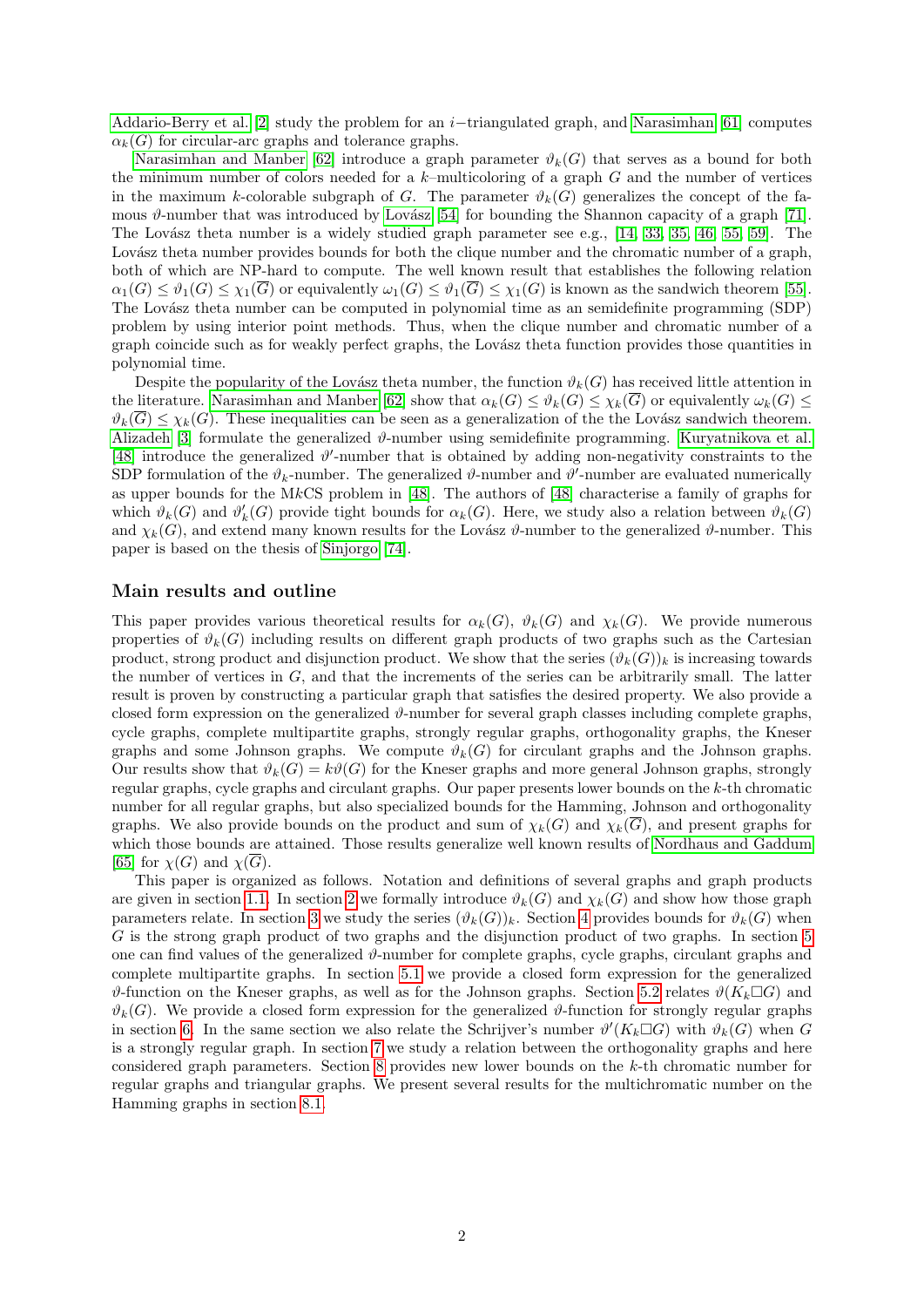#### <span id="page-2-0"></span>1.1 Notation and definitions

<span id="page-2-1"></span>J.

Let  $\mathbb{S}^n$  be the space of symmetric *n* by *n* matrices. For matrix  $X \in \mathbb{S}^n$ , we write  $X \succeq 0$  when X is positive semidefinite. Entries of matrix X are given by  $X_{ij}$ . The trace inner product for symmetric matrices is denoted  $\langle X, Y \rangle = \text{Tr}(XY)$ . The Kronecker product of matrices is denoted by  $X \otimes Y$ . By abuse of notation, we use the same symbol for the tensor product of graphs. The matrix of all ones is denoted by  $J$ , while the identity matrix is denoted by  $I$ . We sometimes use subscripts to indicate the size of a matrix. Denote by 0 and 1 the vector of all zeroes and ones respectively.

For any graph  $G = (V(G), E(G))$ , we denote its adjacency matrix by  $A_G$ , or simply A when the context is clear. Similarly, we use V and  $E$  to denote the vertex and edge set of G when it is clear from the context. We assume that  $|V| = n$ , unless stated differently. The Laplacian matrix of a graph G is denoted by  $L_G$ . The complement graph of G, denoted by  $\overline{G}$ , is defined as the graph such that  $A_{\overline{G}}+A_G=J-I.$ 

For the eigenvalues of  $X \in \mathbb{S}^n$ , we follow  $\lambda_1(X) \geq \lambda_2(X) \geq \ldots \geq \lambda_n(X)$ , and denote by  $\sigma(A)$  the spectrum of matrix A. That is,  $\sigma(A) = {\lambda_1(A), \ldots, \lambda_n(A)}$ . We denote the set  $\{1, \ldots, n\}$  by  $[n]$ .

In the rest of this section we provide several definitions. The first definition introduces several graph products, and the remaining ones different classes of graphs.

<span id="page-2-2"></span>**Definition 1** (Graph products). An arbitrary graph product of graphs  $G_1 = (V_1, E_1)$  and  $G_2 = (V_2, E_2)$  is denoted by  $G_1*G_2$ , having as vertex set the Cartesian product  $V_1\times V_2$ . Table [1](#page-2-1) shows when vertices  $(v_1, v_2)$ and  $(u_1, u_2)$  are adjacent in  $G_1 * G_2$ , for the lexicographic, tensor, Cartesian, strong and disjunction [\(Abdo](#page-23-1) [and Dimitrov](#page-23-1) [\[1\]](#page-23-1)) graph products.

|               | Graph product $G_1 * G_2$ Condition for $((v_1, v_2), (u_1, u_2)) \in E(G_1 * G_2)$                              |
|---------------|------------------------------------------------------------------------------------------------------------------|
| Lexicographic | $G_1 \circ G_2$ $(v_1, u_1) \in E_1$ or $[v_1 = u_1$ and $(v_2, u_2) \in E_2]$                                   |
| Tensor        | $G_1 \otimes G_2$ $(v_1, u_1) \in E_1$ and $(v_2, u_2) \in E_2$                                                  |
| Cartesian     | $G_1 \square G_2$ $[v_1 = u_1 \text{ and } (v_2, u_2) \in E_2]$ or $[v_2 = u_2 \text{ and } (v_1, u_1) \in E_1]$ |
| Strong        | $G_1 \boxtimes G_2$ $((v_1, v_2), (u_1, u_2)) \in E(G_1 \square G_2) \cup E(G_1 \otimes G_2)$                    |
| Disjunction   | $G_1 \vee G_2$ $(v_1, u_1) \in E_1$ or $(v_2, u_2) \in E_2$                                                      |

Table 1: Graph products

In order to define the Hamming graphs, we first state the definition of the Hamming distance.

<span id="page-2-6"></span>**Definition 2** (Hamming distance). For two integer valued vectors **u** and **v**, the Hamming distance between them, denoted by  $d(\mathbf{u}, \mathbf{v})$ , is the number of positions in which their entries differ.

<span id="page-2-7"></span>**Definition 3** (Hamming graph). The Hamming graph  $H(n,q,F)$  for  $n,q \in \mathbb{N}$  and  $F \subset \mathbb{N}$  has as vertices all the unique elements in  $(\mathbb{Z}/q\mathbb{Z})^n$ . In the Hamming graph, vertices u and v are adjacent if their Hamming distance  $d(u, v) \in F$ .

Many authors define the Hamming graphs only for  $F = \{1\}.$ 

<span id="page-2-4"></span>**Definition 4** (Johnson graph). Let  $n, m \in \mathbb{N}$ ,  $1 \leq m \leq n/2$ ,  $f \in \{0, 1, \ldots, m\}$  and  $N = \{1, 2, \ldots, n\}$ . The Johnson graph  $J(n, m, f)$  has as vertices all the possible m-sized subsets of N. Denote the subset corresponding to a vertex u by  $s(u)$ . Then  $|s(u)| = m$  and vertices u and v are adjacent if and only if  $|s(u) \cap s(v)| = f.$ 

Many authors define the Johnson graph only for  $f = m - 1$ . When  $f = 0$ , the Johnson graph is better known as the Kneser graph.

<span id="page-2-3"></span>**Definition 5** (Kneser graph). Let  $n, m \in \mathbb{N}$  and  $1 \le m \le n/2$ . Then the Kneser graph  $K(n, m)$  is the Johnson graph  $J(n, m, 0)$ .

<span id="page-2-5"></span>**Definition 6** (Strongly regular graph). A d-regular graph  $G$  of order n is is called strongly regular with parameters  $(n, d, \lambda, \mu)$  if any two adjacent vertices share  $\lambda$  common neighbors and any two non-adjacent vertices share µ common neighbors.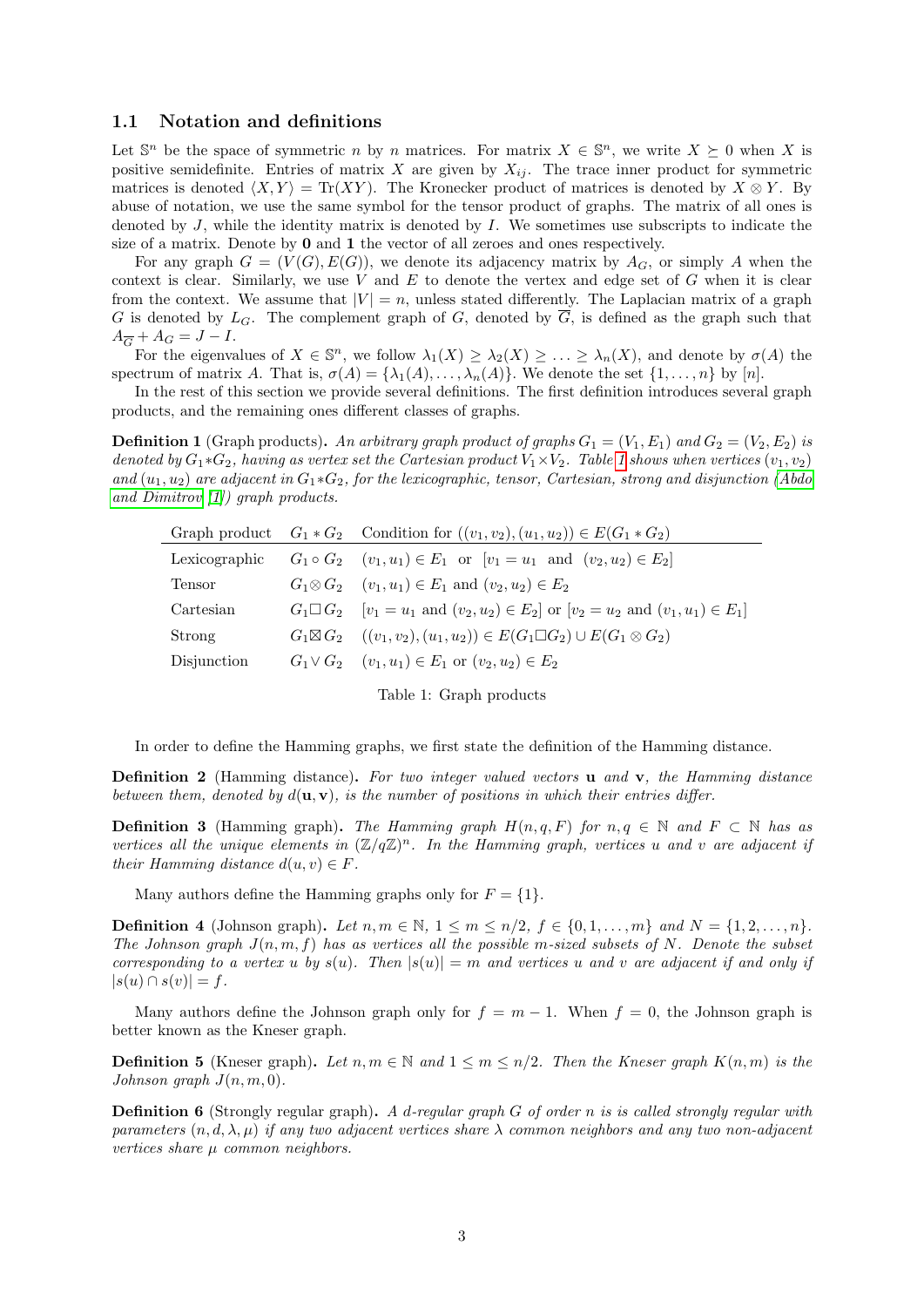# <span id="page-3-0"></span>2  $\vartheta_k(G)$  and  $\chi_k(G)$  formulations and their relation

In this section, we formally introduce the multichromatic number and the generalized  $\vartheta$ -number of a graph. We also show a relationship between these two graph parameters.

Let  $G = (V, E)$  be a simple undirected graph with n vertices. A valid k-multicoloring of G that uses R colors is a mapping  $f: V \to 2^R$ , such that  $|f(i)| = k$  for all vertices  $i \in V$  and  $|f(i) \cap f(j)| = 0$  for all edges  $(i, j) \in E$ . The multichromatic number  $\chi_k(G)$  is defined to be the smallest R such that a valid  $k$ -multicoloring of G exists. Here we consider only valid  $k$ -multicoloring and refer to it as  $k$ -multicoloring.

Multicoloring can be reduced to standard graph coloring by use of the lexicographic product of graphs, see definition [1.](#page-2-2) Namely, [Stahl \[75\]](#page-27-0) showed that for any graph H such that  $\chi(H) = k$ , we have  $\chi_k(G) = \chi(G \circ H)$ . For clarity purposes, the simplest choice for H is  $K_k$ , the complete graph of order k. This results in

$$
\chi_k(G) = \chi(G \circ K_k). \tag{1}
$$

For bounds on the chromatic number of (lexicographic) graph products, we refer readers to Klavžar [\[44\]](#page-26-15) and [Geller and Stahl \[29\]](#page-25-6). By the lexicographic product, any bound on  $\chi(G)$  can also be transformed to a bound on  $\chi_k(G)$ . In particular:

<span id="page-3-1"></span>
$$
\chi_k(G) = \chi(G \circ K_k) \ge \omega(G \circ K_k) = \omega(G)\omega(K_k) = k\omega(G). \tag{2}
$$

Here we use that  $\omega(G \circ H) = \omega(G)\omega(H)$  for general graphs G and H. We also mention the following result

<span id="page-3-9"></span>
$$
\alpha(G \circ H) = \alpha(G)\alpha(H). \tag{3}
$$

Both results are proven by [Geller and Stahl \[29\]](#page-25-6). Let us also state the following known result:

<span id="page-3-3"></span><span id="page-3-2"></span>
$$
\chi(G \circ H) \le \chi(G)\chi(H). \tag{4}
$$

This result can be explained as follows. Denote the vertex sets of G and H by  $V(G)$  and  $V(H)$ , respectively. For an optimal coloring of G and H, define  $c(u)$  as the color of some vertex u. Graph  $G \circ H$ has vertices  $(g_i, h_i)$ . Every vertex in  $G \circ H$  can then be assigned a 2-color combination  $(c(g_i), c(h_i))$ . Note that by interpreting these 2-color combinations as simply colors, this constitutes a valid coloring of  $G \circ H$  by using  $\chi(G)\chi(H)$  colors. Combining inequalities [\(2\)](#page-3-1) and [\(4\)](#page-3-2) results in

$$
k\omega(G) \le \chi_k(G) = \chi(G \circ K_k) \le k\chi(G). \tag{5}
$$

Note that by [\(5\)](#page-3-3), any upper bound on  $\chi(G)$  can be transformed into an upper bound on  $\chi_k(G)$ . To compute (or approximate)  $\chi_k(G)$  one can consult the wide range of existing literature on standard graph coloring by using  $\chi_k(G) = \chi(G \circ K_k)$ . Next to that, more specific literature on multicoloring can also be examined. [Malaguti and Toth \[56\]](#page-26-16) use a combination of tabu search and population management procedures as a metaheuristic to solve (slightly generalized) multicoloring problems. [Mehrotra](#page-26-17) [and Trick \[60\]](#page-26-17) apply branch and price to generate independent sets for solving the multicoloring problem.

[Narasimhan and Manber \[62\]](#page-26-9) generalize  $\vartheta(G)$  by introducing  $\vartheta_k(G)$  as follows:

<span id="page-3-7"></span>
$$
\vartheta_k(G) = \underset{A \in \mathcal{A}(G)}{\text{Minimize}} \quad \sum_{i=1}^k \lambda_i(A),\tag{6}
$$

where

<span id="page-3-8"></span>
$$
\mathcal{A}(G) := \{ A \in \mathbb{S}^n \mid A_{ij} = 1 \ \forall (i,j) \notin E(G) \}.
$$
\n
$$
(7)
$$

[Narasimhan and Manber](#page-26-9) prove that  $\vartheta_k(G)$  satisfies the following inequality

<span id="page-3-5"></span><span id="page-3-4"></span>
$$
\alpha_k(\overline{G}) \le \vartheta_k(\overline{G}) \le \chi_k(G) \tag{8}
$$

and thus also  $\omega_k(G) \leq \vartheta_k(\overline{G}) \leq \chi_k(G)$ . Here,  $\alpha_k(G)$  is the cardinality of largest subset  $C \subseteq V$  such that the subgraph induced in G by C, denoted  $G[C]$ , satisfies  $\chi(G[C]) \leq k$ . Inequality [\(8\)](#page-3-4) generalizes the Lovász's sandwich theorem  $[55]$ .

[Alizadeh \[3\]](#page-24-5) derived the following SDP formulation of  $\vartheta_k(G)$ , see also [\[48\]](#page-26-14):

<span id="page-3-6"></span>
$$
\vartheta_k(G) = \underset{\mu \in \mathbb{R}, X, Y \in \mathbb{S}^n}{\text{Minimize}} \quad \langle I, Y \rangle + \mu k
$$
  
subject to 
$$
X_{ij} = 0 \quad \forall (i, j) \notin E(G)
$$

$$
\mu I + X - J + Y \succeq 0, Y \succeq 0.
$$

$$
( \vartheta_k \text{-SDP} )
$$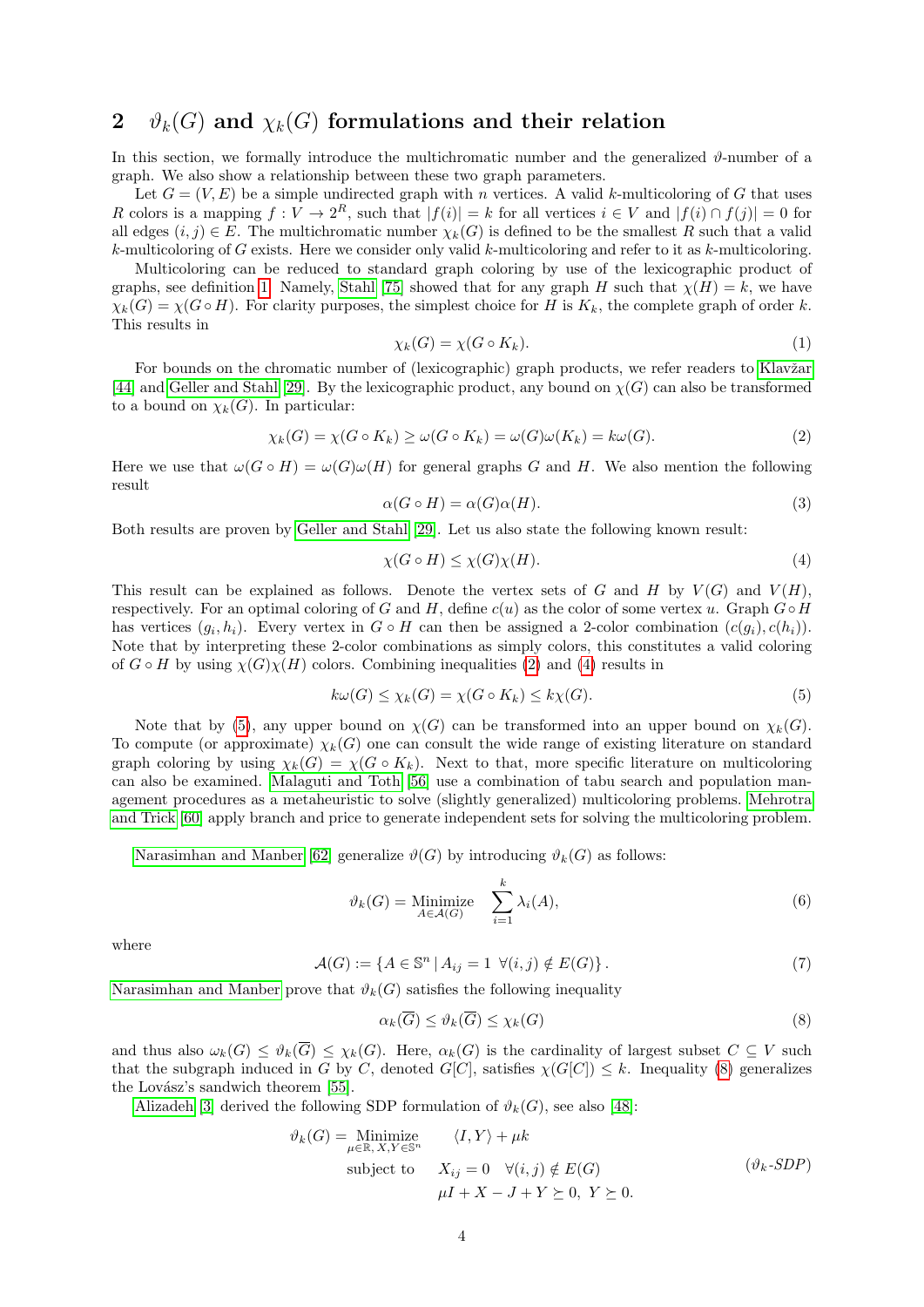The dual problem for  $\vartheta_k$ -SDP is:

<span id="page-4-3"></span>
$$
\vartheta_k(G) = \underset{Y \in \mathbb{S}^n}{\text{Maximize}} \quad \langle J, Y \rangle
$$
  
subject to  $Y_{ij} = 0 \quad \forall (i, j) \in E(G)$   $(\vartheta_k \text{-SDP2})$   
 $\langle I, Y \rangle = k, 0 \le Y \le I.$ 

Note that for  $k = 1$  constraint  $Y \preceq I$  is redundant. We show below that  $\vartheta_k(\overline{G}) \leq \chi_k(G)$ . To prove the result we use different arguments than the arguments used in  $[62]$ . In an optimal k-multicoloring of  $G$ , define for each of the  $\chi_k(G)$  colors used a vector  $y^j \in \{0, 1, k\}^{n+1}, 1 \leq j \leq \chi_k(G)$ . For the entries of  $y^j$ , we have  $y_0^j = k$  and  $y_i^j = 1$  if vertex *i* has color *j*, 0 otherwise. Then

$$
\frac{1}{k^2} \sum_{j=1}^{\chi_k(G)} \mathbf{y}^j (\mathbf{y}^j)^\top = \begin{bmatrix} \chi_k(G) & \mathbf{1}^\top \\ \mathbf{1} & \frac{1}{k} I + \frac{1}{\chi_k(G)} X \end{bmatrix}.
$$

For some  $X \in \mathbb{S}^n$  satisfying  $X_{ij} = 0$  for all  $(i, j) \in E(G)$ . By the Schur complement we find  $\frac{\chi_k(G)}{k}I$  +  $X-J \succeq 0$ . Simply set  $Y=0 \in \mathbb{S}^n$ . Then the triple  $(\frac{\chi_k(G)}{k},X,Y)$  is feasible for  $\vartheta_k$ [-SDP](#page-3-5) (for  $\overline{G}$ ) with objective value  $\chi_k(G)$ .

To conclude this section we state the following result:

$$
\vartheta_k(\overline{G}) \le k\vartheta(\overline{G}) \le \chi_k(G). \tag{9}
$$

[Narasimhan and Manber \[62\]](#page-26-9) prove the first inequality in [\(9\)](#page-3-6). To show this, let  $\widetilde{A} \in \mathcal{A}(\overline{G})$  such that  $\lambda_1(\widetilde{A}) = \vartheta(\overline{G}).$  Then  $\vartheta_k(\overline{G}) \leq \sum_{i=1}^k$  $\sum_{i=1} \lambda_i(A) \leq k\lambda_1(A)$  and the proof follows. The second inequality follows from  $\vartheta(\overline{G \circ K_k}) = k\vartheta(\overline{G})$  and  $\vartheta(\overline{G \circ K_k}) \leq \chi(G \circ K_k) = \chi_k(G)$ . The second inequality in [\(9\)](#page-3-6) also follows from the following known results  $\vartheta(\overline{G}) \leq \chi_f(G)$  and  $k\chi_f(G) \leq \chi_k(G)$  where  $\chi_f(G)$  is the fractional chromatic number of a graph, see e.g., [\[12\]](#page-24-6). In this paper we show that  $\vartheta_k(G) = k\vartheta(G)$  for many highly symmetric graphs.

## <span id="page-4-0"></span>3 The series  $(\vartheta_k(G))_k$

In this section we consider the series  $\vartheta_1(G), \vartheta_2(G), \ldots, \vartheta_n(G)$  where G is a graph of order n. We first prove that this series is bounded from above (proposition [1\)](#page-4-1) and increasing (proposition [2\)](#page-4-2). Then, we prove that the increments of the series i.e.,  $\vartheta_k(G) - \vartheta_{k-1}(G)$  are decreasing in k, see theorem [7.](#page-5-0) We also show that this increment can be arbitrarily small for a particular graph, see theorem [8.](#page-5-1)

Let us first establish a relation between  $\vartheta_k(G)$  and  $\chi(G)$ .

<span id="page-4-1"></span>**Proposition 1.** For  $k \ge \chi(G)$ ,  $G = (V, E)$ , we have  $\vartheta_k(G) = |V|$ . Furthermore,  $\vartheta_k(G) \le |V|$  for all k.

*Proof.* Let  $k = \chi(G)$ . Then  $\alpha_k(G) = |V|$ , where we take the k independent sets to be the color classes in an optimal coloring of G. Thus, it follows from [\(8\)](#page-3-4) that  $|V| \leq \vartheta_k(G)$ .

Furthermore, note that for any graph G, matrix  $J \in \mathcal{A}(G)$  is feasible for [\(6\)](#page-3-7). Since matrix J has eigenvalue |V| with multiplicity one and the other eigenvalues equal 0, we have  $\vartheta_k(G) \leq |V|$  for any graph G. However, when  $k \geq \chi(G)$  we have  $\vartheta_k(G) = |V|$ .  $\Box$ 

Part of proposition [1](#page-4-1) can be more succinctly stated as  $\vartheta_{\chi(G)}(G) = |V|$ . The parameter  $\vartheta_k(G)$  induces a series of parameters for a graph, given by  $\vartheta_1(G), \vartheta_2(G), \ldots, \vartheta_n(G) = |V|$ . Proposition [1](#page-4-1) shows that this series is bounded from above by  $|V|$ . The next proposition shows that this series is non-decreasing in  $k$ .

<span id="page-4-2"></span>**Proposition 2.** For any graph  $G$ ,  $\vartheta_k(G) \leq \vartheta_{k+1}(G)$ , with equality if and only if  $\vartheta_k(G) = |V|$ .

*Proof.* Consider graph G of order n and let Y be optimal for  $\vartheta_k$ [-SDP2](#page-4-3). We have Tr(Y) = k and  $0 \leq Y \leq I$ . Define matrix Z as follows:  $Z := \left(1 - \frac{1}{n-k}\right)Y + \frac{1}{n-k}I$ . It follows that matrix Z is feasible for  $\vartheta_{k+1}$ -SDP2 and thus

$$
\vartheta_{k+1}(G) \ge \langle J, Z \rangle = \vartheta_k(G) + \frac{n - \vartheta_k(G)}{n - k} \ge \vartheta_k(G).
$$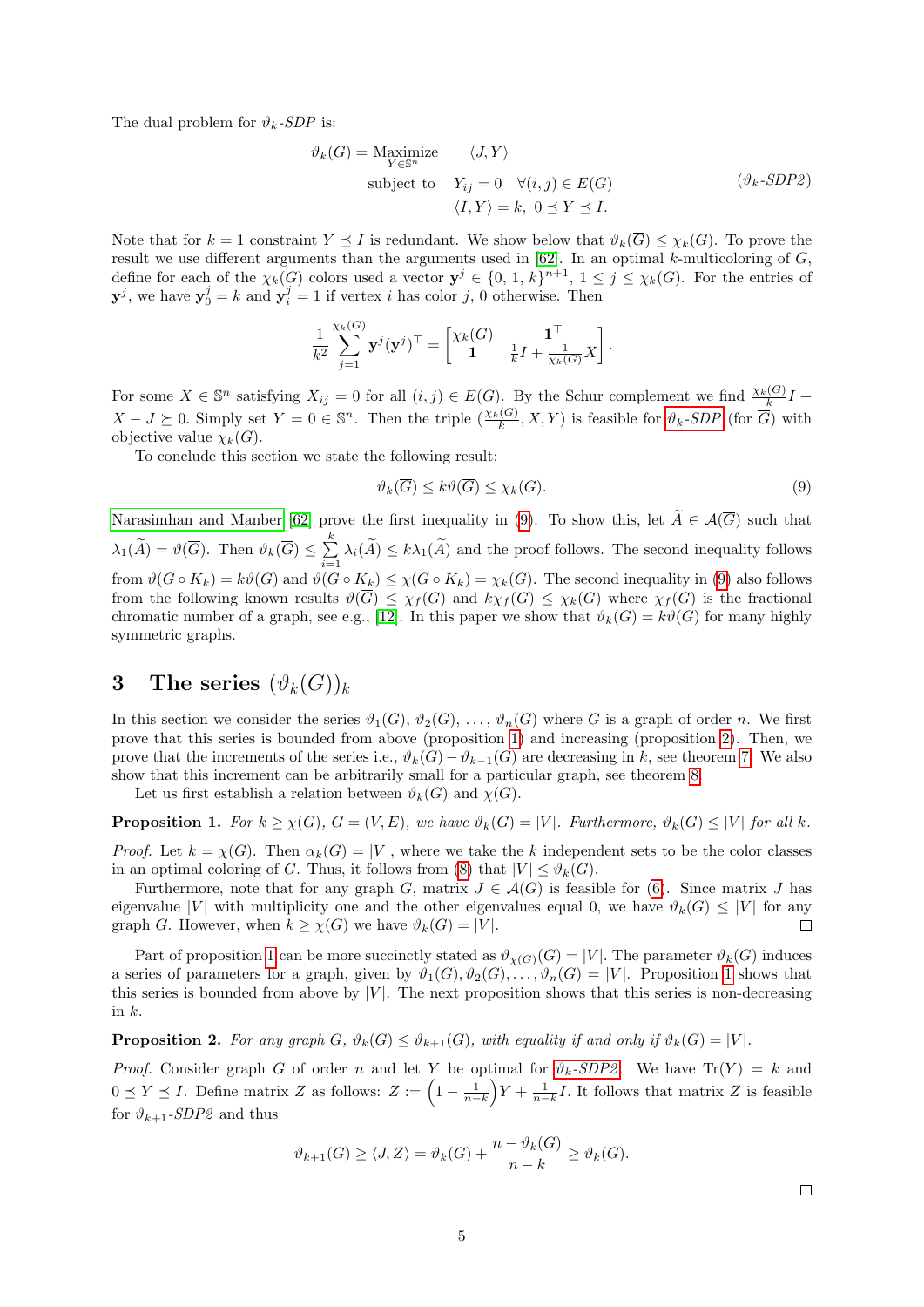Proposition [2](#page-4-2) allows us to further restrict  $\vartheta_k$ [-SDP](#page-3-5).

<span id="page-5-8"></span>**Proposition 3.** Let  $(X^*, Y^*, \mu^*)$  be an optimal solution to  $\vartheta_k$ [-SDP](#page-3-5) for an arbitrary graph G. Then  $\mu^* \geq 0.$ 

*Proof.* We prove the statement by contradiction. Assume that the triple  $(X^*, Y^*, \mu^*)$  is optimal for  $\vartheta_k$ [-SDP](#page-3-5) and  $\mu^* < 0$ . Note that the triple  $(X^*, Y^*, \mu^*)$  is then also feasible for  $\vartheta_{k+1}$ -SDP. Since  $\mu^* < 0$ , this would imply that  $\vartheta_k(G) > \vartheta_{k+1}(G)$ , which contradicts proposition [2.](#page-4-2) Thus  $\mu^* \geq 0$ .  $\Box$ 

Next, we investigate the increments of the series  $(\vartheta_k(G))_k$ . For that purpose, we define for any graph G and  $k \geq 2$  the increment of  $(\vartheta_k(G))_k$  as follows:

<span id="page-5-4"></span>
$$
\Delta_k(G) := \vartheta_k(G) - \vartheta_{k-1}(G),\tag{10}
$$

and set  $\Delta_1(G) = \vartheta_1(G)$ .

<span id="page-5-0"></span>**Theorem 7.** For any graph G and  $k \geq 1$ ,  $\Delta_k(G) \geq \Delta_{k+1}(G)$ .

*Proof.* Let  $k \geq 1$  and matrix  $A_k \in \mathcal{A}(G)$ , where  $\mathcal{A}(G)$  is defined in [\(7\)](#page-3-8), satisfies

<span id="page-5-2"></span>
$$
\sum_{i=1}^{k} \lambda_i(A_k) = \vartheta_k(G). \tag{11}
$$

Stated differently, matrix  $A_k$  is the optimal solution to [\(6\)](#page-3-7) for computing  $\vartheta_k(G)$ . Since (6) is a minimization problem,

<span id="page-5-3"></span>
$$
\vartheta_k(G) \le \sum_{i=1}^k \lambda_i(A_{k'}), \, k' \ne k. \tag{12}
$$

By substituting [\(11\)](#page-5-2) and [\(12\)](#page-5-3) in the definition of  $\Delta_k(G)$  for  $k \geq 2$ , see [\(10\)](#page-5-4), we obtain:

<span id="page-5-5"></span>
$$
\Delta_k(G) \le \sum_{i=1}^k \lambda_i(A_{k-1}) - \sum_{i=1}^{k-1} \lambda_i(A_{k-1}) = \lambda_k(A_{k-1}).
$$
\n(13)

Similarly,

<span id="page-5-6"></span>
$$
\Delta_k(G) \ge \sum_{i=1}^k \lambda_i(A_k) - \sum_{i=1}^{k-1} \lambda_i(A_k) = \lambda_k(A_k). \tag{14}
$$

Combining [\(13\)](#page-5-5) and [\(14\)](#page-5-6) yields  $\Delta_k(G) \geq \lambda_k(A_k) \geq \lambda_{k+1}(A_k) \geq \Delta_{k+1}(G)$ ,  $k \geq 2$ . The inequality  $\Delta_1(G) \geq \Delta_2(G)$  follows from [\(9\)](#page-3-6).  $\Box$ 

Let us summarize the implications of propositions [2](#page-4-2) and theorem [7.](#page-5-0) Proposition [2](#page-4-2) proves that

<span id="page-5-9"></span>
$$
\Delta_k(G) = 0 \iff \vartheta_{k-1}(G) = |V|.
$$
\n(15)

For complete graphs we have  $\Delta_k(K_n) = 1$ , see theorem [11.](#page-8-1) There exist however graphs for which  $\Delta_k(G)$  < 1. We investigate the limiting behaviour of  $\Delta_k(G)$  in section [3.1.](#page-5-7)

When we consider the series induced by  $\vartheta_k(G)$  as a function of k, we know that this series is increasing towards  $|V(G)|$ . Theorem [7](#page-5-0) shows that the increments in this series decrease in k. Loosely speaking, one might say the second derivative of  $f(k) = \vartheta_k(G)$  is negative.

#### <span id="page-5-7"></span>3.1 Limiting behaviour of  $\Delta_k(G)$

In this section we show that for any real number  $\varepsilon > 0$ , there exists a graph G and a number  $k \ge 1$  such that  $0 < \Delta_k(G) < \varepsilon$ . For this purpose, define graph  $\mathcal{G}_n = (V(\mathcal{G}_n), E(\mathcal{G}_n))$  as follows:

<span id="page-5-10"></span>
$$
V(\mathcal{G}_n) := \{1, 2, \dots, n\} \text{ and } E(\mathcal{G}_n) := \{(i, j) \mid i < j \le n - 1\} \cup \{(n - 1, n)\}. \tag{16}
$$

Graph  $\mathcal{G}_n$  is thus a complete graph on  $n-1$  vertices plus one additional vertex. This additional vertex is connected to the complete graph  $K_{n-1}$  by a single edge.

<span id="page-5-1"></span>**Theorem 8.** For  $n \geq 5$ , we have

$$
\vartheta_{n-2}(\mathcal{G}_n) = n - 2 + \frac{2}{n-3}\sqrt{(n-2)(n-4)}.
$$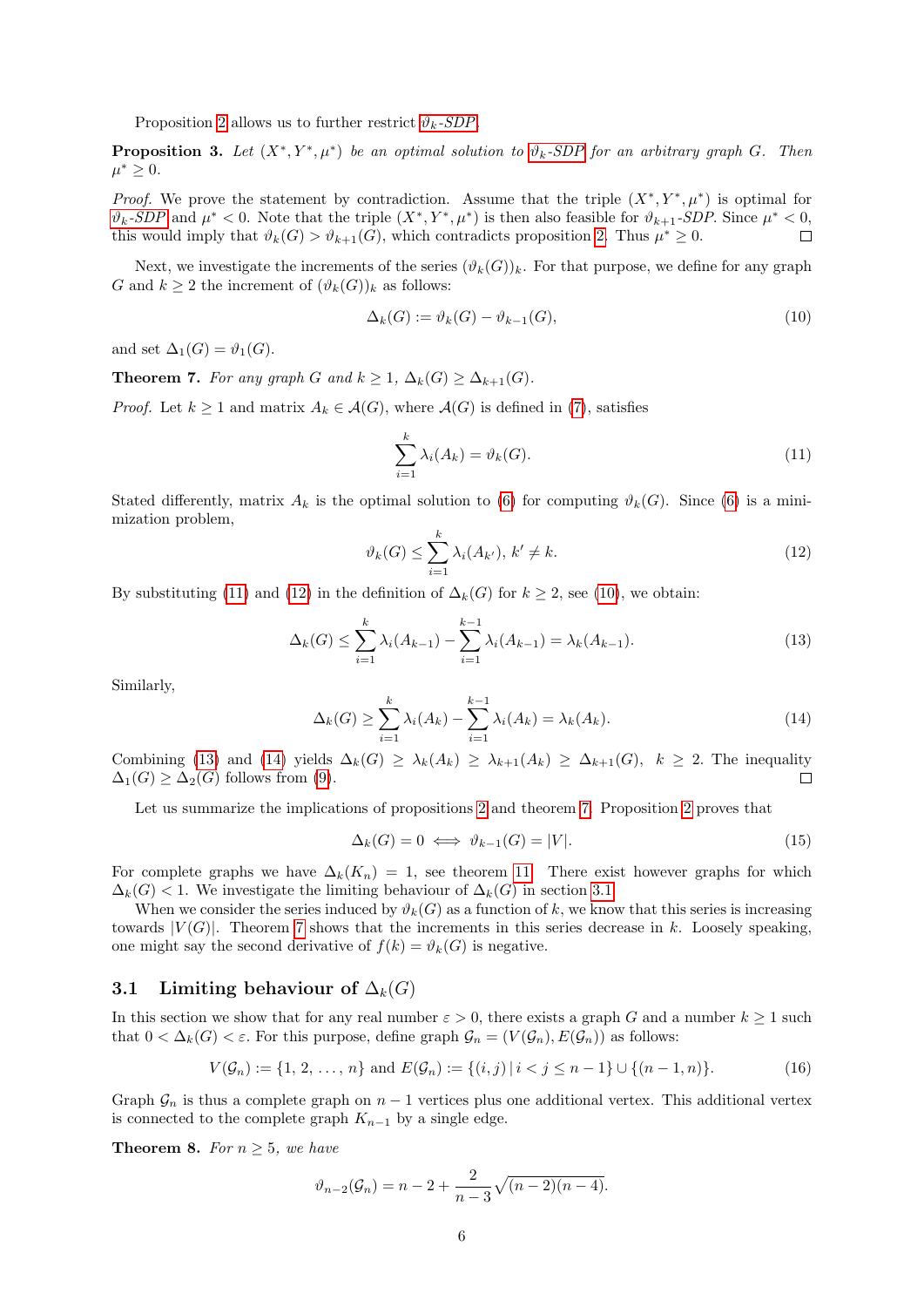*Proof.* We prove the theorem by finding a lower and upper bound on  $\vartheta_{n-2}(\mathcal{G}_n)$ , both of which equal the expression stated in theorem [8.](#page-5-1) Let  $p = \sqrt{\frac{n-4}{(n-2)(n-3)^2}}$ . Define matrix  $Y \in \mathbb{S}^n$  as follows:

$$
Y = \begin{bmatrix} \frac{n-4}{n-3}I_{n-2} & \mathbf{0}_{n-2} & p\mathbf{1}_{n-2} \\ \mathbf{0}_{n-2}^{\top} & 1 & 0 \\ p\mathbf{1}_{n-2}^{\top} & 0 & \frac{1}{n-3} \end{bmatrix}.
$$

Matrix Y is feasible for  $\vartheta_{n-2}$ -SDP2 if  $0 \le Y \le I$ . Therefore we derive

$$
I - Y = \begin{bmatrix} \frac{1}{n-3}I_{n-2} & \mathbf{0}_{n-2} & -p\mathbf{1}_{n-2} \\ \mathbf{0}_{n-2}^{\top} & 0 & 0 \\ -p\mathbf{1}_{n-2}^{\top} & 0 & \frac{n-4}{n-3} \end{bmatrix},
$$

and take the Schur complement of the block  $\frac{1}{n-3}I_{n-2}$  of  $I - Y$ :

$$
\begin{bmatrix} 0 & 0 \ 0 & \frac{n-4}{n-3} \end{bmatrix} - \begin{bmatrix} \mathbf{0}_{n-2}^{\top} \\ p\mathbf{1}_{n-2}^{\top} \end{bmatrix} (n-3) I_{n-2} \begin{bmatrix} \mathbf{0}_{n-2} & p\mathbf{1}_{n-2} \end{bmatrix} = \begin{bmatrix} 0 & 0 \\ 0 & 0 \end{bmatrix} \succeq 0.
$$

Thus  $Y \leq I$ . Similarly, by taking the Schur complement of the upper left  $(n-1) \times (n-1)$  block matrix of Y, we find that  $Y \succeq 0$ . We omit the details of this computation. This implies that Y is feasible for  $\vartheta_{n-2}$ -SDP2 and

<span id="page-6-3"></span>
$$
\vartheta_{n-2}(\mathcal{G}_n) \ge \langle J, Y \rangle = n - 2 + \frac{2}{n-3} \sqrt{(n-2)(n-4)}.
$$
\n(17)

Finding the (equal) upper bound on  $\vartheta_{n-2}(\mathcal{G}_n)$  is a bit more involved. Let  $\alpha = \frac{n-5}{n-3}\sqrt{\frac{n-2}{n-4}}$  and set

$$
A = \begin{bmatrix} \alpha J_{n-2} + (1 - \alpha) I_{n-2} & \mathbf{0}_{n-2} & \mathbf{1}_{n-2} \\ \mathbf{0}_{n-2}^{\top} & 1 & 0 \\ \mathbf{1}_{n-2}^{\top} & 0 & 1 \end{bmatrix}.
$$

Note that  $A \in \mathcal{A}(\mathcal{G}_n)$  (see [\(7\)](#page-3-8)). We show that for

$$
\beta_{1,2} = \frac{-\alpha(n-3) \pm \sqrt{\alpha^2(n-3)^2 - 4(2-n)}}{2},\tag{18}
$$

the vectors  $v_i = [\mathbf{1}_{n-2}^\top, 0, \beta_i]^\top$ ,  $i \in \{1, 2\}$  are two eigenvectors of matrix A. Consider

<span id="page-6-1"></span><span id="page-6-0"></span>
$$
Av_i = \begin{bmatrix} (\alpha(n-3) + 1 + \beta_i) \mathbf{1}_{n-2} \\ 0 \\ (\frac{n-2}{\beta_i} + 1)\beta_i \end{bmatrix} . \tag{19}
$$

The right-hand side of  $(19)$  equals the scaled vector  $v_i$ , since by  $(18)$ ,

<span id="page-6-2"></span>
$$
\alpha(n-3) + 1 + \beta_i = \frac{n-2}{\beta_i} + 1.
$$
\n(20)

For  $i \in \{1, 2\}$ , [\(20\)](#page-6-2) gives the two eigenvalues corresponding to  $v_i$ . Also  $u = [\mathbf{0}_{n-2}^{\top}, 1, 0]^{\top}$  is an eigenvector of A with corresponding eigenvalue one (and multiplicity one). Since A is a real symmetric matrix, its eigenvectors are orthogonal. The remaining eigenvectors are thus  $w_i = [c_i^{\top}, 0, 0]^{\top}$  where  $c_i \in \mathbb{R}^{n-2}$  is a vector whose entries sum to 0. The eigenvectors  $w_i$  correspond to eigenvalues of  $1-\alpha$ . We have described all the eigenvectors of A. By substituting [\(18\)](#page-6-1) in [\(20\)](#page-6-2) one can verify that the four unique eigenvalues of A are ordered as follows:

$$
\sqrt{(n-2)(n-4)} + 1 > 1 > 1 - \alpha > 1 - \sqrt{\frac{n-2}{n-4}},
$$

with corresponding multiplicities 1, 1,  $n-3$ , 1, respectively. The sum of the largest  $n-2$  eigenvalues of A serves as upper bound on  $\vartheta_{n-2}(\mathcal{G}_n)$ , see [\(6\)](#page-3-7). That is,

$$
\vartheta_{n-2}(\mathcal{G}_n) \leq \sum_{i=1}^{n-2} \lambda_i(A) = n - 2 + \frac{2}{n-3} \sqrt{(n-2)(n-4)}.
$$

This upper bound on  $\vartheta_{n-2}(\mathcal{G}_n)$  coincides with the lower bound [\(17\)](#page-6-3), which proves the theorem.  $\Box$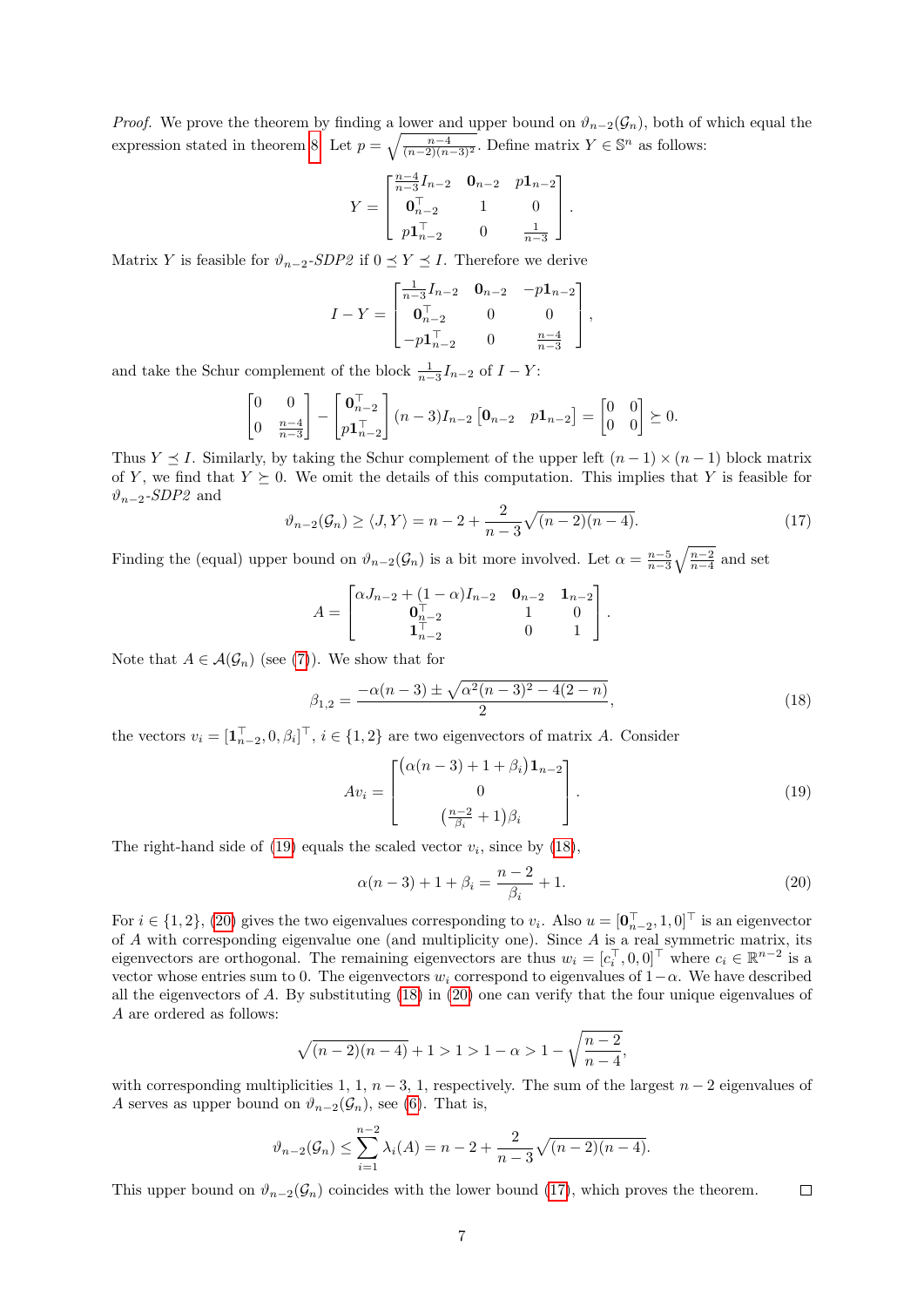Using theorem [8](#page-5-1) we can show that  $\Delta_{n-1}(\mathcal{G}_n)$  ( $n \geq 5$ ) converges to zero. Namely,

$$
\Delta_{n-1}(\mathcal{G}_n)=\vartheta_{n-1}(\mathcal{G}_n)-\vartheta_{n-2}(\mathcal{G}_n)\leq 2\Bigg(1-\sqrt{\frac{(n-2)(n-4)}{(n-3)^2}}\Bigg),
$$

from where it follows that  $\Delta_{n-1}(\mathcal{G}_n)$  ( $n \geq 5$ ) converges to zero. To conclude, strictly positive values of  $\Delta_k(G)$  can be arbitrarily small. It is unclear whether lower bounds exist on  $\Delta_k(G)$  for fixed k. One example of such a bound is simple for  $k = 1$  i.e.,  $\Delta_1(G) = \vartheta_1(G) > \alpha(G) > 1$ .

### <span id="page-7-0"></span>4 Graph products and the generalized  $\vartheta$ -number

In this section we present bounds for  $\vartheta_k(G)$  when G is the graph strong product of two graphs (theorem [9\)](#page-7-1) and the graph disjunction product of two graphs (theorem [10\)](#page-7-2).

In [\[54\]](#page-26-10), Lovász proved the following result:

<span id="page-7-4"></span>
$$
\vartheta(G_1 \boxtimes G_2) = \vartheta(G_1)\vartheta(G_2),\tag{21}
$$

where  $G_1 \boxtimes G_2$  is the graph strong product of  $G_1$  and  $G_2$ , see definition [1.](#page-2-2) Since  $G_1 \boxtimes K_k$  is isomorphic to  $G_1 \circ K_k$  and  $\vartheta(K_k) = 1$  we have that

$$
\vartheta(G \circ K_k) = \vartheta(G \boxtimes K_k) = \vartheta(G) \le \vartheta_k(G),
$$

see also proposition [2.](#page-4-2) Below, we generalize the result for  $\vartheta(G_1 \boxtimes G_2)$  to  $\vartheta_k(G_1 \boxtimes G_2)$ . For that purpose we need the following well known result.

<span id="page-7-3"></span>**Lemma 1.** For square matrices A and B with eigenvalues  $\lambda_i$  and  $\mu_i$  respectively, the eigenvalues of  $A \otimes B$  equal  $\lambda_i \mu_i$ .

For a reference of lemma [1](#page-7-3) one can confer [Horn and Johnson \[42\]](#page-25-7) for example.

<span id="page-7-1"></span>**Theorem 9.** For any graphs  $G_1$  and  $G_2$ 

$$
\frac{1}{k}\vartheta_k(G_1)\vartheta_k(G_2) \leq \vartheta_k(G_1 \boxtimes G_2) \leq k\vartheta(G_1)\vartheta(G_2).
$$

*Proof.* Let  $X_1^*$  and  $X_2^*$  be optimal for  $\vartheta_k$ [-SDP2](#page-4-3) of  $G_1$  and  $G_2$  respectively. The adjacency matrix of  $G_1 \boxtimes G_2$  is given by

$$
A_{G_1 \boxtimes G_2} = (A_{G_1} + I) \otimes (A_{G_2} + I) - I,
$$

see e.g., [Sayama \[70\]](#page-27-7). Here ⊗ denotes the Kronecker product. Consider  $Y = \frac{1}{k}X_1^* \otimes X_2^*$ . From the adjacency matrix of  $G_1 \boxtimes G_2$  it can be verified that  $Y_{ij} = 0, \forall (i, j) \in E(G_1 \boxtimes G_2)$ . By lemma [1,](#page-7-3) the eigenvalues of Y lie between 0 and 1 and thus  $0 \le Y \le I$ . More specifically, the eigenvalues of Y lie between 0 and  $\frac{1}{k}$ . It follows that matrix Y is feasible for  $\vartheta_k$ [-SDP2](#page-4-3) of  $G_1 \boxtimes G_2$  and attains the following objective value:

$$
\langle J, Y \rangle = \frac{1}{k} \langle J, X_1^* \otimes X_2^* \rangle = \frac{1}{k} \vartheta_k(G_1) \vartheta_k(G_2).
$$

This proves the lower bound. The upper bound follows from [\(9\)](#page-3-6) and [\(21\)](#page-7-4).

The bounds from theorem [9](#page-7-1) are attained for some graphs, e.g., complete graphs. In general, the bounds are more crude for larger values of  $k$ . We now focus on the disjunction graph product (see definition [1\)](#page-2-2). For graphs  $G_1$  and  $G_2$  of order  $n_1$  and  $n_2$  respectively, we have

$$
A_{G_1 \vee G_2} = J_{n_1} \otimes A_{G_2} + A_{G_1} \otimes (A_{\overline{G}_2} + I_{n_2}).
$$

Equivalently,  $A_{G_1 \vee G_2} = \min \left( J_{n_1} \otimes A_{G_2} + A_{G_1} \otimes J_{n_2}, 1 \right)$ . Our next result provides an upper bound on the generalized  $\vartheta$ -number for the graph disjunction product.

<span id="page-7-2"></span>**Theorem 10.** For graphs  $G_1$  and  $G_2$  of orders  $n_1$  and  $n_2$  respectively, we have

$$
\vartheta_k(G_1 \vee G_2) \le \min\left\{n_1 \vartheta_k(G_2), n_2 \vartheta_k(G_1)\right\}.
$$

 $\Box$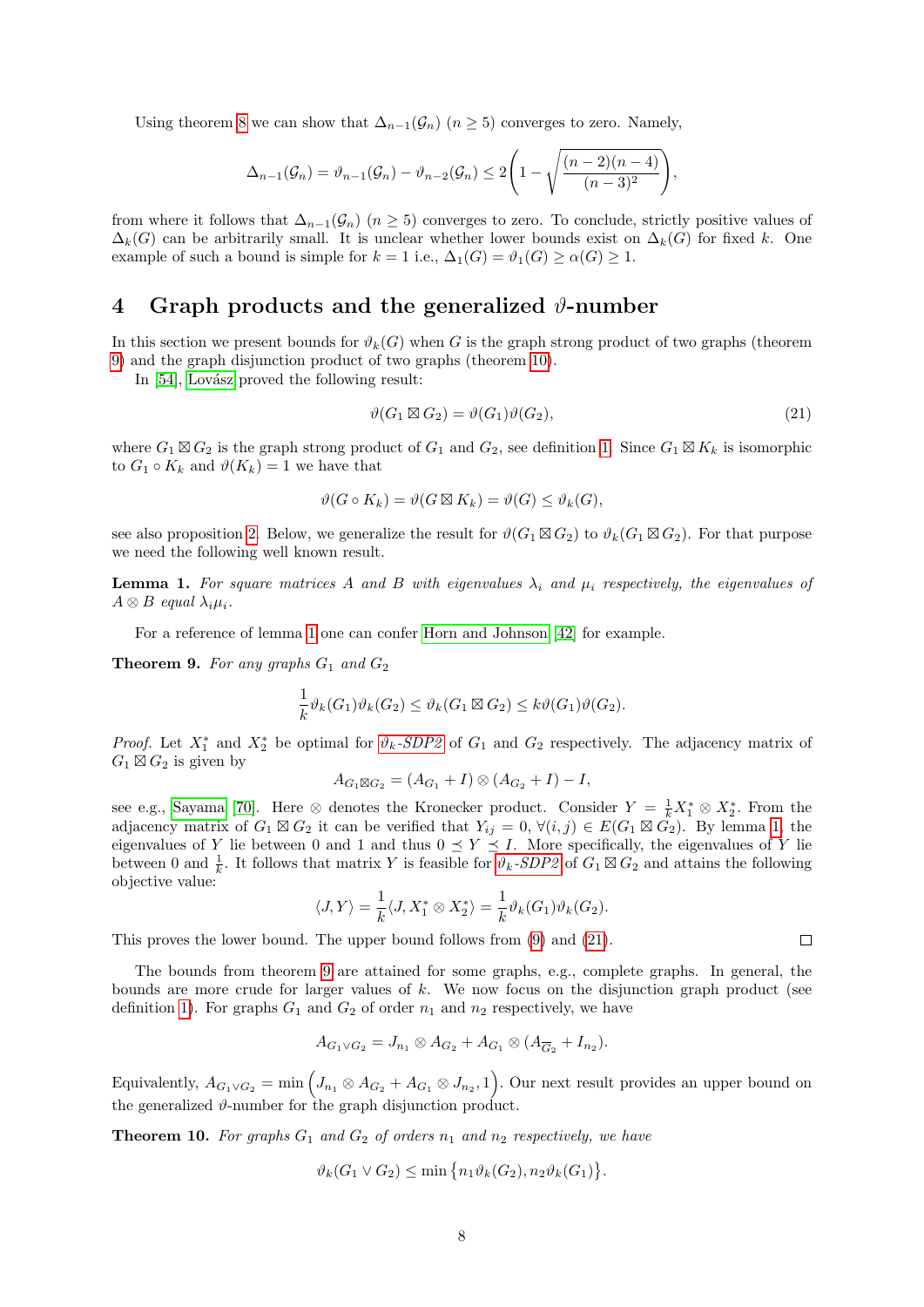*Proof.* Consider the SDP problem  $\vartheta_k$ [-SDP2](#page-4-3) for  $G_1 \vee G_2$ . This maximization problem is least constrained when  $G_1 = K_{n_1}$ . Thus

<span id="page-8-4"></span>
$$
\vartheta_k(G_1 \vee G_2) \le \vartheta_k(\overline{K}_{n_1} \vee G_2). \tag{22}
$$

We will show that  $\vartheta_k(\overline{K}_{n_1} \vee G_2) = n_1 \vartheta_k(G_2)$ . Let  $\underline{X}^*$  be an optimal solution to  $\vartheta_k$ [-SDP2](#page-4-3) for  $G_2$ . Matrix  $J_{n_1} \otimes \frac{1}{n_1} X^*$  is a feasible solution to  $\vartheta_k$ [-SDP2](#page-4-3) for  $\overline{K}_n \vee G_2$ . The objective value of this solution equals

<span id="page-8-2"></span>
$$
\langle J, J_{n_1} \otimes \frac{1}{n_1} X^* \rangle = n_1 \langle J, X^* \rangle = n_1 \vartheta_k(G_2) \Longrightarrow \vartheta_k(\overline{K}_{n_1} \vee G_2) \ge n_1 \vartheta_k(G_2). \tag{23}
$$

Let  $(Y^*, X^*, \mu^*)$  be an optimal solution to  $\vartheta_k$ [-SDP](#page-3-5) for  $G_2$ . Then  $J_{n_1} \otimes Y^*$ ,  $J_{n_1} \otimes X^*$  and  $n_1\mu^*$  form a feasible solution to  $\vartheta_k$ [-SDP](#page-3-5) for  $\overline{K}_{n_1} \vee G_2$ . Namely, by lemma [1](#page-7-3) we have that  $J_{n_1} \otimes Y^* \succeq 0$ . Also

$$
n_1\mu^*I + J_{n_1} \otimes X^* - J + J_{n_1} \otimes Y^* = \mu^*(n_1I_{n_1} - J_{n_1}) \otimes I_{n_2} + J_{n_1} \otimes (\mu^*I_{n_2} + X^* - J_{n_2} + Y^*) \succeq 0,
$$

where we use that  $\mu^* \geq 0$ , see proposition [3.](#page-5-8) Lastly, this feasible solution to the minimization problem obtains an objective value of

<span id="page-8-3"></span>
$$
\langle I, J_{n_1} \otimes Y^* \rangle + n_1 \mu^* k = n_1 \Big( \langle I, Y^* \rangle + \mu^* k \Big) = n_1 \vartheta_k(G_2) \implies \vartheta_k(\overline{K}_{n_1} \vee G_2) \le n_1 \vartheta_k(G_2). \tag{24}
$$

Now [\(23\)](#page-8-2) and [\(24\)](#page-8-3) imply that  $\vartheta_k(\overline{K}_{n_1} \vee G_2) = n_1 \vartheta_k(G_2)$ . This result combined with [\(22\)](#page-8-4) proves that

<span id="page-8-5"></span>
$$
\vartheta_k(G_1 \vee G_2) \le n_1 \vartheta_k(G_2). \tag{25}
$$

 $\Box$ 

From the definition of the disjunction graph product (see definition [1\)](#page-2-2), it follows that the disjunction graph product is commutative and thus

<span id="page-8-6"></span>
$$
\vartheta_k(G_1 \vee G_2) = \vartheta_k(G_2 \vee G_1) \le n_2 \vartheta_k(G_1). \tag{26}
$$

Combining equations [\(25\)](#page-8-5) and [\(26\)](#page-8-6) proves the theorem.

The proof shows that when either  $G_1$  or  $G_2$  is the complement of a complete graph, graph  $G_1 \vee G_2$ attains the bound of theorem [10.](#page-7-2)

## <span id="page-8-0"></span>5 Value of  $\vartheta_k$  for some graphs

In [\[54\]](#page-26-10), Lovász derived an explicit expression for the  $\vartheta$ -number of cycle graphs and the Kneser graphs. In this section, we derive the generalized  $\vartheta$ -number for those graphs, as well as for circulant, complete, complete multipartite graphs, and the Johnson graphs. In section [5.1](#page-10-0) we present bounds for  $\vartheta_k(G)$  when G is a regular graph and show that the bound is tight for edge-transitive graphs. Section [5.2](#page-12-0) provides an analysis of  $\vartheta(K_k \Box G)$ , which is an upper bound on the number of vertices in the maximum k-colorable subgraph of G.

We denote cycle graphs of order n by  $C_n$ , complete graphs of order n by  $K_n$ , and complete multipartite graph by  $K_{m_1,...,m_p}$ . Note that  $K_{m_1,...,m_p}$  is a graph on  $n = \sum^p$  $\sum_{i=1}^m m_i$  vertices.

<span id="page-8-1"></span>**Theorem 11.** For  $k \leq n$ ,  $\vartheta_k(K_n) = k$ .

*Proof.* Consider the SDP problem  $\vartheta_k$ [-SDP2](#page-4-3). For the complete graph, the only matrices feasible for  $\vartheta_k$ [-SDP2](#page-4-3) are diagonal matrices with trace equal to k. Set for example  $Y = \frac{k}{n}I$ . Then Y is feasible for  $\vartheta_k$ [-SDP2](#page-4-3) and has objective value k.  $\Box$ 

[Stahl \[75\]](#page-27-0) determined  $\chi_k(C_n)$ . For odd cycles, he showed that  $\chi_k(C_{2n+1}) = 2k+1+\left|\frac{k-1}{n}\right|$ , and for even cycles that  $\chi_k(C_{2n}) = 2k$ . The latter result follows trivially from [\(60\)](#page-22-0).

Since  $C_n$  is bipartite when n is even, it follows from proposition [1](#page-4-1) that  $\vartheta_2(C_n) = n$ . To compute  $\vartheta_2(C_n)$  for odd cycle graphs, we require the following lemma.

<span id="page-8-7"></span>**Lemma 2.** For n odd,  $n \ge 5$ , we have  $0.447 \approx \frac{\sqrt{5}}{5} \le \frac{\vartheta(C_n)}{n} < \frac{\vartheta(C_{n+2})}{n+2} < \frac{1}{2}$ .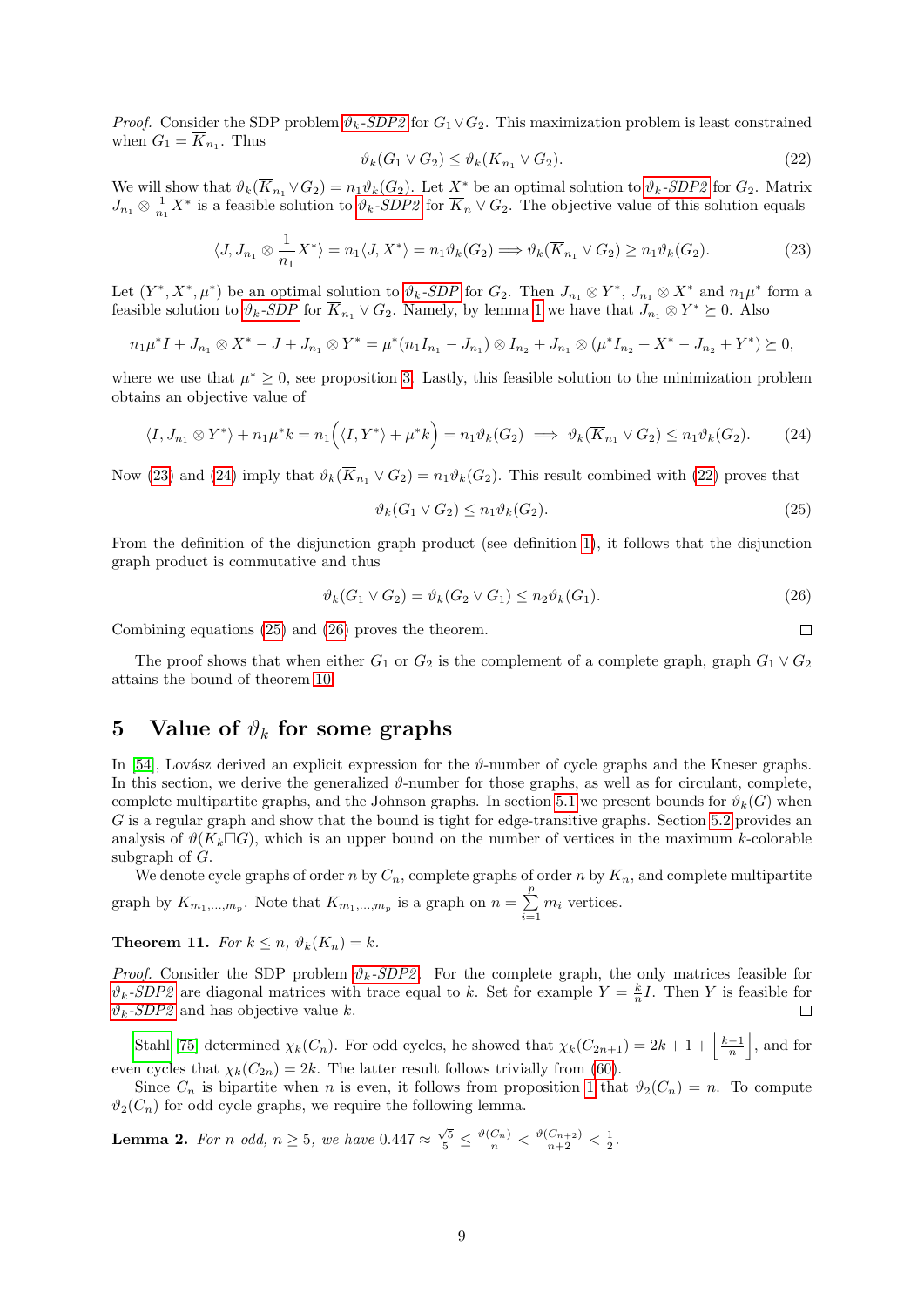*Proof.* By Lovász [54], we have

$$
\vartheta(C_n) = \frac{n \cos(\pi/n)}{1 + \cos(\pi/n)}, \quad n \text{ odd.}
$$
\n(27)

Define  $f(n) := \vartheta(C_n)/n$ . Then  $f'(n) = \frac{\pi \sin(\frac{\pi}{n})}{\sqrt{n}}$  $\left(1+\cos\left(\frac{\pi}{n}\right)\right)^2n^2$ . For  $n \geq 5$ ,  $f'(n) > 0$ . Moreover, for  $n \geq 5$ ,

we have  $\cos(\pi/n) < 1$ . This results in  $f(n) < 1/2$  and since  $f(5) = \sqrt{5}/5$ , this proves the lemma.  $\Box$ 

We also require the definition of a *circulant matrix*. Each row of a circulant matrix equals the preceding row in the matrix rotated one element to the right. Circulant matrices thus have a constant row sum. This constant row sum is also one of the eigenvalues with 1 as its corresponding eigenvector.

<span id="page-9-2"></span>**Theorem 12.** Let n be odd and  $n > 1$ . Then  $\vartheta_2(C_n) = 2\vartheta(C_n)$ .

*Proof.* For  $n = 3$ ,  $C_3 = K_3$  and the result follows from theorem [11.](#page-8-1) Thus let  $n \geq 5$ . Let  $\Gamma \subset \mathbb{S}^n$  be the set of optimal feasible solutions to  $\vartheta_1\text{-}SDP2$  for  $C_n$  and let  $Y \in \Gamma$ . Note  $\Gamma$  is convex. Let  $p(Y)$  denote an optimal solution to  $\vartheta_1$ -SDP2 obtained by permuting the vertices of  $C_n$  by automorphism p. Matrix  $p(Y) \in \Gamma$ . Denote the average over all automorphisms p by  $\overline{Y}$ . Then  $\overline{Y} \in \Gamma$  by convexity of  $\Gamma$  and since  $C_n$  is edge transitive,  $\overline{Y}$  is a circulant matrix, like the adjacency matrix of  $C_n$ .

As  $\overline{Y} \in \Gamma$ , we find

<span id="page-9-0"></span>
$$
\langle J, \bar{Y} \rangle = \text{Tr}(\mathbf{1}\mathbf{1}^\top \bar{Y}) = \text{Tr}(\mathbf{1}^\top \bar{Y}\mathbf{1}) = \mathbf{1}^\top \bar{Y}\mathbf{1} = \vartheta_1(C_n). \tag{28}
$$

As  $\bar{Y}$  is also circulant, it has eigenvector 1. By [\(28\)](#page-9-0), its corresponding eigenvalue equals  $\bar{\lambda} = \vartheta(C_n)/n$ .

We will prove that the largest eigenvalue of  $\bar{Y}$  equals  $\bar{\lambda}$ . Assume that the largest eigenvalue of Y does not equal  $\overline{\lambda}$ . Then Y has eigenvalue  $\Lambda$ , for some  $\Lambda > \overline{\lambda}$ . Since Y is a symmetric circulant matrix of odd dimension,  $\bar{Y}$  has only one eigenvalue with odd multiplicity [\(Tee \[77\]](#page-27-8)). Thus  $\Lambda$  or  $\bar{\lambda}$  have multiplicity greater than one. Note that since  $\overline{Y}$  is feasible for  $\vartheta_1$ -SDP2, it has non-negative eigenvalues that sum to one. However, both terms  $\Lambda + 2\overline{\lambda}$  and  $2\Lambda + \overline{\lambda}$  are strictly greater than one by lemma [2,](#page-8-7) and hence, the assumption that  $\bar{\lambda}$  is not the largest eigenvalue of  $\bar{Y}$  leads to a contradiction.

The largest eigenvalue of  $\bar{Y}$  is thus smaller than 1/2. Then  $2\bar{Y} \preceq I$ . Clearly,  $2\bar{Y}$  satisfies the other feasibility conditions of  $\vartheta_2$ -SDP2. Thus  $2\bar{Y}$  is feasible for  $\vartheta_2$ -SDP2 and  $\vartheta_2(C_n) \geq 2\vartheta(C_n)$ . Combined with [\(9\)](#page-3-6), the theorem follows.  $\Box$ 

Since  $\chi(C_n) = 3$  for odd cycles,  $\vartheta_3(C_n) = n$  follows trivially from proposition [1.](#page-4-1)

Graphs for which the adjacency matrix is a circulant matrix are called circulant graphs, like the cycle graphs and some Paley graphs. There has been research done on computing  $\vartheta(G)$  for circulant graphs  $[5, 9, 10, 19]$  $[5, 9, 10, 19]$  $[5, 9, 10, 19]$  $[5, 9, 10, 19]$ . In particular, Crespi  $[19]$  computes the Lovász theta function for the circulant graphs of degree four having even displacement, while [Brimkov et al. \[10\]](#page-24-9) consider  $\vartheta(C_{n,j})$ , where  $V(C_{n,j})$  $\{1, 2, \ldots, n\}$  and  $E(C_{n,j}) = E(C_n) \cup \{(i,i') | i - i' = j \mod n\}.$ 

Let  $H_n$  be a connected circulant graph on n vertices. Then  $H_n$  contains a Hamiltonian cycle [\(Boesch](#page-24-11) [and Tindell \[7\]](#page-24-11)). Equivalently, the cycle graph  $C_n$  is a minor of  $H_n$ . Maximization problem  $\vartheta_k$ [-SDP2](#page-4-3) is then more restricted for  $H_n$  then it is for  $C_n$ . Thus

$$
\vartheta_1(H_n) \le \vartheta_1(C_n) \le \frac{n}{2}.
$$

Consider  $\vartheta_1$ -SDP2 for  $H_n$ . Graph  $H_n$  has a circulant adjacency matrix, meaning we can restrict optimization of  $\vartheta_1$ -SDP2 over the Lee scheme, the association scheme of symmetric circulant matrices, without loss of generality [\[28\]](#page-25-8). As [\(28\)](#page-9-0) shows,  $\vartheta_1$ -SDP2 is now equivalent to maximizing the largest (scaled) eigenvalue over feasible matrices. Let M be a matrix optimal for  $\vartheta_1$ -SDP2 for graph  $H_n$ . Then  $\lambda_1(M) = \vartheta(H_n)/n \leq 1/2$ . Then 2M is also optimal for  $\vartheta_2$ -SDP2 for graph  $H_n$ . More generally, if  $k \leq n/\vartheta(H_n)$ , then  $\lambda_1(kM) \leq 1$  and kM is then feasible for  $\vartheta_k$ [-SDP2](#page-4-3), attaining the objective value  $\min\{k\vartheta(H_n), n\}.$  In case  $k > n/\vartheta(H_n)$ , we have  $\vartheta_k(H_n) = n$ . Thus, in general

$$
\vartheta_k(H_n) = \min\{k\vartheta(H_n), n\}.
$$

For any k, there exists a graph P on n vertices such that  $\vartheta_k(P) < n$ . Specifically, if P is the Paley graph For any  $\kappa$ , there exists a graph T on *n* vertices such that  $\theta_k(T) \leq n$ . Specifically, of order *n*, then  $\theta(P) = \sqrt{n}$  (cf. [\[34\]](#page-25-9)). For fixed k and *n* large enough,  $k\sqrt{n} < n$ .

<span id="page-9-1"></span>Theorem 13. For  $m_1 \geq m_2 \geq \ldots \geq m_p, \ \vartheta_k(K_{m_1,\ldots,m_p}) = \sum^{k}$  $\sum_{i=1}^{\infty} m_i$ .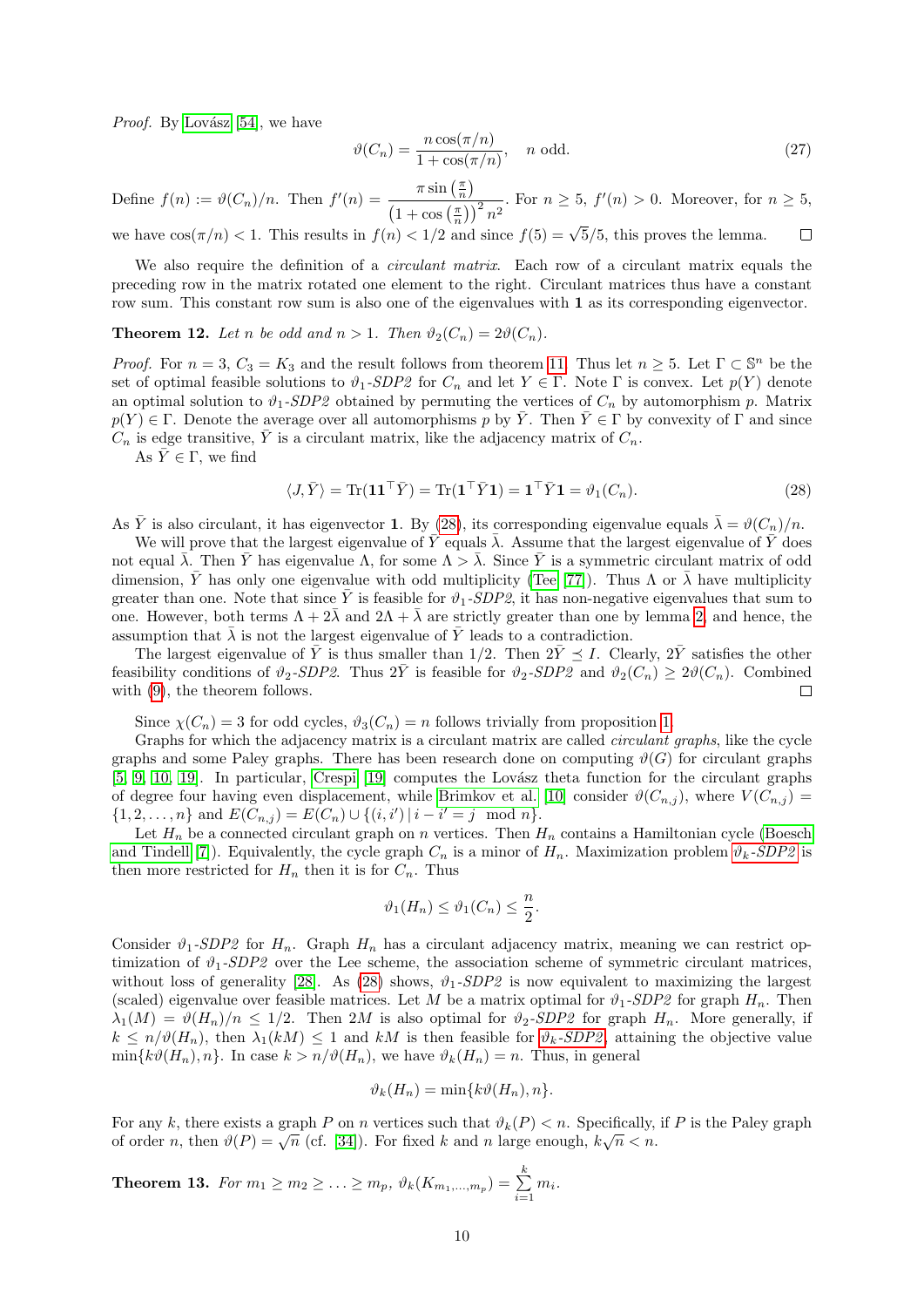*Proof.* Let  $n = \sum_{i=1}^{p} m_i$ . For notational convenience, we write  $K = K_{m_1,...,m_p}$ , with corresponding adjacency matrix  $A_K$ . Since K is a graph on n vertices,  $A_K$  can be written as  $A_K = J_n - \text{Diag}(J_{m_1}, \ldots, J_{m_p})$ . Note that  $X := \text{Diag}(J_{m_1}, \ldots, J_{m_p}) \in \mathcal{A}(K)$ , see [\(7\)](#page-3-8). Therefore X is feasible for [\(6\)](#page-3-7). The eigenvalues of X are the eigenvalues of the block matrices J, i.e.,  $\lambda_i(X) = m_i$  for  $i \leq p$ . Thus, we have  $\vartheta_k(K) \leq \sum_{i=1}^k \lambda_i(K) = \sum_{i=1}^k m_i$ . Note that  $\alpha_k(K) = \sum_{i=1}^k m_i$ , and the proof follows from [\(8\)](#page-3-4) and the above inequality.  $\Box$ 

Recall again the definition of  $\Delta_k(G)$ , given in [\(10\)](#page-5-4). In section [3.1,](#page-5-7) we show that strictly positive values  $\Delta_k(G)$  of can arbitrarily small. We show now, by use of theorem [13,](#page-9-1) that the ratio between strictly positive successive values of  $\Delta_k(G)$  can be arbitrarily small. More formally, for any  $\varepsilon > 0$  and any  $k \geq 1$ , there exists a graph G such that

<span id="page-10-1"></span>
$$
0 < \frac{\Delta_{k+1}(G)}{\Delta_k(G)} < \varepsilon. \tag{29}
$$

We again ignore the case  $\Delta_k(G) = 0$ , see [\(15\)](#page-5-9). In view of theorem [13](#page-9-1) we have

$$
\frac{\Delta_2(K_{n,1})}{\Delta_1(K_{n,1})} = \frac{1}{n} < \varepsilon,
$$

for some integer n sufficiently large. Thus for sufficiently large n, graph  $K_{n,1}$  satisfies [\(29\)](#page-10-1) for  $k = 1$ . Graph  $K_{n,n,1}$  satisfies [\(29\)](#page-10-1) for  $k = 2$ . Graph  $K_{n,n,n,1}$  satisfies (29) for  $k = 3$ , and so on.

#### <span id="page-10-0"></span>5.1 Regular graphs

In this section we present an upper bound on the  $\vartheta_k$ -function for regular graphs, see theorem [15.](#page-10-2) This result can be seen as a generalization of the Lovász upper bound on the  $\vartheta$ -function for regular graphs. We exploit the result of theorem [15](#page-10-2) to derive an explicit expression for the generalized theta function for the Kneser graph, see theorem [16.](#page-11-0) Moreover, we prove that  $\vartheta_k(G) = k\vartheta(G)$  when G is the Johnson graph, see theorem [17.](#page-12-1)

Let us first state the following well known result.

<span id="page-10-3"></span>**Theorem 14** (Lovász [54]). For a regular graph G of order n, having adjacency matrix  $A_G$  and  $\lambda_1(A_G) \geq$  $\lambda_2(A_G) \geq \ldots \geq \lambda_n(A_G)$ , we have

$$
\vartheta(G) \le \frac{n\lambda_n(A_G)}{\lambda_n(A_G) - \lambda_1(A_G)}.
$$

If G is an edge-transitive graph, this inequality holds with equality.

For a finite set of real numbers P, we denote by  $S_k(P)$  the sum of the largest k elements in P. Now, we state our result.

<span id="page-10-2"></span>**Theorem 15.** For any regular graph  $G$  of order  $n$ , we have

$$
\vartheta_k(G) \le \min_x \mathbf{S}_k(\sigma(J + xA)) \le n + \frac{n}{\lambda_n(A_G) - \lambda_1(A_G)} \big(\lambda_1(A_G) + \sum_{i=0}^{k-2} \lambda_{n-i}(A_G)\big). \tag{30}
$$

Where we set the summation equal to 0 when  $k = 1$  and  $\sigma(\cdot)$  denotes the spectrum of a matrix. The first inequality holds with equality if G is also edge-transitive.

*Proof.* The proof is an extension of Lovász' [54] proof of theorem [14.](#page-10-3) Let G be a regular graph of order n. For notational convenience, we write  $A_G = A$  and  $\lambda_i(A_G) = \lambda_i$ . Since G is a regular graph, vector 1 is an eigenvector of A. Let  $v \neq 1$  be an eigenvector of A. As A is symmetric, its eigenvectors are orthogonal. Thus  $\mathbf{1}^\top v = 0$ , which implies that  $Jv = 0$ . Thus the eigenvectors of A are also eigenvectors of  $J + xA$ . In particular, we have  $\sigma(J + xA) = \{n + x\lambda_1, x\lambda_2, \ldots, x\lambda_n\}$ , for some  $x \in \mathbb{R}$ . Note that  $J + xA \in \mathcal{A}(G)$ , see [\(7\)](#page-3-8). Therefore, it follows from [\(6\)](#page-3-7) that

$$
\vartheta_k(G) \le \min_x \mathbf{S}_k(\sigma(J + xA)).
$$

Minimizing  $S_k(\sigma(J + xA))$  can be done analytically when  $k = 1$ . Lovász [54] showed that setting  $x = \frac{n}{\lambda_n - \lambda_1}$  minimizes  $\mathbf{S}_k(\cdot)$  when  $k = 1$ . Setting x to this value provides the second upper bound in the theorem. Note that  $x = \frac{n}{\lambda_n - \lambda_1}$  implies that  $n + x\lambda_1 = x\lambda_n$ .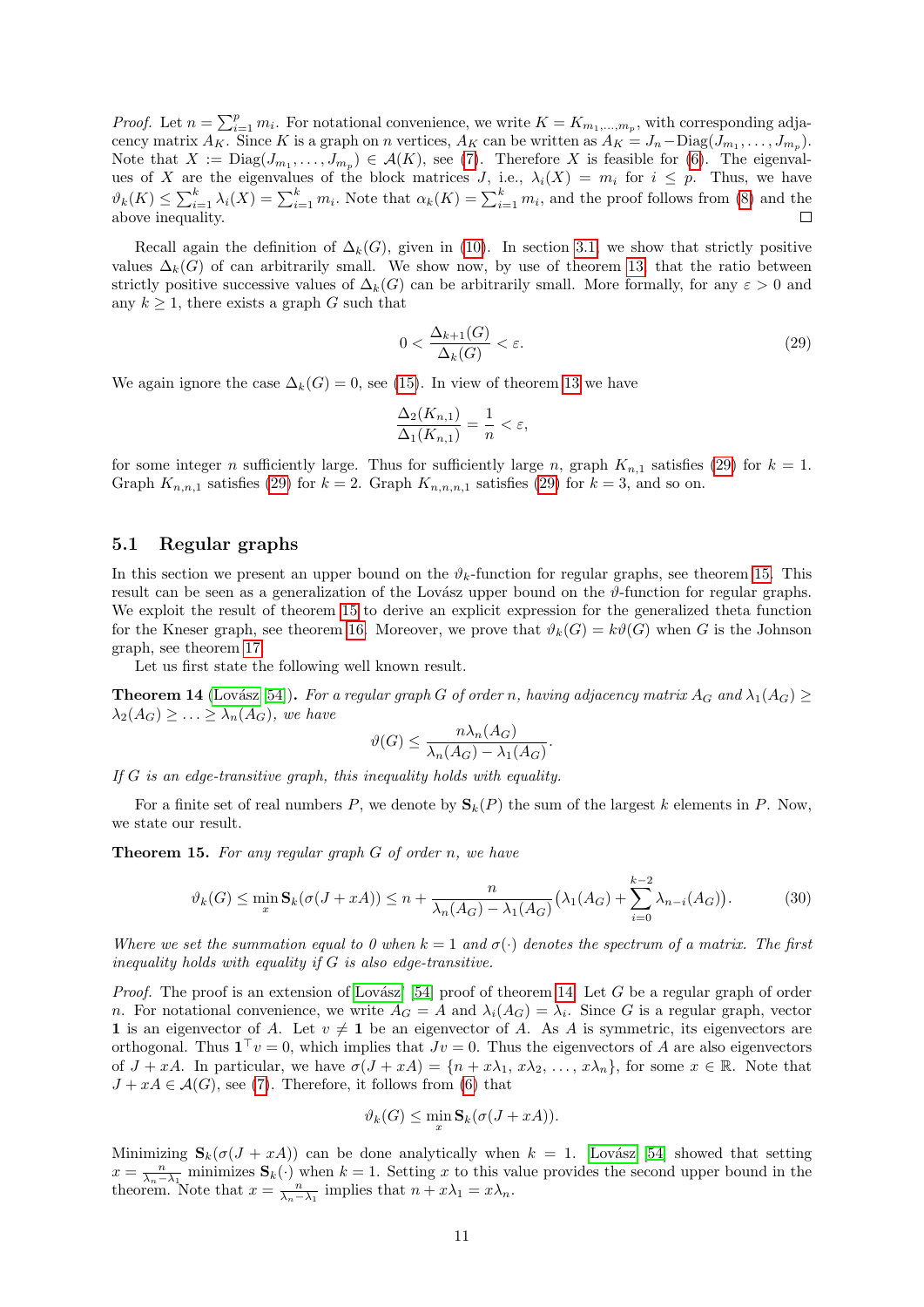We now prove that that  $\vartheta_k(G) = \min_x \mathbf{S}_k(\sigma(J + xA))$  when G is edge-transitive. Assume that G is edge-transitive. It is known that the sum of the  $k$  largest eigenvalues of a matrix is a convex function [\(Overton and Womersley \[67\]](#page-27-9)). Thus the average over all optimal solutions to [\(6\)](#page-3-7) of all automorphisms of G is also optimal. Since G is edge-transitive, this average is of the form  $J + xA$ , which proves the equality claim.  $\Box$ 

We remark that that theorem [12](#page-9-2) can also be proven by applying theorem [15.](#page-10-2)

In order to obtain sharper bounds for  $\vartheta_k(G)$ , one can minimize  $\mathbf{S}_k(\sigma(J+xA))$ , or compute  $\vartheta_k(G)$ directly. Note that computing  $\vartheta_k(G)$  by interior point methods is computationally demanding already for some graphs with 200 vertices, see [\[48\]](#page-26-14). In general,  $S_k(\sigma(J + xA))$  is the sum of the k largest linear functions given by  $\sigma(J+xA)$ . [Ogryczak and Tamir \[66\]](#page-27-10) consider this problem which they show is solvable in linear time, but unfortunately, obtaining a general solution is not possible. When we consider specific graphs, and  $\sigma(J + xA)$  is thus explicit, minimizing  $S_k(\cdot)$  can be done analytically, as we show for the Kneser graph.

Lovász [54] proved that  $\vartheta(K(n,m)) = \binom{n-1}{m-1}$ , where  $K(n, m)$  is the Kneser graph, see definition [5.](#page-2-3) The Kneser graph  $K(n, m)$  is regular of valency  $\binom{n-m}{m}$ . We provide an explicit expression for  $\vartheta_k(K(n, m))$ .

<span id="page-11-0"></span>**Theorem 16.** For  $k \leq \lfloor \frac{n}{m} \rfloor$ ,  $k \leq n - 2m + 1$  and  $2m \leq n$ , we have

$$
\vartheta_k(K(n,m)) = k\vartheta(K(n,m)) = k\binom{n-1}{m-1}.
$$

When  $k > \frac{n}{m}$  or  $k > n - 2m + 1$ 

$$
\vartheta_k(K(n,m)) = \binom{n}{m}.
$$

*Proof.* Let  $k \leq \lfloor \frac{n}{m} \rfloor$ ,  $k \leq n - 2m + 1$  and  $2m \leq n$ . Note that n does not refer to the number of vertices but to a parameter of the Kneser graph  $K(n, m)$ . We will use v to denote the number of vertices of  $K(n,m)$ , i.e.,  $v = {n \choose m}$ . Let A be the adjacency matrix of  $K(n,m)$ , having eigenvalues  $\lambda_1 \geq \ldots \geq \lambda_v$ . We compute the minimum of  $\mathbf{S}_k(\sigma(J+xA))$ , see theorem [15.](#page-10-2) Noe that  $\sigma(\cdot)$  denotes the spectrum of a matrix, and  $\mathbf{S}_k(\sigma(\cdot))$  the sum of k largest eigenvalues in a matrix. Define  $f(x) := \mathbf{S}_k(\sigma(J + xA))$ . For  $x^* = \frac{v}{\lambda_v - \lambda_1}$  we have

<span id="page-11-1"></span>
$$
f(x^*) = v + x^* (\lambda_1 + \sum_{i=0}^{k-2} \lambda_{v-i}).
$$
\n(31)

The eigenvalues of A are as follows  $(-1)^i {n-m-i \choose m-i}$ ,  $i = 0, 1, ..., m$ , see [\[54\]](#page-26-10). Substituting the eigenvalues in [\(31\)](#page-11-1) yields

<span id="page-11-2"></span>
$$
f(x^*) = v + x^* \left[ \binom{n-m}{m} - (k-1) \binom{n-m-1}{m-1} \right] = v + x^* (\lambda_1 + (k-1)\lambda_v).
$$
 (32)

Let us consider the case  $k < \frac{n}{m}$ . For any  $\varepsilon > 0$  we have

$$
f(x^* + \varepsilon) = f(x^*) + \varepsilon \left[ \binom{n-m}{m} - (k-1) \binom{n-m-1}{m-1} \right],
$$

and thus  $k < \frac{n}{m} \Longrightarrow \binom{n-m}{m} - (k-1)\binom{n-m-1}{m-1} > 0 \Longrightarrow f(x^* + \varepsilon) > f(x^*)$ . Similarly, for any sufficiently small  $\varepsilon > 0$ , we have

<span id="page-11-3"></span>
$$
f(x^* - \varepsilon) = k(x^* - \varepsilon)\lambda_v = kx^*\lambda_v - k\varepsilon\lambda_v > x^*\lambda_v + (k - 1)x^*\lambda_v = f(x^*).
$$
 (33)

Here we used the fact that  $x^*\lambda_v = v + x^*\lambda_1$ . From the previous discussion it follows that for any sufficiently small positive  $\varepsilon$  we have

$$
f(x^*) < f(x^* \pm \varepsilon).
$$

By convexity of f,  $x^*$  is the global minimizer of f. From  $f(x^*) = k\vartheta(K(m, n))$  the theorem follows for the case  $k < \frac{n}{m}$ .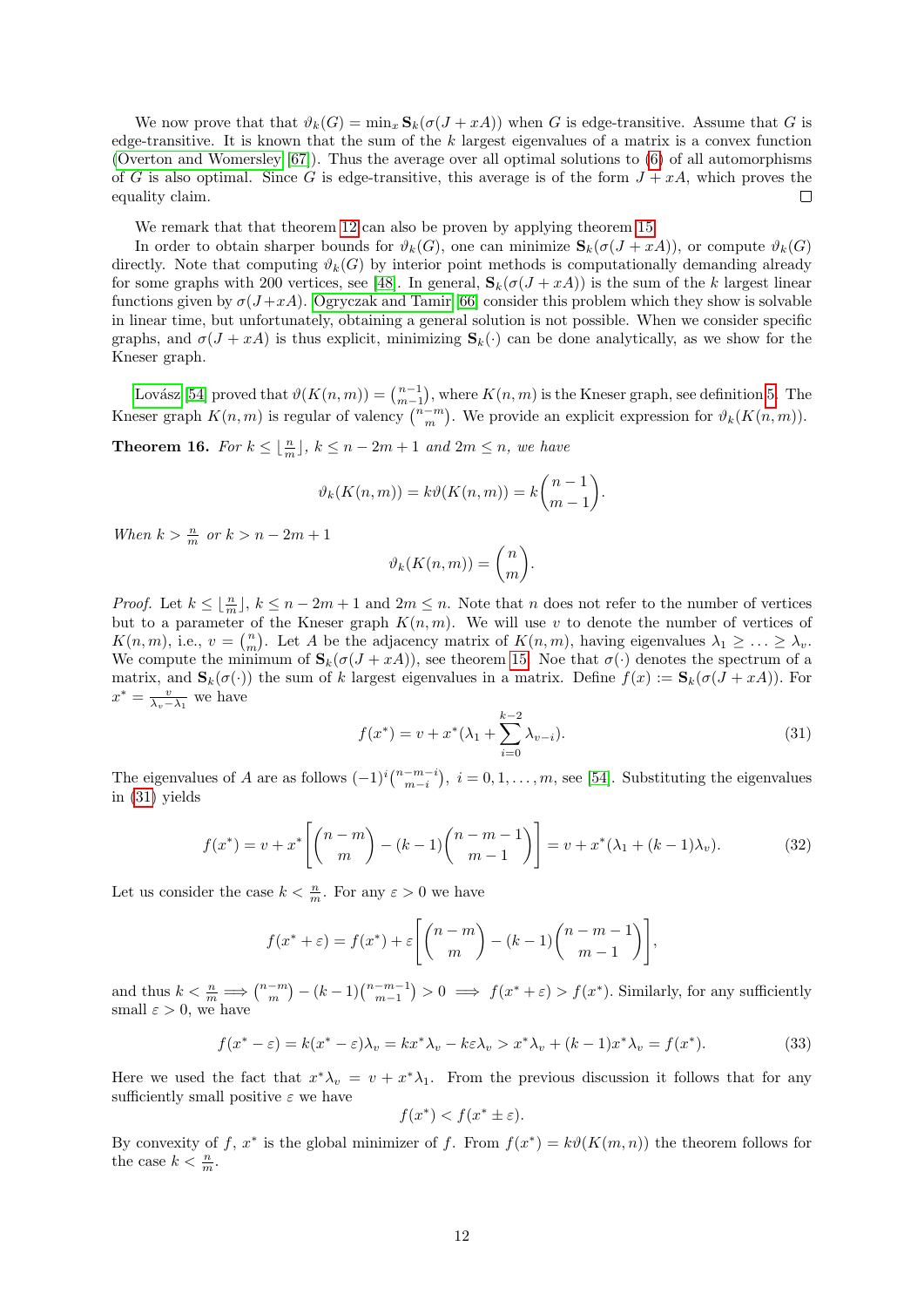Now we consider the case  $k = \frac{n}{m}$ . From [\(32\)](#page-11-2) it follows  $f(x^*) = v$ . In fact, for any  $\beta$  satisfying  $x^* \leq \beta \leq 0$ ,  $f(\beta) = v$ . For any  $\varepsilon > 0$ ,

$$
f(\varepsilon) = v + \varepsilon \left(\sum_{i=1}^{k} \lambda_i\right). \tag{34}
$$

As the  $\lambda_i$  sum to zero, the sum of the k largest  $\lambda_i$  must be strictly positive. Thus  $f(\varepsilon) > v$ . The derivation from [\(33\)](#page-11-3) is also valid for the case  $k = \frac{n}{m}$ . Invoking again the convexity of f proves that v is the minimum value of  $f$ . Thus

$$
\vartheta_{n/m}(K(n,m)) = \frac{n}{m} \binom{n-1}{m-1} = \binom{n}{m} = v.
$$

When  $k > \frac{n}{m}$ , similar derivations show that the minimum of f equals v. Lastly, Kneser's conjecture [\(Kneser \[45\]](#page-26-18)), which was proved by Lovász [53], states that  $\chi(K(n, m)) = n - 2m + 2$ . The inequality  $k > n - 2m + 1$  $k > n - 2m + 1$  is thus equivalent to  $k \geq \chi(K(n,m))$ . Therefore, we can apply proposition 1 to prove the last claim.  $\Box$ 

Since the Johnson graphs (definition [4\)](#page-2-4) are edge-transitive (see e.g., [Chen and Lih \[16\]](#page-24-12)) and we can apply theorem [15](#page-10-2) to compute the corresponding generalized  $\vartheta$ -number. The next theorem generalizes theorem [16.](#page-11-0)

<span id="page-12-1"></span>**Theorem 17.** For  $0 \le f < m$ ,  $k \le n$  and the Johnson graph  $J(n, m, f)$ , it follows

$$
\vartheta_k(J(n,m,f)) = \min\Bigg\{k\vartheta\,(J(n,m,f)),\binom{n}{m}\Bigg\}.
$$

*Proof.* Let v denote the order of  $J(n, m, f)$ , i.e.,  $v = {n \choose m}$ . The multiplicities  $\mu_i$  of the (not necessarily distinct)  $m + 1$  eigenvalues  $\lambda_i$  of the adjacency matrix A of  $J(n, m, f)$  are

$$
\mu_i = \binom{n}{i} - \binom{n}{i-1}, \quad 0 \le i \le m,
$$

see e.g., [Brouwer et al. \[11\]](#page-24-13). We set  $\mu_0 = 1$ , corresponding to the multiplicity of  $\lambda_1$ . The multiplicities are unordered, that is, the multiplicity of  $\lambda_i$  does not necessarily equal  $\mu_i$ . When  $n \leq 4$ , the theorem can be verified numerically. We will now assume that  $n > 4$ . Then  $\mu_i \geq n-1$ , and in particular, the multiplicity of  $\lambda_n$  is at least  $n-1$ . From theorem [15](#page-10-2) it follows that

$$
\vartheta_k(J(n,m,f)) = \min \mathbf{S}_k(\sigma(J+xA)).
$$

Define  $f(x) := \mathbf{S}_k(\sigma(J + xA))$ . Because the multiplicity of  $\lambda_v$  is at least  $n-1$ , for  $k \leq n$ , we have that  $x^* = n/(\lambda_v - \lambda_1)$  minimizes  $f(x)$ , and  $f(x^*) = v + x^*(\lambda_1 + (k-1)\lambda_v)$ . If  $f(x^*) > n$ , the minimum will occur at  $f(0) = n$ .  $\Box$ 

We can explicitly compute  $\vartheta_k(J(n, m, m-1))$ . Taking the eigenvalues of this graph from [\[11\]](#page-24-13), chapter 9, we find

$$
\vartheta_k(J(n,m,m-1)) = \frac{k}{n+1} \binom{n+1}{m}, \quad k \leq n-m+1.
$$

For  $k^* = n - m + 1$ , we see that  $\vartheta_{k^*}(J(n, m, m - 1))$  equals the number of vertices in  $J(n, m, m - 1)$ .

#### <span id="page-12-0"></span>5.2 Relation between  $\vartheta(K_k \Box G)$  and  $\vartheta_k(G)$

Gvozdenović and Laurent [35] show how to exploit an upper bound on the independence number of a graph to obtain a lower bound for the chromatic number of the graph. They do not consider the generalized  $\vartheta$ -number in the bounding procedure. [Kuryatnikova et al. \[48\]](#page-26-14) exploit the generalized  $\vartheta$ number to compute bounds on the chromatic number of a graph. For some graphs, the lower bounds on  $\chi(G)$  from [\[48\]](#page-26-14) coincide with the bounds obtained by using the theta function as suggested by [\[35\]](#page-25-5). Here we explain that finding by analyzing  $\vartheta(K_k \Box G)$  for symmetric graphs. We also show that the gap between  $\vartheta_k(G)$  and  $\vartheta(K_k \Box G)$  can be arbitrarily large.

Chvátal  $[17]$  noted that

$$
\alpha_k(G) = |V(G)| \iff \chi(G) \le k.
$$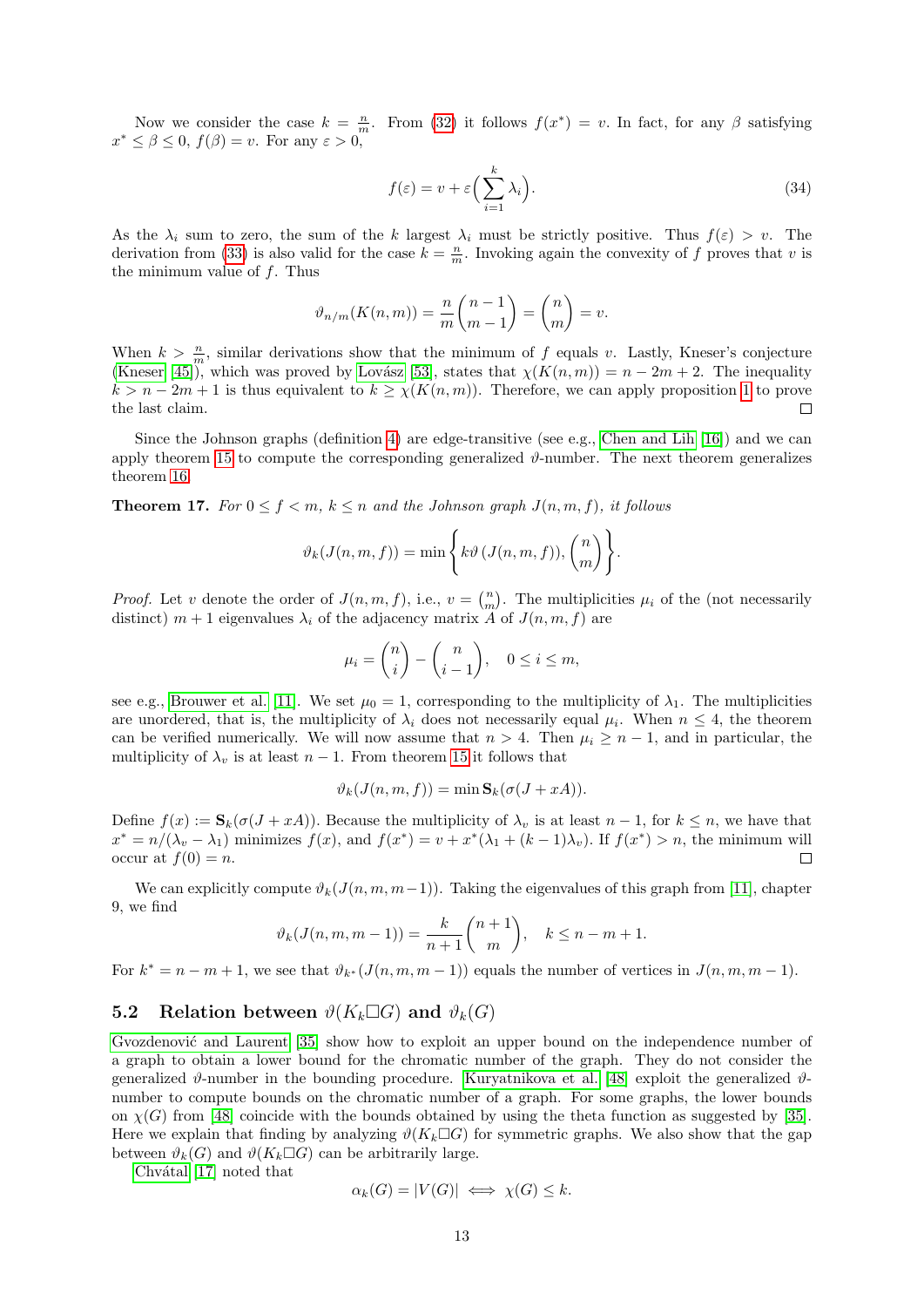Stated differently,  $\chi(G) = \min\{k | k \in \mathbb{N}, \alpha_k(G) = |V(G)|\}$ , or in plain words, the k independent sets of  $\alpha_k(G)$  correspond to the color classes of G in an optimal coloring. Analogue to  $\chi_k(G) = \chi(G \circ K_k)$ , it is known (cf. [\[48\]](#page-26-14)) that

<span id="page-13-0"></span>
$$
\alpha_k(G) = \alpha(K_k \Box G),\tag{35}
$$

where  $K_k \Box G$  is the graph Cartesian product, see definition [1.](#page-2-2) For a graph parameter  $\beta(G)$  that satisfies

$$
\alpha(G) \le \beta(G) \le \chi(\overline{G}),
$$

Gvozdenović and Laurent [35] define  $\Psi_{\beta}(G)$  as follows:

$$
\Psi_{\beta}(G) := \min\{k \,|\, k \in \mathbb{N}, \,\beta(K_k \square G) = |V(G)|\,\}.
$$

Then  $\Psi_{\alpha}(G) = \chi(G)$ . The operator  $\Psi_{\beta}(\cdot)$  can be applied to a variety of graph parameters  $\beta(G)$ , and enables obtaining a hierarchy of bounds for  $\chi(G)$  from a hierarchy of bounds for  $\alpha(G)$ . For example, when  $\beta(G) = \vartheta(G)$  Gvozdenović and Laurent [35] show that  $\Psi_{\vartheta}(G) = [\vartheta(\overline{G})]$ . It follows from [\(35\)](#page-13-0) that parameters  $\vartheta_k(G)$  and  $\vartheta(K_k \Box G)$  both provide upper bounds on  $\alpha_k(G)$ . Therefore, it is natural to compare  $\Psi_{\vartheta}(G)$  with

$$
\Psi_{\vartheta_k}(G) = \min\{k \mid k \in \mathbb{N}, \vartheta_k(G) = |V(G)|\}.
$$
\n(36)

This comparison boils down to the comparison of  $\vartheta(K_k \Box G)$  and  $\vartheta_k(G)$ . Numerical results in [\[48\]](#page-26-14) suggest the following conjecture.

<span id="page-13-4"></span>**Conjecture 1.** For any graph G and any natural number k,  $\vartheta(K_k \Box G) \leq \vartheta_k(G)$ . Equality holds when  $\vartheta_k(G) = k\vartheta(G).$ 

We show below that the gap between  $\vartheta_k(G)$  and  $\vartheta(K_k \Box G)$  can be made arbitrarily large. We first state the following lemma that is needed in the rest of this section.

<span id="page-13-1"></span>**Lemma 3** (Gvozdenović and Laurent [35]). Given  $A, B \in \mathbb{S}^n$  and  $Y = I_k \otimes A + (J_k - I_k) \otimes B$ , then  $Y \succeq 0$ if and only if  $A - B \succeq 0$  and  $A + (k-1)B \succeq 0$ . Furthermore,  $\sigma(Y) = \sigma(A + (k-1)B) \cup \sigma(A - B)^{\{k-1\}}$ .

Now, we are ready to present our result.

<span id="page-13-5"></span>**Proposition 4.** For any positive number  $M \geq 0$ , there exists a graph and integer k such that

$$
\vartheta_k(G) - \vartheta(K_k \Box G) \geq M.
$$

*Proof.* Consider again graph  $\mathcal{G}_n$ , as defined in [\(16\)](#page-5-10) for even n and set  $k = n/2$ . We will show that *Proof.* Consider again graph  $\mathcal{G}_n$ , as defined in (10) for even *n* and set  $\kappa = n/2$ <br> $\vartheta_{n/2}(\mathcal{G}_n) - \vartheta(K_{n/2} \square \mathcal{G}_n)$  is increasing in *n*. Let  $p = 1/(2\sqrt{n-2})$  and consider first

$$
X = \begin{bmatrix} \frac{1}{2}I_{n-2} & \mathbf{0}_{n-2} & p\mathbf{1}_{n-2} \\ \mathbf{0}_{n-2}^{\top} & \frac{1}{2} & 0 \\ p\mathbf{1}_{n-2}^{\top} & 0 & \frac{1}{2} \end{bmatrix}.
$$

Taking the Schur complement of the bottom right  $2 \times 2$  block of X shows that  $0 \preceq X \preceq I$  (see the proof of theorem [8](#page-5-1) for more details). Combined with the fact that  $\langle I, X \rangle = k$ , it follows that X is feasible for  $\vartheta_k$ [-SDP2](#page-4-3). Hence,

<span id="page-13-2"></span>
$$
\vartheta_{n/2}(\mathcal{G}_n) \ge \langle J, X \rangle = n/2 + \sqrt{n-2}.\tag{37}
$$

As for  $\vartheta(K_{n/2}\square G)$ , let

$$
A = \begin{bmatrix} -kJ_{n-1} + (k+1)I_{n-1} & \mathbf{1}_{n-1} \\ \mathbf{1}_{n-1}^{\top} & 1 \end{bmatrix}, \ B = \begin{bmatrix} J_{n-1} & \mathbf{1}_{n-1} \\ \mathbf{1}_{n-1}^{\top} & -k \end{bmatrix},
$$

and set  $Y := I \otimes A + (J - I) \otimes B$ . Then matrix  $Y \in \mathcal{A}(K_{n/2} \square G)$ , see [\(7\)](#page-3-8). Furthermore, matrix Y is of the form described in lemma [3.](#page-13-1) Then the largest eigenvalue of Y satisfies  $\lambda_1(Y) = \max{\lambda_1(A - X)}$ B),  $\lambda_1(A + (k-1)B)$ . Similar to the methods used in the proof of theorem [8,](#page-5-1) it can be shown that  $\lambda_1(Y) = k + 1$ . Thus,

<span id="page-13-3"></span>
$$
\vartheta(K_{n/2} \square \mathcal{G}_n) \le \lambda_1(Y) = n/2 + 1. \tag{38}
$$

Combining [\(37\)](#page-13-2) and [\(38\)](#page-13-3) for fixed M and large enough (even) n, gives  $\vartheta_{n/2}(\mathcal{G}_n) - \vartheta(K_{n/2} \Box \mathcal{G}_n) \geq$  $\sqrt{n-2} - 1 \ge M$ .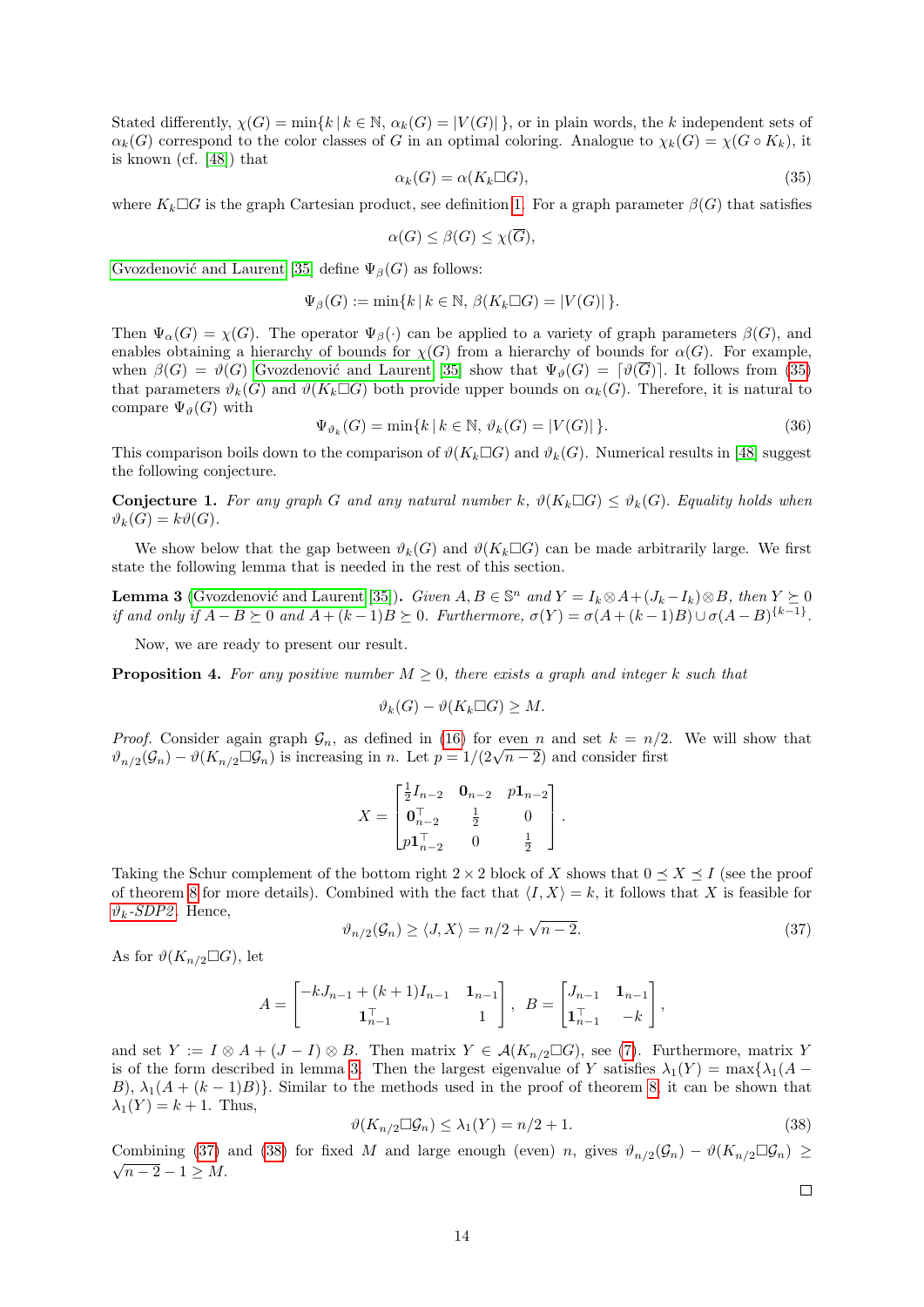We prove conjecture [1](#page-13-4) only for a particular class of graphs. Let us first show the following result.

<span id="page-14-1"></span>Theorem 18. Let G be graph of order n that is both edge-transitive and vertex-transitive. Then

$$
\vartheta(K_k \Box G) = \min\{k\vartheta(G), n\}.
$$

*Proof.* For notational convenience we denote  $A = A_G$ . Because G is regular, edge-transitive and vertextransitive, we may assume without loss of generality that  $\mathcal{A}(K_k \square G)$ , see [\(7\)](#page-3-8), contains matrices of the form  $X = I_k \otimes (J_n + xA) + (J_k - I_k) \otimes (J_n + yI_n)$ . In order to minimize the largest eigenvalue of X we apply lemma [3](#page-13-1) and find

$$
\lambda_1(X) = f(x, y) = \max \left\{ \lambda_1(xA - yI_n), \lambda_1(kJ_n + xA + (k-1)yI_n) \right\}
$$

$$
= \max \begin{cases} f_1 = x\lambda_1 - y, \\ f_2 = x\lambda_n - y, \\ f_3 = kn + x\lambda_1 + (k-1)y, \\ f_4 = x\lambda_n + (k-1)y. \end{cases}
$$

We minimize  $\lambda_1(X)$  by considering different intervals of x. In case  $x \geq 0$ ,  $f(0, -n) = n$  is the minimum. Furthermore,

$$
\frac{kn}{\lambda_n - \lambda_1} \le x \le 0 \Longrightarrow f(x, y) = \max\{f_2, f_3\}.
$$

The minimum here is attained when

$$
f_2 = f_3 \implies y = x \left( \frac{\lambda_n - \lambda_1}{k} \right) - n \implies f_2 = n + \frac{1}{k} ((k - 1)\lambda_n + \lambda_1)x.
$$

Depending on the sign of  $(k-1)\lambda_n + \lambda_1$  we find either  $f(0,-n) = n$  or  $f(\frac{kn}{\lambda_n - \lambda_1}, 0) = k \frac{n\lambda_n}{\lambda_n - \lambda_1} = k\vartheta(G)$ , by theorem [14.](#page-10-3) Lastly, the case  $x < \frac{kn}{\lambda_n - \lambda_1}$  leads again to  $k\vartheta(G)$ . The minimum value of  $\lambda_1(X)$ , equivalently, the value  $\vartheta(K_k \Box G)$ , thus equals  $\min\{k\vartheta(G), n\}.$ 

As a corollary of theorem [18,](#page-14-1) conjecture [1](#page-13-4) holds when G is both edge-transitive and vertex-transitive (every vertex-transitive graph is regular) and moreover  $\vartheta_k(G) = k\vartheta(G)$ . A graph that is both edgetransitive and vertex-transitive is also known as a symmetric graph. Many Johnson graphs (definition [4\)](#page-2-4) satisfy these properties.

[Kuryatnikova et al. \[48\]](#page-26-14) compute  $\vartheta_k(G)$  for several highly symmetric graphs (table 13 in [\[48\]](#page-26-14)). They remark that for those graphs,  $\Psi_{\vartheta_k}(G) = [\vartheta(\overline{G})]$ . We explain this result for all the graphs present in table 13 except for the graph  $H(12, 2, \{i \mid 1 \le i \le 7\})$  (see section [8.1](#page-21-0) for the notation). All the other graphs evaluated by [Kuryatnikova et al.](#page-26-14) in table 13 satisfy the assumption of theorem [18.](#page-14-1) The graphs then satisfy the inequality of theorem [15](#page-10-2) with equality. Applying theorem [15](#page-10-2) with the explicit eigenvalues of the adjacency matrices of the graphs in table 13 shows that  $\vartheta_k(G) = k\vartheta(G)$ . Consequently,  $\vartheta_k(G) = \vartheta(K_k \Box G)$  for those graphs. Therefore,

<span id="page-14-2"></span>
$$
\Psi_{\vartheta_k}(G) = \Psi_{\vartheta}(G) = \lceil \vartheta(\overline{G}) \rceil. \tag{39}
$$

Note that the Johnson graph  $J(n, m, \{m-1\})$  is regular, vertex-transitive and edge-transitive. There-fore, equation [\(39\)](#page-14-2) holds and  $\lceil \vartheta(\overline{J(n, m, m-1)}) \rceil = n - m + 1$ .

## <span id="page-14-0"></span>6 Strongly regular graphs

In the previous section we show that certain classes of graphs allow an analytical computation of  $\vartheta_k(G)$ . This section expands on the considered classes with strongly regular graphs, see definition [6.](#page-2-5) We also derive analogous of theorem [18](#page-14-1) for strongly regular graphs, see theorem [20.](#page-17-0)

It is known that strongly regular graphs attain Lovász bound of theorem [14,](#page-10-3) see e.g., [Haemers \[37\]](#page-25-10). In particular, for a strongly regular graph  $G$  we have

$$
\vartheta(G) = \frac{n\lambda_n(A_G)}{\lambda_n(A_G) - \lambda_1(A_G)}.
$$

<span id="page-14-3"></span>In the following theorem we derive an explicit expression for  $\vartheta_k(G)$  for strongly regular graphs.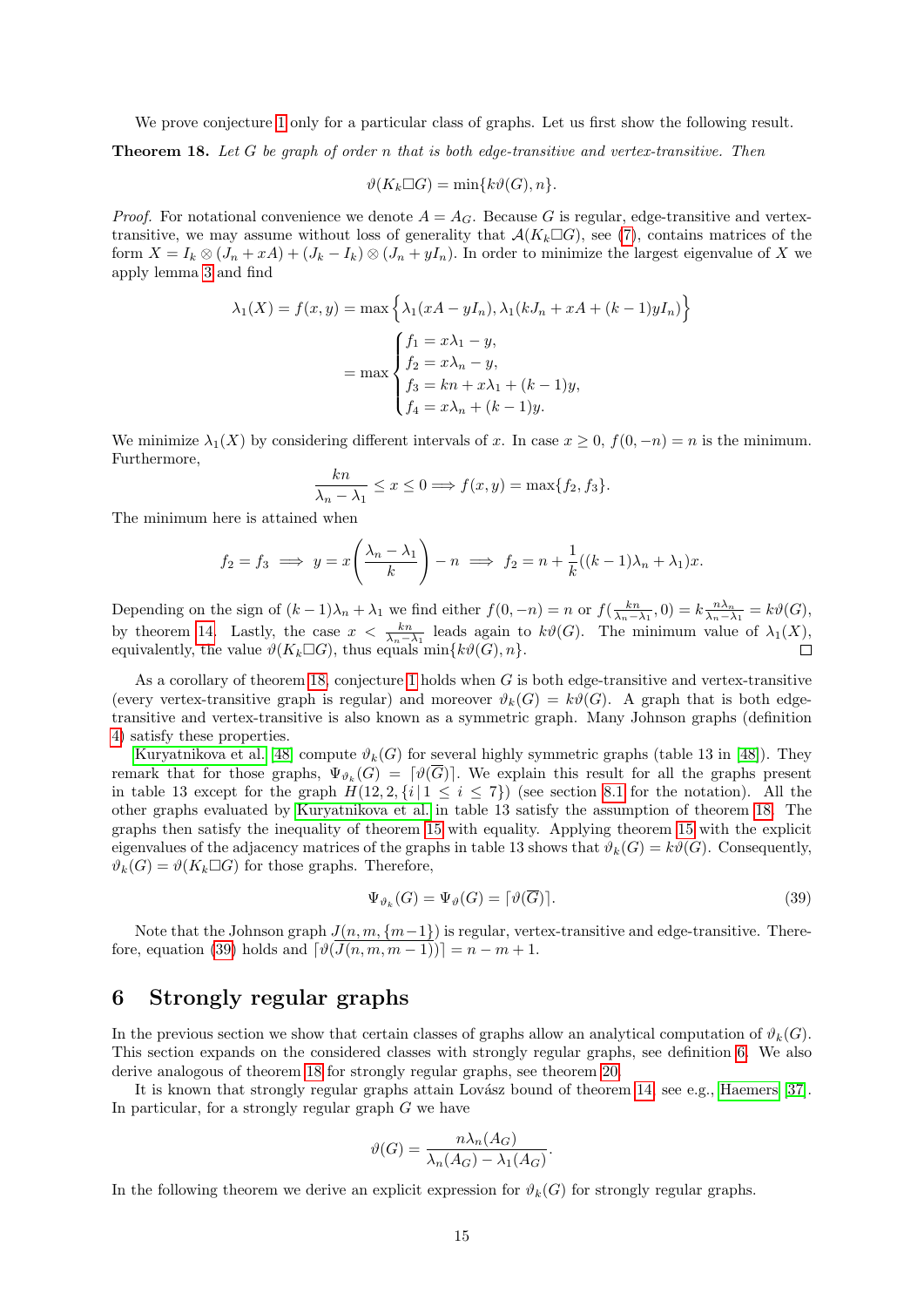**Theorem 19.** For any strongly regular graph  $G$  of order n, we have

$$
\vartheta_k(G) = \min\{k\vartheta(G), n\} = \min\left\{k\frac{n\lambda_n(A_G)}{\lambda_n(A_G) - \lambda_1(A_G)}, n\right\}.
$$

*Proof.* Let G be a strongly regular graph with parameters  $(n, d, \lambda, \mu)$ . We prove the result by showing that the lower and upper bound on  $\vartheta_k(G)$  coincide. Consider  $\vartheta_k$ [-SDP2](#page-4-3), and set  $Y = \frac{k}{n}I + xA_{\overline{G}}$ . When  $0 \le Y \le I$ , Y is feasible for  $\vartheta_k$ [-SDP2](#page-4-3). These SDP constraints on Y can be rewritten in terms of x. As  $\vartheta_k$ [-SDP2](#page-4-3) is a maximization problem we may assume w.l.g.  $x \geq 0$ . Thus, for all  $i \leq n$ ,

<span id="page-15-1"></span>
$$
\lambda_i(Y) = k/n + x\lambda_i(A_{\overline{G}}). \tag{40}
$$

It is known that adjacency matrices of (connected) strongly regular graphs have three distinct eigenvalues, which we denote by  $d \geq r > s$ . Accordingly,

<span id="page-15-0"></span>
$$
\sigma(A_{\overline{G}}) = (n - d - 1, -1 - s, -1 - r).
$$
\n(41)

Substituting [\(41\)](#page-15-0) in [\(40\)](#page-15-1) and exploiting the fact that  $n - d - 1 > -(s + 1) \ge -(1 + r)$  we have:

$$
0 \le Y \le I \Longrightarrow 0 \le \lambda_i(Y) \le 1 \Longrightarrow \begin{cases} k/n + x(-1 - r) \ge 0 \\ k/n + x(n - d - 1) \le 1. \end{cases}
$$

The last two inequalities provide upper bounds on  $x$ , i.e.,

<span id="page-15-2"></span>
$$
x \le \min\left\{\frac{k}{n(1+r)}, \frac{n-k}{n(n-d-1)}\right\}.
$$
\n(42)

When x satisfies [\(42\)](#page-15-2), Y is thus feasible for  $\vartheta_k$ [-SDP2](#page-4-3) and  $\langle J, Y \rangle$  will provide a lower bound for  $\vartheta_k(G)$ . In particular,

<span id="page-15-3"></span>
$$
\langle J, Y \rangle = k + n(n - d - 1)x = \min\left\{k\left(\frac{r+n-d}{1+r}\right), n\right\}.
$$
\n(43)

Equation [\(43\)](#page-15-3) implies

$$
\vartheta_k(G) \ge \min\left\{k\left(\frac{r+n-d}{1+r}\right), n\right\}.\tag{44}
$$

By [\(9\)](#page-3-6) and proposition [1,](#page-4-1) we have  $\vartheta_k(G) \le \min\{k\vartheta(G), n\}$ . It remains only to show that  $k(r + n - 1)$  $d/(1+r) = k\vartheta(G)$ . The eigenvalues of  $A_G$  can be written in terms of the parameters of G, i.e.,

<span id="page-15-4"></span>
$$
rs = \mu - d, \quad r + s = \lambda - \mu. \tag{45}
$$

Furthermore, the parameters of any strongly regular graph satisfy

<span id="page-15-5"></span>
$$
(n - d - 1)\mu = d(d - \lambda - 1).
$$
\n(46)

<span id="page-15-6"></span> $\Box$ 

Let us now rewrite the term:

$$
\frac{r+n-d}{1+r} = \frac{ns}{s-d} \frac{(r+n-d)(s-d)}{ns(1+r)} = \frac{ns}{s-d} \frac{ns+ns+[d^2-nd-(n-1)sr-d(r+s)]}{ns+ns},\tag{47}
$$

and evaluate the expression between the square brackets by using [\(45\)](#page-15-4) and [\(46\)](#page-15-5), i.e.,

$$
d^{2} - nd - (n - 1)rs - d(r + s) = d\lambda + d + (n - d - 1)\mu - nd - (n - 1)(\mu - d) - d(\lambda - \mu) = 0.
$$

Thus [\(47\)](#page-15-6) equals  $ns/(s-d)$  and  $ns/(s-d) = \vartheta(G)$ , which proves the theorem.

Recall that in section [5.2](#page-12-0) we consider symmetric graphs (graphs that are both edge-transitive and vertex-transitive). Although many graphs belong to both symmetric and strongly regular classes, note that neither one is a subset of the other. The graph  $C_6$  is an example of a graph that is symmetric, but not strongly regular. The strongly regular Chang graphs [\(Chang \[15\]](#page-24-15)) provide an example of a strongly regular graph which is not symmetric.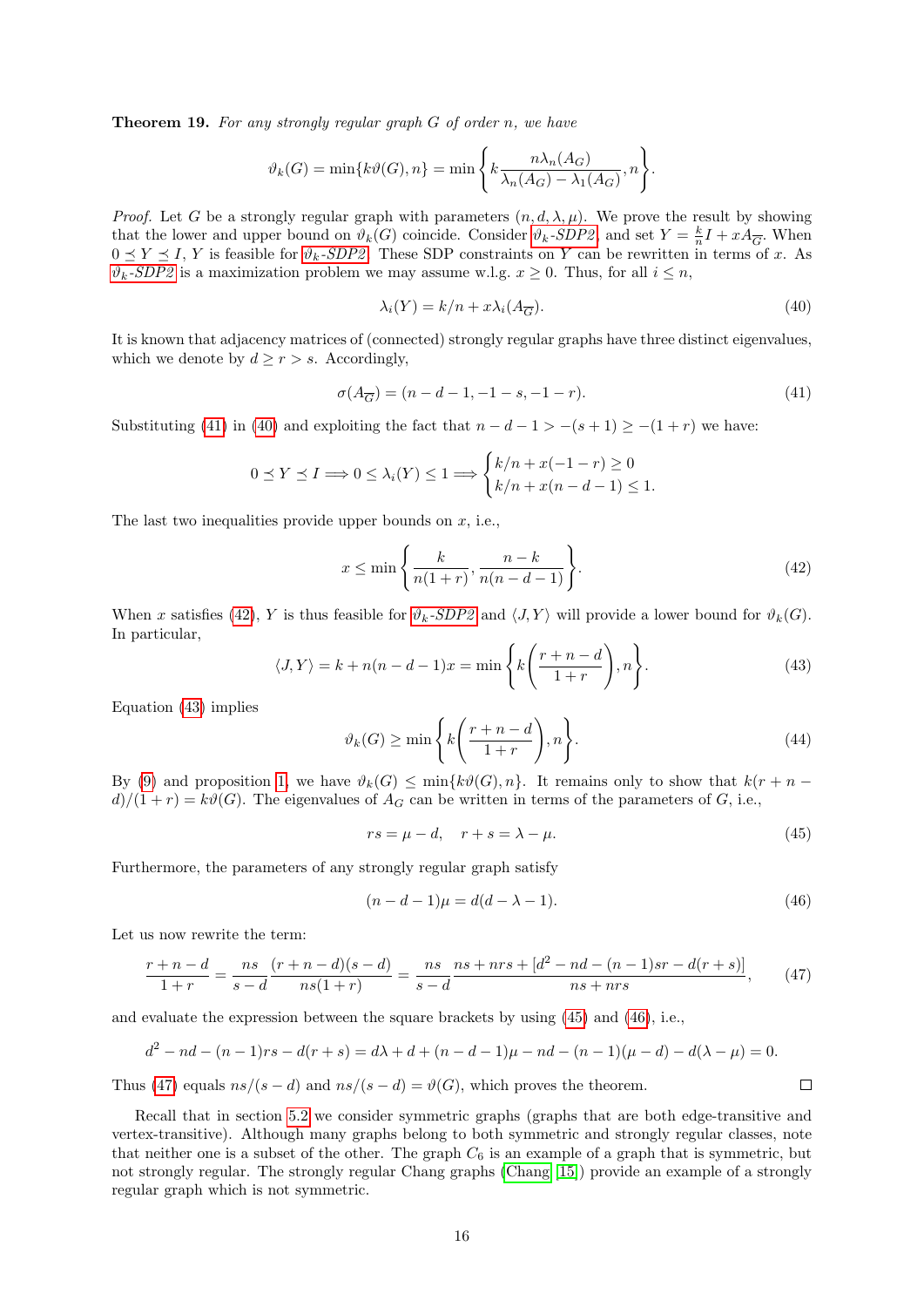In section [5.2](#page-12-0) we prove that  $\vartheta(K_k \Box G) = \min\{k\vartheta(G), n\}$  holds for symmetric graphs, see theorem [18.](#page-14-1) We show below that a similar relation holds also for strongly regular graphs. In fact we prove a result for the generalized  $\vartheta'$ -number, denoted by  $\vartheta'_k(G)$ , that is the optimal value of the SDP relaxation  $\vartheta_k$ [-SDP2](#page-4-3) strengthened by adding non-negativity constraints on the matrix variable. The generalized  $\vartheta'$ -number for  $k = 1$  is also known as the Schrijver's number.

To prove our result we first present an SDP relaxation that relates  $\vartheta'(K_k \Box G)$  and  $\vartheta_k(G)$ . [Kuryat](#page-26-14)[nikova et al. \[48\]](#page-26-14) introduce the following SDP relaxation

$$
\theta_k^3(G) = \begin{array}{ll}\n\text{Maximize} & \langle I, Y \rangle \\
\text{subject to} & Y_{ij} = 0 \quad \forall (i, j) \in E(G) \\
& Y_{ii} \le 1 \quad \forall i \in [n] \\
& \begin{bmatrix}\n\frac{k}{\text{diag}(Y)} & \text{diag}(Y)^\top \\
Y & Y\n\end{bmatrix} \ge 0, \ Y \ge 0,\n\end{array}
$$

that provides an upper bound for  $\alpha_k(G)$ , the optimal value for the MkCS problem. The above relaxation can be simplified when  $G$  is a highly symmetric graph. In particular, if  $G$  is a strongly regular graph one can restrict optimization of the above SDP relaxation to feasible points in the coherent algebra spanned by  $\{I, A, J-I-A\}$ . By applying symmetry reduction, the above SDP relaxation reduces to the following convex optimization problem:

<span id="page-16-0"></span>
$$
\theta_k^3(G) := \quad \text{Maximize} \quad ny_1 \tag{48a}
$$

subject to 
$$
y_1 + (n - d - 1)y_2 - \frac{n}{k}y_1^2 \ge 0
$$
 (48b)

$$
y_1 - (r+1)y_2 \ge 0 \tag{48c}
$$

$$
y_1 - (s+1)y_2 \ge 0 \tag{48d}
$$

$$
y_1 \le 1\tag{48e}
$$

$$
y_1, y_2 \ge 0. \tag{48f}
$$

For details on symmetry reduction see e.g., [\[28,](#page-25-8) [48\]](#page-26-14) and references therein.

<span id="page-16-1"></span>**Lemma 4.** Let G be a strongly regular graph with parameters  $(n, d, \lambda, \mu)$  and restricted eigenvalues  $r \geq 0$ and  $s \leq -1$ . Then

$$
\theta_k^3(G) = \min\left\{k\left(\frac{n+r-d}{r+1}\right), n\right\},\,
$$

which equals  $\vartheta_k(G)$ .

*Proof.* Note that for  $s \le -1$  constraint [\(48d\)](#page-16-0) is trivially satisfied. Points in which constraints [\(48b\)](#page-16-0) and [\(48c\)](#page-16-0) intersect are  $(0,0)$  and  $\left(\frac{k(n+r-d)}{n(r+1)}, \frac{k(n+r-d)}{n(r+1)^2}\right)$ . The result follows by combining the latter point and constraint [\(48e\)](#page-16-0).  $\Box$ 

In [\[48\]](#page-26-14) the authors conjecture that  $\theta_k^3(G) \leq \theta'_k(G)$  for any graph G. Here we show that  $\theta_k^3(G)$  $\vartheta_k'(G) = \vartheta_k(G)$  for strongly regular graphs.

Further, it is known that  $\theta'(K_k \Box G) \leq \theta_k^3(G)$ , see section 5.1 in [\[48\]](#page-26-14). We show below that the relaxations corresponding to  $\theta'(K_k \Box G)$  and  $\theta_k^3(G)$  are equivalent when G is a strongly regular graph.

The SDP relaxation for  $\vartheta'(K_k \Box G)$ , see also  $\vartheta_k$ -SDP<sub>2</sub>, is invariant under permutations of k colors when the graph under the consideration is  $K_k \Box G$ . This was exploited in [\[48\]](#page-26-14) to derive the following symmetry reduced relaxation:

$$
\vartheta'(K_k \square G) = \begin{cases} \text{Maximize} & \langle I, X \rangle \\ \text{subject to} & X_{ij} = 0 \quad \forall (i, j) \in E(G) \\ & Z_{ii} = 0 \quad \forall i \in [n] \\ & X \ge 0, \ Z \ge 0, \ X - Z \succeq 0 \\ & \begin{bmatrix} 1 & \text{diag}(X) \\ \text{diag}(X) & X + (k-1)Z \end{bmatrix} \succeq 0. \end{cases}
$$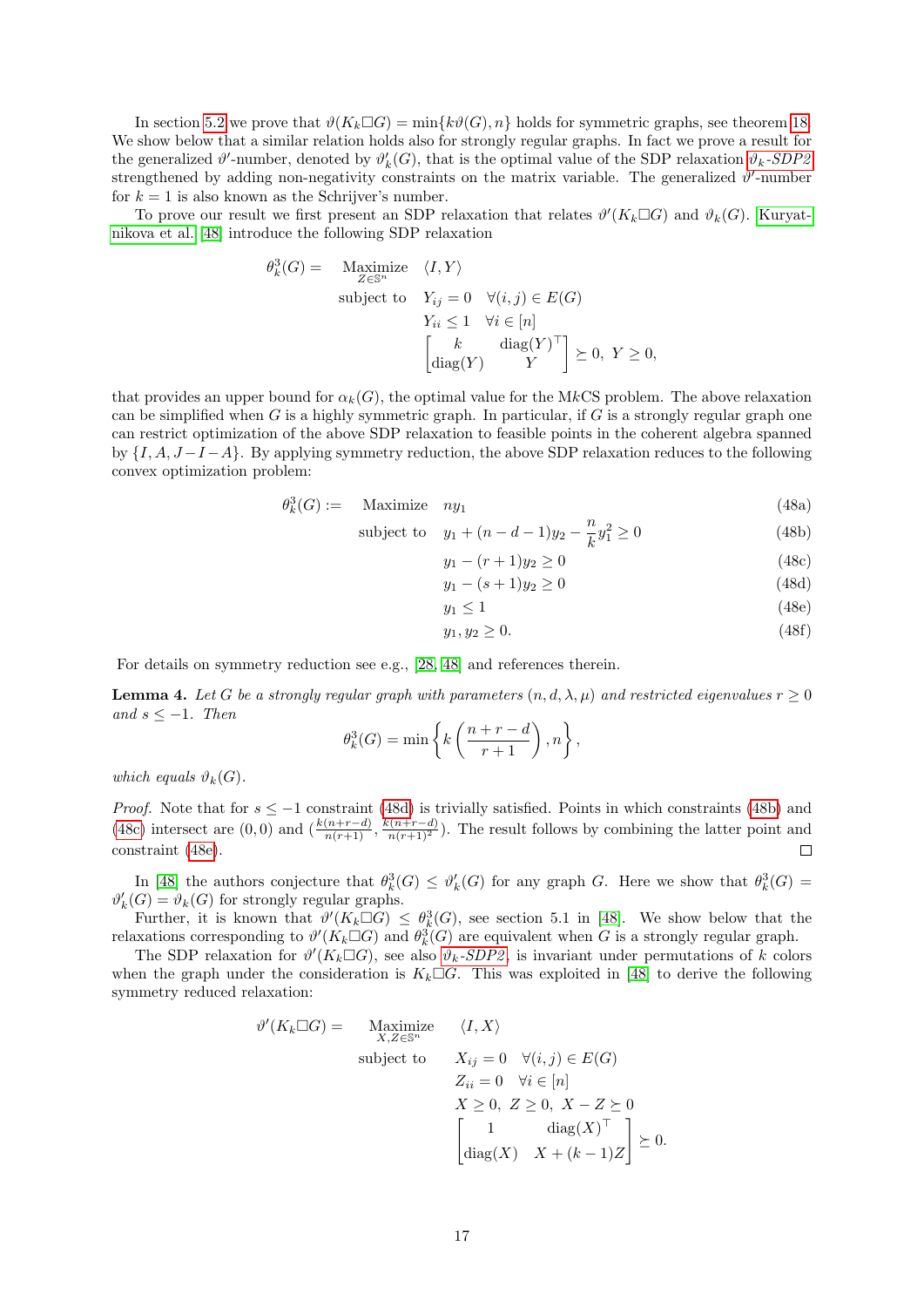The above relaxation can be further simplified when  $G$  is a strongly regular graph. One can restrict optimization to the corresponding coherent algebra. By applying symmetry reduction, the above SDP relaxation reduces to the following optimization problem:

$$
\vartheta'(K_k \Box G) := \text{Maximize} \n\text{subject to} \n\text{subject to} \n\alpha_1 + (n - d - 1)x_2 - (dz_1 + (n - d - 1)z_2) \ge 0
$$
\n(49a)

$$
x_1 - (r+1)x_2 - (rz_1 - (r+1)z_2) \ge 0
$$
\n(49c)

<span id="page-17-2"></span>
$$
x_1 = (s+1)x_2 - (sx_1 - (s+1)z_2) \ge 0
$$
\n
$$
(160)
$$
\n
$$
x_1 - (s+1)x_2 - (sx_1 - (s+1)z_2) \ge 0
$$
\n
$$
(49d)
$$

<span id="page-17-6"></span><span id="page-17-4"></span><span id="page-17-3"></span>
$$
x_1 + (n - d - 1)x_2 + (k - 1)(dz_1 + (n - d - 1)z_2) - nx_1^2 \ge 0
$$
 (49e)

$$
x_1 - (r+1)x_2 + (k-1)(rz_1 - (r+1)z_2) \ge 0 \tag{49f}
$$

<span id="page-17-7"></span><span id="page-17-5"></span><span id="page-17-1"></span>
$$
x_1 - (s+1)x_2 + (k-1)(sz_1 - (s+1)z_2) \ge 0
$$
\n(49g)

$$
x_1 \le 1 \tag{49h}
$$

$$
x_1, x_2, z_1, z_2 \ge 0. \tag{49i}
$$

Our next results relates optimization problems [\(48\)](#page-16-0) and [\(49\)](#page-17-1).

<span id="page-17-8"></span>**Proposition 5.** Let G be a strongly regular graph with parameters  $(n, d, \lambda, \mu)$  and restricted eigenvalues  $r > 0$  and  $s < -1$ . Then the optimization problems [\(48\)](#page-16-0) and [\(49\)](#page-17-1) are equivalent.

*Proof.* Let  $(x_1, x_2, z_1, z_2)$  be feasible for [\(49\)](#page-17-1). We show that  $(y_1, y_2)$  where  $y_1 := x_1$  and  $y_2 := x_2$  is feasible for [\(48\)](#page-16-0).

From [\(49b\)](#page-17-2) and [\(49e\)](#page-17-3) we have

$$
\begin{cases} x_1 + (n-d-1)x_2 \ge (dz_1 + (n-d-1)z_2) \\ x_1 + (n-d-1)x_2 \ge nx_1^2 - (k-1)(dz_1 + (n-d-1)z_2), \end{cases}
$$

from where it follows

$$
x_1 + (n-d-1)x_2 - \frac{n}{k}x_1^2 \ge \max\left\{ (dz_1 + (n-d-1)z_2) - \frac{n}{k}x_1^2, (k-1)(\frac{n}{k}x_1^2 - (dz_1 + (n-d-1)z_2)) \right\}.
$$

To verify that the right hand side above is non-negative, note that either  $dz_1 + (n - d - 1)z_2 \geq \frac{n}{k}x_1^2$  or  $dz_1 + (n-d-1)z_2 < \frac{n}{k}x_1^2$ . Therefore  $x_1 + (n-d-1)x_2 - \frac{n}{k}x_1^2 \ge 0$  and constraint [\(48b\)](#page-16-0) is satisfied.

Similarly, from [\(49c\)](#page-17-4) and [\(49f\)](#page-17-5) it follows that constraint [\(48c\)](#page-16-0) is satisfied. Constraint [\(48d\)](#page-16-0) is trivially satisfied.

Conversely, let  $(y_1, y_2)$  be feasible for [\(48\)](#page-16-0). Define  $x_1 := y_1$  and  $x_2 := y_2$ . Let  $z_1$  and  $z_2$  be the solutions of the following system of equations:

$$
rz_1 = (r+1)z_2, \quad dz_1 + (n-d-1)z_2 = \frac{n}{k}x_1^2.
$$

Thus,  $z_1 = \frac{n(r+1)}{k(d+r(n-1))}x_1^2$ ,  $z_2 = z_1 \frac{r}{r+1}$ . Therefore, constraint [\(49b\)](#page-17-2) follows from [\(48b\)](#page-16-0) and the construction of  $z_1$  and  $z_2$ . Similar arguments can be used to verify that [\(49c\)](#page-17-4) and [\(49f\)](#page-17-5) are satisfied. To verify [\(49e\)](#page-17-3) we rewrite the constraint as follows

$$
x_1 + (n - d - 1)x_2 + (k - 1)(dz_1 + (n - d - 1)z_2) - nx_1^2 =
$$
  

$$
x_1 + (n - d - 1)x_2 - \frac{n}{k}x_1^2 + (k - 1)(dz_1 + (n - d - 1)z_2 - \frac{n}{k}x_1^2) \ge 0.
$$

To verify constraint [\(49d\)](#page-17-6) we exploit the construction of  $z_1$  and  $z_2$  to obtain:  $-(s_1 - (s + 1)z_2)$  =  $\frac{r-s}{r+1}z_1 \geq 0$ . It remains to show that constraint [\(49g\)](#page-17-7) is redundant. We first rewrite the constraint as follows

$$
x_1 - (s+1)x_2 + (k-1)(sz_1 - (s+1)z_2) = x_1 - (s+1)x_2 - n\frac{(k-1)(r-s)}{k(d+r(n-1))}x_1^2 \ge 0.
$$

Now, one can verify that the above constraint is implied by the constraint  $x_1 + (n - d - 1)x_2 - \frac{n}{k}x_1^2 \ge 0$ .

It follows trivially that the objective values coincide for feasible solutions of two models that are related as described.  $\Box$ 

Now, from the previous discussion it follows the next result.

<span id="page-17-0"></span>**Theorem 20.** Let G be a strongly regular graph of order n. Then  $\vartheta'(K_k \Box G) = \min\{k\vartheta'(G), n\}.$ Proof. The proof follows from lemma [4](#page-16-1) and proposition [5.](#page-17-8)

 $\Box$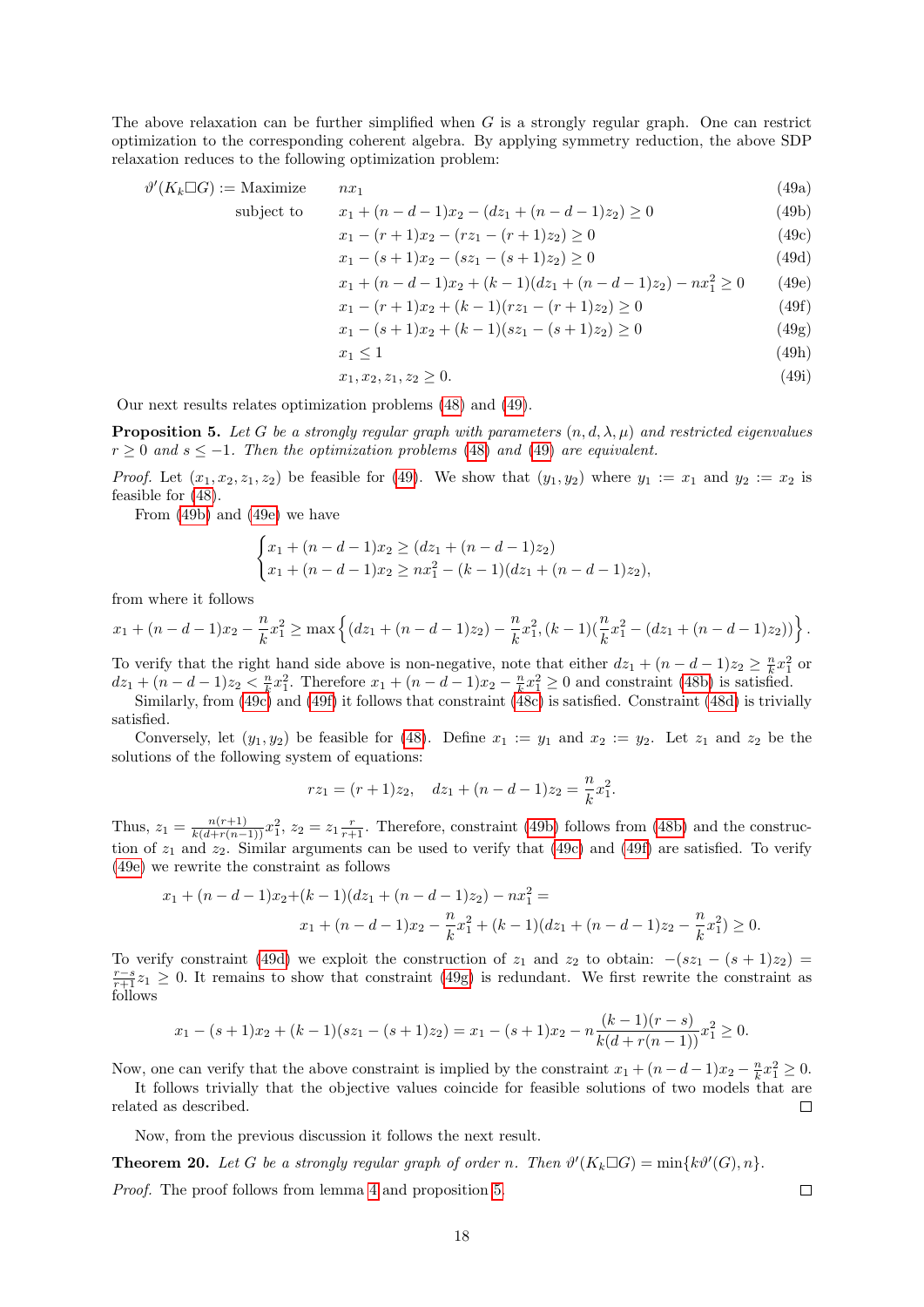## <span id="page-18-0"></span>7 Orthogonality graphs

In this section we compute the generalized  $\vartheta$ -number for the orthogonality graphs.

We motivate the study of orthogonality graphs by a scenario, taken from [Galliard et al. \[26\]](#page-25-11). Let  $n = 2<sup>r</sup>$  for some  $r \ge 1$ . Consider a game where two players, Alice and Bob, each receive an *n*-dimensional binary vector as input. These vectors are either equal or their Hamming distance (see definition [2\)](#page-2-6) equals  $n/2$  that is they differ in exactly  $2^{r-1}$  positions. Given these inputs, Alice and Bob must each return a r-dimensional binary vector as output. To win the game, Alice and Bob must return equal outputs if and only if their inputs were equal. Alice and Bob are not permitted to communicate once they receive their inputs. The players are however, allowed to coordinate a strategy beforehand. One such strategy results in the definition of an orthogonality graph.

Vertices of the orthogonality graph  $\Omega_n$  are represented by all the unique *n*-dimensional binary vectors. Vertices (equivalently vectors) are adjacent if their Hamming distance equals  $n/2$  and thus,  $\Omega_n = H(n, 2, \{n/2\})$ . Here  $H(n, 2, \{n/2\})$  denotes the Hamming graph, see definition [3.](#page-2-7)

The strategy of Alice and Bob then comprises graph coloring for  $\Omega_n$  before the game starts. After being given their input vector, Alice and Bob should respond the color of their vector, encoded as rdimensional binary vector. With this r-dimensional vector, Alice and Bob can indicate  $2^r = n$  distinct colors. Disregarding any luck in guessing, the game can always be won if and only if  $\chi(\Omega_n) \leq n$ .

The orthogonality graph got its name from another description of the graph, that is when the vectors have  $\{\pm 1\}$  entries. The Hamming distance between two binary vectors of  $n/2$  then corresponds to those  $\{\pm 1\}$  vectors being orthogonal to each other.

[Godsil and Newman \[30\]](#page-25-12) prove that  $\chi(\Omega_{2r}) = 2^r$  for  $r \in \{1, 2, 3\}$  and  $\chi(\Omega_{2r}) > 2^r$  otherwise. This means that the game can only be won for  $r \leq 3$ .

Clearly, for odd n,  $\Omega_n$  is edgeless. We therefore restrict the analysis of  $\Omega_n$  to the case when n is a multiple of 4. When that is the case,  $\Omega_n$  consists of two isomorphic components, for vectors of even and odd Hamming weights respectively.

Next to  $\chi(\Omega_n)$ , the independence number  $\alpha(\Omega_n)$  has been studied in multiple papers. The two graph properties are related by  $|V| \leq \chi(G)\alpha(G)$ , for any graph  $G = (V, E)$ . [Galliard \[25\]](#page-25-13) showed a construction to find stable sets in  $\Omega_n$  of size  $\alpha(n)$  for  $n \equiv 0 \mod 4$ . In particular,

$$
\alpha(\Omega_n) \ge \underline{\alpha}(n) = 4 \sum_{i=0}^{n/4-1} {n-1 \choose i}.
$$
\n(50)

On the other hand [de Klerk and Pasechnik \[20\]](#page-24-16) used an SDP relaxation to find  $\alpha(\Omega_{16}) = \alpha(16) = 2306$ . More recently, [Ihringer and Tanaka \[43\]](#page-25-14) have proven  $\alpha(\Omega_{2r}) = \alpha(2^r)$  for  $r \geq 2$ . The conjecture by [Godsil](#page-25-12) [and Newman \[30\]](#page-25-12) whether  $\alpha(\Omega_{4m}) = \underline{\alpha}(4m)$  for  $m \ge 1$  remains an open problem.

We proceed by computing  $\vartheta_k(\Omega_n)$  when n is a multiple of four. From [Newman \[64\]](#page-26-20), the (unordered) eigenvalues of  $\Omega_n$  are then given by

$$
\lambda_r = \frac{2^{n/2}}{(n/2)!} \prod_{i=1}^{n/2} (2i - 1 - r), \quad 1 \le r \le n,
$$

and  $\lambda_0 = \binom{n}{n/2}$  (since  $\Omega_n$  is regular with degree  $\lambda_0$ ). The smallest eigenvalue is obtained for  $r = 2$  and thus

$$
\lambda_2 = \frac{1}{1-n} \binom{n}{n/2}.
$$

Since  $\Omega(n)$  is isomorphic to a binary Hamming graph,  $\Omega(n)$  is a symmetric graph. The bound of theorem [15](#page-10-2) thus holds with equality. [Newman \[64\]](#page-26-20) also shows that the multiplicity of  $\lambda_2$  equals  $n^2 - n$ . This multiplicity exceeds n since n is a multiple of 4. Then it is not hard to show (by a method comparable to the one used in the proof of theorem [16\)](#page-11-0) that

$$
\vartheta_k(\Omega(n)) = k \frac{2^n}{n}, \quad k \le n.
$$

When  $k = 1$ ,  $\vartheta_k(\Omega(n))$  coincides here with the so called ratio bound. This bound refers to [\(59\)](#page-20-0) for regular graphs and was also computed for  $\Omega(n)$  in [\[64\]](#page-26-20).

Let S be the stable set of size  $\alpha(n)$  that contains no vectors that have their Hamming weight contained in  $W = \{n/4 + 1, n/4 + 3, \ldots, 3n/4 - 1\}$ . Furthermore, note that the Johnson graphs (see definition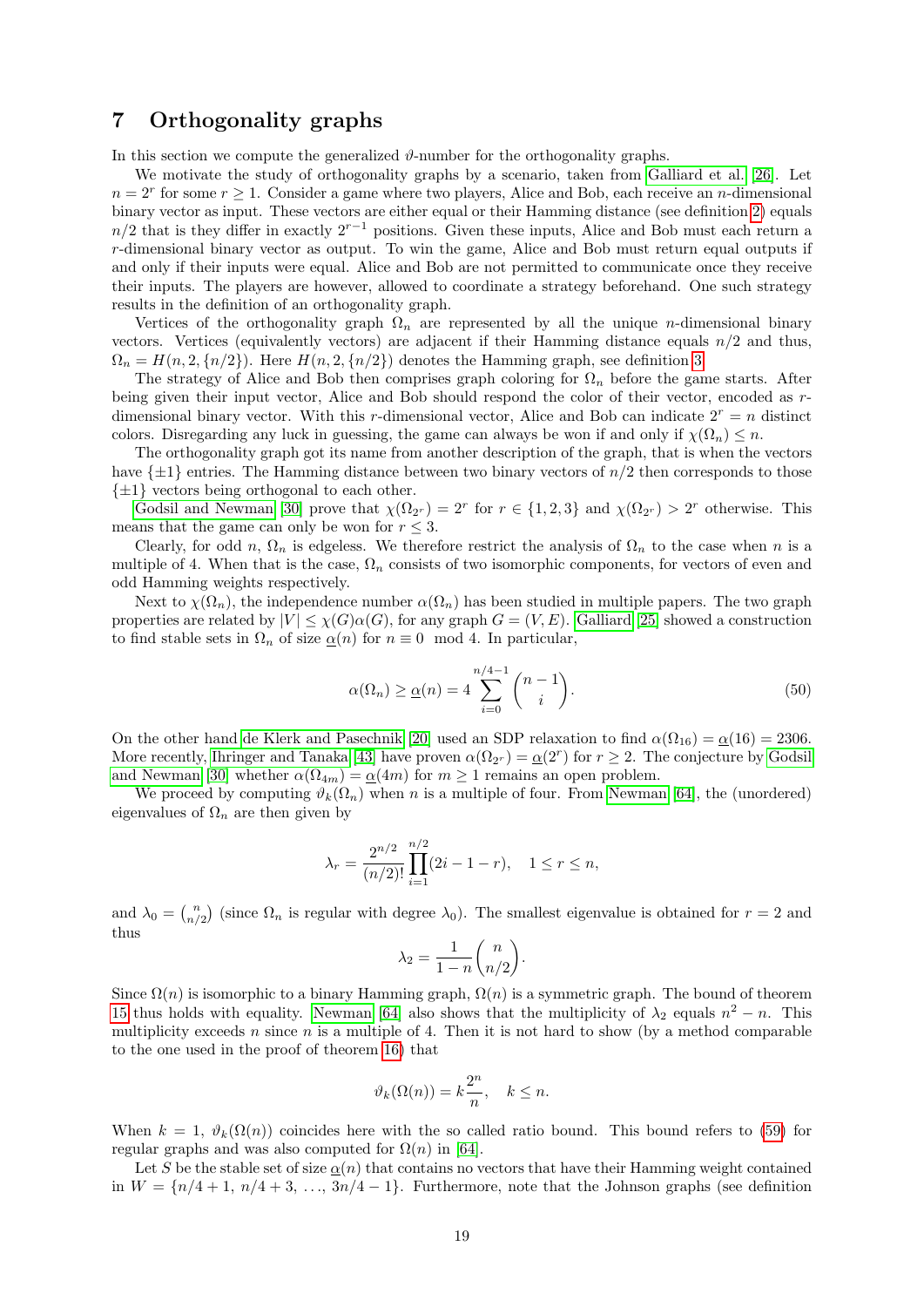[4\)](#page-2-4) appear as induced subgraphs of  $\Omega_n$ . Let  $w \in W$  and consider the subgraph of  $\Omega_n$  induced by  $J(n, w, w - n/4)$ . This subgraph contains no vertices in S and thus

$$
\alpha_2(\Omega_n) \ge \underline{\alpha}(n) + 4 \max_{w \in W} \{ \alpha(J(n, w, w - n/4)) \}.
$$
\n(51)

We may multiply the independence number of  $J(n, w, w-n/4)$  by 4 since we can take bitwise complements and find an isomorphic stable set in the isomorphic second component of  $\Omega_n$ .

In section [8.1](#page-21-0) we prove that that  $\chi_k(\Omega_{4n+2}) = 2k$ .

## <span id="page-19-0"></span>8 New bounds on  $\chi_k(G)$

In this section we first we derive bounds on the product and sum of  $\chi_k(G)$  and  $\chi_k(\overline{G})$ . Then, we provide graphs for which the bounds are sharp. Lastly, we derive spectral lower bounds on the multichromatic number of a graph.

A famous result by [Nordhaus and Gaddum \[65\]](#page-27-6) states that

<span id="page-19-4"></span><span id="page-19-3"></span>
$$
n \le \chi(G)\chi(\overline{G}) \le \left(\frac{n+1}{2}\right)^2,\tag{52}
$$

$$
2\sqrt{n} \le \chi(G) + \chi(\overline{G}) \le n + 1. \tag{53}
$$

Various papers have been published on determining Nordhaus–Gaddum inequalities for other graph parameters, such as the independence and edge-independence number. We provide Nordhaus–Gaddum inequalities for k-multicoloring.

<span id="page-19-5"></span>**Theorem 21.** For any graph  $G = (V, E)$ ,  $|V| = n$ , we have

$$
k^{2}n \leq \chi_{k}(G)\chi_{k}(\overline{G}) \leq k^{2}\left(\frac{n+1}{2}\right)^{2},
$$
  

$$
2k\sqrt{n} \leq \chi_{k}(G) + \chi_{k}(\overline{G}) \leq k(n+1).
$$

Proof. We follow the original proof as given by [Nordhaus and Gaddum \[65\]](#page-27-6), extended to the k-multicoloring case. Consider an optimal k-multicoloring of G, using  $\chi_k(G)$  colors. Then for  $i = 1, 2, ..., \chi_k(G)$ , define  $n_i$  as the set of vertices that are colored with color i. We have  $\sum_{i=1}^{\chi_k(G)} |n_i| = nk$ . Furthermore,

<span id="page-19-1"></span>
$$
\max |n_i| \ge \frac{nk}{\chi_k(G)}.\tag{54}
$$

Consider the largest set  $n_i$ . Since the vertices in this set share a color, they form a stable set in  $G$ . Thus they form a clique in  $\overline{G}$ . Accordingly,

<span id="page-19-2"></span>
$$
\chi_k(\overline{G}) \ge k\omega(\overline{G}) \ge k \max |n_i|.
$$
\n(55)

Combining [\(54\)](#page-19-1) and [\(55\)](#page-19-2) proves the lower bound on the product of  $\chi_k(G)$  and  $\chi_k(\overline{G})$ .

The lower bound on the sum of  $\chi_k(G)$  and  $\chi_k(\overline{G})$  can be proven by algebraic manipulation:

$$
(\chi_k(G) - \chi_k(\overline{G}))^2 \ge 0 \implies \chi_k(G)^2 + \chi_k(\overline{G})^2 + 2\chi_k(G)\chi_k(\overline{G}) \ge 4\chi_k(G)\chi_k(\overline{G})
$$
  

$$
\implies \chi_k(G) + \chi_k(\overline{G}) \ge 2\sqrt{\chi_k(G)\chi_k(\overline{G})} \ge 2k\sqrt{n}.
$$

The two upper bounds can be proven by combining  $(5)$ ,  $(52)$  and  $(53)$  as follows:

$$
\chi_k(G)\chi_k(\overline{G}) \le k^2 \chi(G)\chi(\overline{G}) \le k^2 \left(\frac{n+1}{2}\right)^2,
$$
  

$$
\chi_k(G) + \chi_k(\overline{G}) \le k(\chi(G) + \chi(\overline{G})) \le k(n+1).
$$

The second upper bound in theorem [21](#page-19-5) can also be found in [\[8\]](#page-24-17) (in a slightly generalized form). We present below graphs for which the bounds in theorem [21](#page-19-5) are attained. For that purpose we define the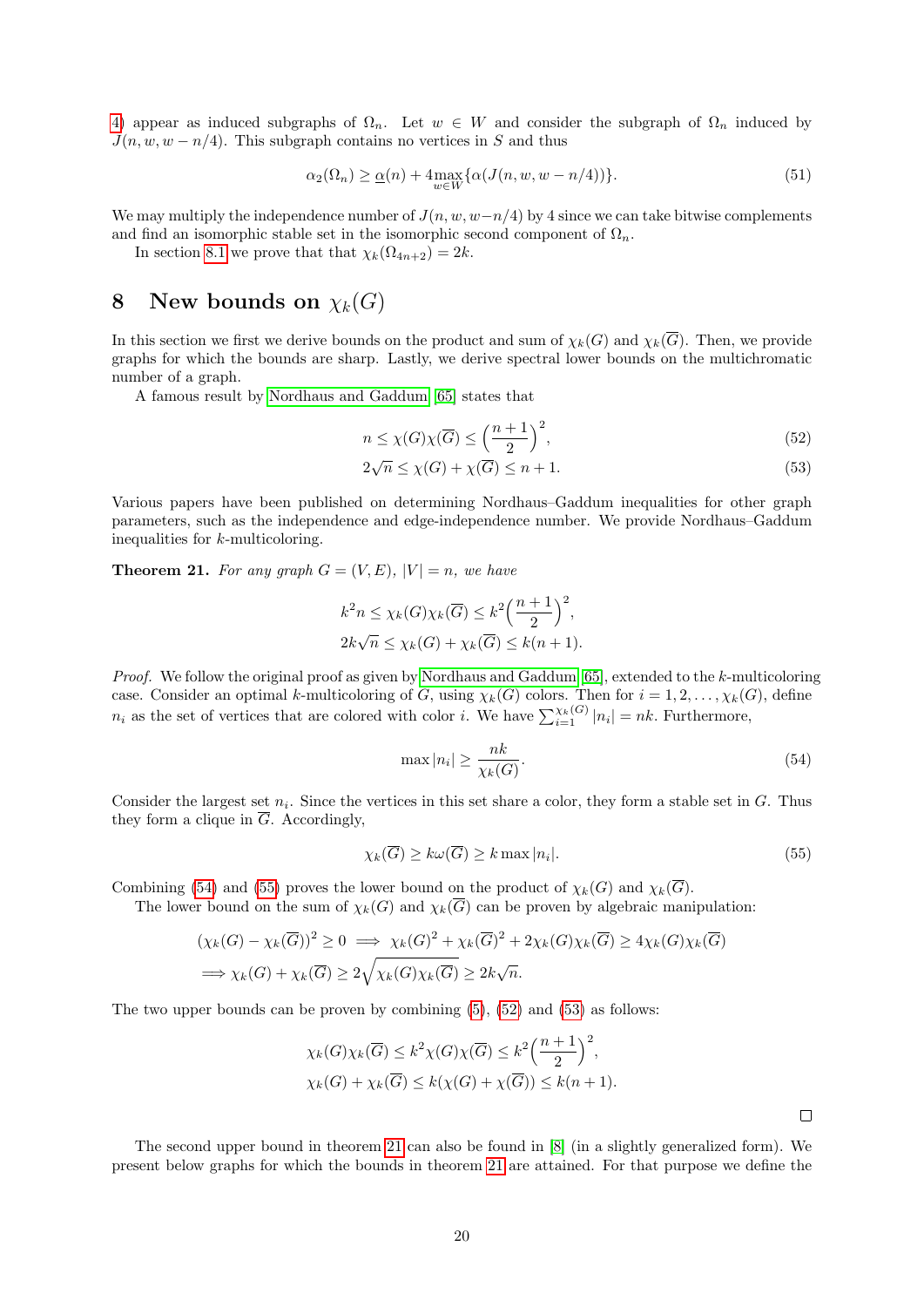graph sum of two graphs. The graph sum of graphs  $G_1$  and  $G_2$  is the graph, denoted by  $G_1 + G_2$ , whose vertices and edges are defined as follows:

$$
V(G_1 + G_2) := V(G_1) \cup V(G_2), \ E(G_1 + G_2) := E(G_1) \cup E(G_2).
$$

[Nordhaus and Gaddum \[65\]](#page-27-6) show that the upper bounds in their theorem are attained by graph  $G =$  $K_p + \overline{K}_{p-1}$ . Graph G has  $n = 2p - 1$  vertices. It is clear that  $\chi(G) = \chi(\overline{G}) = p = \frac{n+1}{2}$ . Thus G attains both upper bounds simultaneously. As both G and  $\overline{G}$  are weakly perfect graphs, we can apply [\(60\)](#page-22-0) to find  $\chi_k(G) = \chi_k(\overline{G}) = kp = k\frac{n+1}{2}$ . This implies that graph G also attains the upper bounds in theorem [21.](#page-19-5) [Nordhaus and Gaddum \[65\]](#page-27-6) also provide an example of a graph which attains the lower bounds in their theorem. This example extends to the multichromatic variant as well. Let  $m_1 = m_2 = \ldots = m_p = p$  and consider the complete multipartite graph  $G = K_{m_1,...,m_p}$ . Then  $\chi_k(G) = \chi_k(\overline{G}) = kp = k\sqrt{n}$ . Thus this graph G attains the lower bounds in theorem [21.](#page-19-5) In fact, for each graph G such that  $\chi(G)\chi(G) = |V(G)|$ we have that  $k^2|V(G)| = \chi_k(G)\chi_k(\overline{G})$ . The set of vertex-transitive graphs provides a number of examples for which this bound is attained, such as the Johnson graph  $J(n, 2, 1)$  when n is even.

The chromatic number of a graph is bounded by the spectrum of matrices related to its adjacency matrix. This well known result is given below.

**Theorem 22** [\(Hoffman \[41\]](#page-25-15)). If G has at least one edge, then

$$
\chi(G) \ge 1 - \frac{\lambda_1(A_G)}{\lambda_n(A_G)}.
$$

Since each color class has size at most  $\alpha(G)$ , we have that

<span id="page-20-1"></span>
$$
\chi(G) \ge \frac{n}{\alpha(G)},\tag{56}
$$

where n is the number of vertices in G. Therefore one can use upper bounds for  $\alpha(G)$  to derive lower bounds for  $\chi(G)$ . From [\(3\)](#page-3-9) it follows that  $\alpha(G \circ K_k) = \alpha(G)$ . Thus we can establish the multicoloring variant of [\(56\)](#page-20-1):

<span id="page-20-2"></span>
$$
\chi_k(G) = \chi(G \circ K_k) \ge \frac{|V(G \circ K_k)|}{\alpha(G \circ K_k)} = k \frac{n}{\alpha(G)}.\tag{57}
$$

Note that the above result also follows from [\(54\)](#page-19-1). The bound [\(57\)](#page-20-2) is also given in [\[12\]](#page-24-6), where the authors show that the lower bound is tight for webs and antiwebs. Note that for a graph G such that  $\alpha_k(G) = k\vartheta(G)$  we have that  $\alpha_k(G) = k\alpha(G)$ , see lemma 5 in [\[48\]](#page-26-14), and thus  $\chi_k(G) \geq \frac{k^2n}{\alpha_k(G)}$ . The above inequality is satisfied for example for the Johnson graph  $J(n, 2, 1)$  when n is even, and for  $J(n, 3, 2)$  when  $v \equiv 1$  or 3 mod 6.

Let us now present known upper bounds for the independence number of a graph.

<span id="page-20-3"></span>**Theorem 23** [\(Hoffman \[41\]](#page-25-15)). For any d-regular graph  $G$  of order n, we have

$$
\alpha(G) \le n \frac{\lambda_n(A_G)}{\lambda_n(A_G) - d}.
$$

The result of theorem [23](#page-20-3) applies only to regular graphs with no loops. [Haemers](#page-25-16) generalizes the Hoffman bound as follows.

<span id="page-20-4"></span>**Theorem 24** [\(Haemers \[36\]](#page-25-16)). Let G have minimum vertex degree  $\delta$ . Then

<span id="page-20-5"></span>
$$
\alpha(G) \le n \frac{\lambda_1(A_G)\lambda_n(A_G)}{\lambda_1(A_G)\lambda_n(A_G) - \delta^2}.
$$
\n(58)

If G is regular then the result of theorem [24](#page-20-4) reduces to Hoffman's bound. Another extension of the bound of Hoffman is given by [Godsil and Newman.](#page-25-17)

**Theorem 25** [\(Godsil and Newman \[31\]](#page-25-17)). Let G be a loopless graph and  $L_G$  its Laplacian matrix. Then

<span id="page-20-0"></span>
$$
\alpha(G) \le n \frac{\lambda_1(L_G) - \overline{d}_G}{\lambda_1(L_G)},\tag{59}
$$

where  $\overline{d}_G$  denotes the average degree of the vertices of G.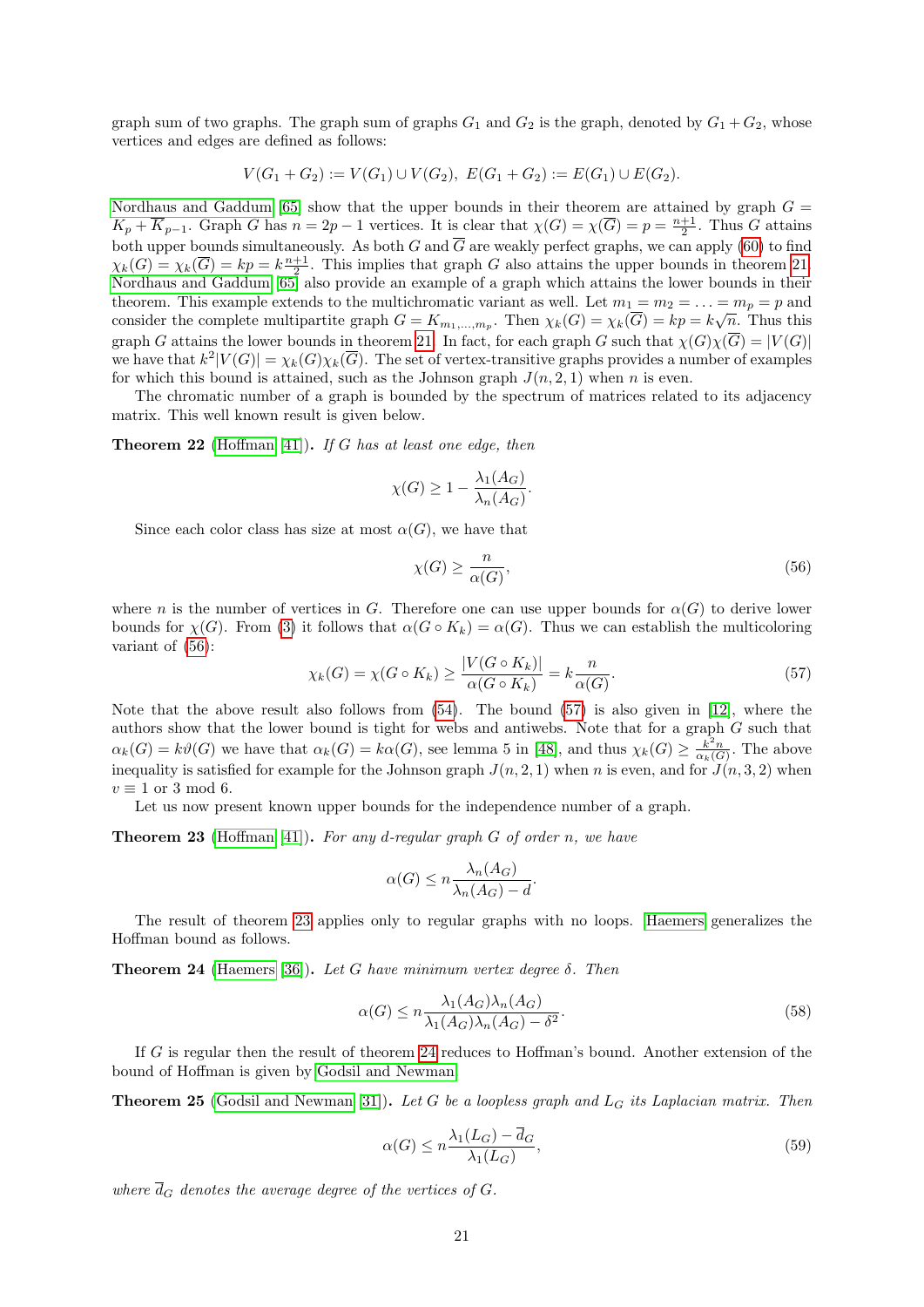Now we are ready to present our results.

<span id="page-21-2"></span>**Lemma 5.** Let *G* have minimum vertex degree δ. Then

$$
\chi_k(G) \ge k \frac{\lambda_1(A_G)\lambda_n(A_G) - \delta^2}{\lambda_1(A_G)\lambda_n(A_G)}.
$$

Proof. The result follows by combining [\(57\)](#page-20-2) and [\(58\)](#page-20-5).

<span id="page-21-1"></span>**Lemma 6.** For any loopless graph  $G$ , we have

$$
\chi_k(G) \ge k \frac{\lambda_1(L_G)}{\lambda_1(L_G) - \overline{d}_G},
$$

where  $\overline{d}_G$  denotes the average degree of its vertices, and  $L_G$  the Laplacian matrix of G.

Proof. The result follows by combining [\(57\)](#page-20-2) and [\(59\)](#page-20-0).

When  $G$  is a regular graph,  $(59)$  is equivalent to the result of theorem [23,](#page-20-3) and therefore the result of lemma [6](#page-21-1) is equivalent to:

$$
\chi_k(G) \ge k \left( 1 - \frac{\lambda_1(A_G)}{\lambda_n(A_G)} \right).
$$

It is not difficult to verify that complete graphs attain the bound of lemma [5](#page-21-2) and lemma [6.](#page-21-1)

We end this section by presenting bounds on the multichromatic number of the Johnson graphs, see definition [4.](#page-2-4) We study the simple case  $J(n, 2, 1)$ ,  $n \geq 4$ . Graph  $J(n, 2, 1)$  is sometimes referred to as the triangular graph. The graph  $J(n, 2, 1)$  is the complement graph of the Kneser graph  $K(n, 2)$ , and both are known to be strongly regular. Every vertex of  $J(n, 2, 1)$  corresponds to a set of two elements. These two elements can be thought of as two vertices of the complete graph  $K_n$ , with the vertex in  $J(n, 2, 1)$ representing the edge between these two vertices of  $K_n$ . Graph  $J(n, 2, 1)$  is thus the line graph of the complete graph  $K_n$ . For any graph G, its line graph is denoted  $L(G)$ .

<span id="page-21-3"></span>**Proposition 6.** For the triangular graph  $J(n, 2, 1)$  and  $n \geq 4$ , we have

$$
k(n-1)\leq \chi_k(J(n,2,1))\leq k(2\lfloor\frac{n-1}{2}\rfloor+1).
$$

*Proof.* As  $J(n, 2, 1)$  is isomorphic to  $L(K_n)$ , a coloring of  $J(n, 2, 1)$  is equivalent to an edge coloring of  $K_n$ . It is not hard to see that  $\omega(L(G))$  equals the maximum degree of a vertex of G. Thus  $\omega(L(K_n)) = n-1$ . For even  $n, \chi(L(K_n)) = n - 1$ , see [Baranyai \[6\]](#page-24-18). Therefore, for even n we have

$$
\chi(L(K_n)) = \omega(L(K_n)) \Longrightarrow \chi_k(L(K_n)) = k\chi(L(K_n)) = k(n-1).
$$

Where the implication follows from [\(5\)](#page-3-3). For odd  $n, \chi(L(K_n)) = n$ , see [Vizing \[78\]](#page-27-11). By (5), the proposition follows.  $\Box$ 

Note that in the proof of the previous proposition we could also exploit the following well known result:  $\alpha(K(n, 2)) = n - 1$ .

#### <span id="page-21-0"></span>8.1 Hamming graphs

In this section we present results for the (multi)chromatic number of the Hamming graphs (definition [3\)](#page-2-7). We also provide sufficient and necessary conditions for the Hamming graph to be perfect.

In the Hamming graph  $H(n, q, F)$ , the vertex set is the set of *n*-tuples of letters from an alphabet of size q, and vertices u and v are adjacent if their Hamming distance satisfies  $d(u, v) \in F$ . Note that  $|V(H(n, q, F))| = q^n$ . By slight abuse of notation, we will use the terms vectors and vertices interchangeably, as they permit a one-to-one correspondence in Hamming graphs. Many authors refer to  $H(n, q, \{1\})$  as the Hamming graph. The graph  $Q_n := H(n, 2, \{1\})$  is also known as the binary Hamming graph or hypercube graph.

We first list several known results for  $H(n, q, \{1\})$ . Graph  $H(n, q, \{1\})$  equals the Cartesian product of n copies of  $K_q$ . Thus  $H(n, q, \{1\}) = \Box^n K_q$ , see definition [1.](#page-2-2) Furthermore, it holds  $\chi(G_1 \Box G_2)$  =  $\max{\{\chi(G_1), \chi(G_2)\}}$ , see [Sabidussi \[69\]](#page-27-12). Therefore,  $\chi(H(n, q, \{1\})) = q$ . To derive the independence

 $\Box$ 

 $\Box$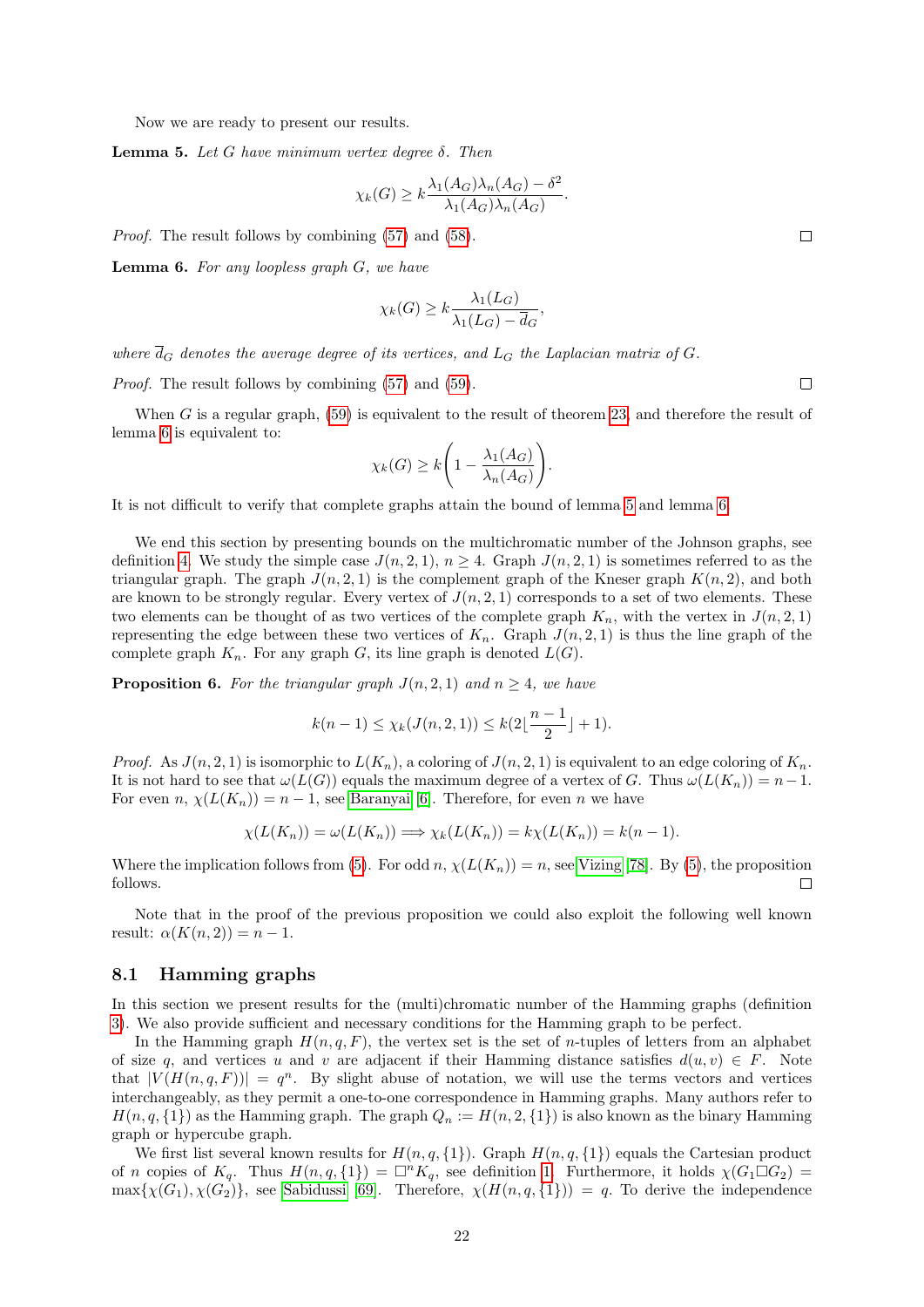number of  $H(n, q, \{1\})$ , we proceed as follows. Let  $S \subset V$  be a stable set of  $H(n, q, \{1\})$ . Then  $\lim_{u,v\in S, u\neq v} d(u,v) \geq 2$ . From coding theory, the Singleton bound [\(Singleton \[73\]](#page-27-13)) is an upper bound on the maximum number of codes of length  $n$ , using an alphabet of size  $q$ , such that a Hamming distance between any two codes is at least two. In particular, from the Singleton bound we have  $\alpha(H(n, q, \{1\})) \leq q^{n-1}$ .

To show that  $\alpha(H(n, q, \{1\})) \geq q^{n-1}$ , we construct an independent set in the Hamming graph of size  $q^{n-1}$ , by a construction employed in [\[73\]](#page-27-13). Consider all the vectors in  $(\mathbb{Z}/q\mathbb{Z})^n$  for which the coordinates sum to some  $x \in \mathbb{Z}/q\mathbb{Z}$ . By symmetry, there exist  $q^{n-1}$  vectors satisfying this condition. Note that any two different vectors satisfying this condition must differ in at least two positions, which implies they are not adjacent. Thus,  $\alpha(H(n, q, \{1\})) \geq q^{n-1}$  and combined with the Singleton bound, this gives  $\alpha(H(n, q, \{1\})) = q^{n-1}.$ 

To the best of our knowledge, the following results are not known in the literature.

<span id="page-22-1"></span>Lemma 7. For  $k \leq q^n$ ,  $\chi_k(H(n,q,\{1\})) = kq$ .

*Proof.* Let us denote  $H = H(n, q, \{1\})$ . Consider the vectors in H for which the first entry ranges from 0 up to and including  $q - 1$ , while the other entries equal 0. This gives a clique of size q and since  $\omega(H) \leq \chi(H) = q$ , we have  $\omega(H) = q$ . From [\(5\)](#page-3-3), it follows the result.  $\Box$ 

The proof of lemma [7](#page-22-1) relies on the fact that  $\omega(H) = \chi(H)$ , or equivalently, that  $H(n, q, \{1\})$  is a weakly perfect graph. In general, for any weakly perfect graph G

<span id="page-22-0"></span>
$$
\omega(G) = \chi(G) \Longrightarrow \chi_k(G) = k\chi(G). \tag{60}
$$

This gives rise to the question for which values of q and n the graph  $H(n, q, \{1\})$  is perfect. The strong perfect graph theorem states that a graph is perfect if and only if it does not contain  $C_{2n+1}$  or  $\overline{C}_{2n+1}$  as induced subgraphs, for all  $n > 1$ .

**Proposition 7.** The Hamming graph  $H(n, q, \{1\})$  is a perfect graph if and only if  $n \leq 2$  or  $q \leq 2$ .

*Proof.* Denote  $H(n,q) = H(n,q,\{1\})$ . Graph  $H(1,q)$  is  $K_q$ , which is clearly a perfect graph. Graph  $H(2, q)$  is a lattice graph, or Rook's graph, which is also a perfect graph. Graph  $H(n, 1)$  is a single vertex and thus also perfect. Lastly, graph  $H(n, 2)$  is bipartite and thus perfect. For  $q \geq 3$ , the following vectors from  $H(3, q)$  form  $C_7$ :

| $\lceil 0 \rceil$                      |  |                                                                                                                                               |   |                 |   |   |                   |  |
|----------------------------------------|--|-----------------------------------------------------------------------------------------------------------------------------------------------|---|-----------------|---|---|-------------------|--|
| $\begin{bmatrix} 0 \\ 0 \end{bmatrix}$ |  | $\, , \, \bigl \,0\,\bigr \, \,, \, \bigl \,1\,\bigr \, \,, \, \bigl \,1\,\bigr \, \,, \, \bigl \,1\,\bigr \, \,, \, \bigl \,0\,\bigr \, \,,$ |   |                 |   |   | $\vert 0 \vert$ . |  |
|                                        |  |                                                                                                                                               | 0 | $\vert 1 \vert$ | 1 | 1 | $1\vert$          |  |

Then by the strong perfect graph theorem,  $H(3, q)$  is not perfect. An odd cycle in  $H(n, q)$  for general  $n, q \geq 3$  is obtained by simply adjoining zeros to the above vectors such that they become *n*-dimensional.  $\Box$ 

As  $H(n, q, \{f\})$  is edgeless for  $f > n$ , we consider the extremal case  $H(n, q, \{n\})$  for  $n > 1$ . Note that  $H(1, q, \{1\}) = K_q$ . Graph  $H(n, q, \{n\})$  can by described by use of the tensor product of graphs (see definition [1\)](#page-2-2). In particular, we have that  $H(n, q, \{n\}) = \otimes^n K_q$ .

Since all the edges of  $G_1 \otimes G_2$  also appear in  $G_1 \circ G_2$ , it follows that  $\chi(G_1 \otimes G_2) \leq \chi(G_1 \circ G_2)$ . Moreover, by [Hedetniemi \[39\]](#page-25-18), we have

<span id="page-22-2"></span>
$$
\chi(G_1 \otimes G_2) \le \min\{\chi(G_1), \chi(G_2)\}.\tag{61}
$$

Hedetniemi's conjecture states that [\(61\)](#page-22-2) holds with equality. The conjecture was recently disproved by [Shitov \[72\]](#page-27-14). Inequality [\(61\)](#page-22-2) implies that  $\chi(\otimes^n K_q) \leq q$ .

The vectors i·1 for  $0 \le i \le q-1$  form a clique of size q in graph  $H(n, q, \{n\})$ . Thus  $q \le \omega(H(n, q, \{n\}))$ . Now, from this inequality and  $\chi(\otimes^n K_q) \leq q$  it follows that  $\chi(H(n, q, \{n\})) = q$ . Using [\(5\)](#page-3-3) or [\(60\)](#page-22-0), we find  $\chi_k(H(n, q, \{n\})) = kq$ . The coloring of these tensor products of graphs has been previously considered by Greenwell and Lovász [32], where they also proved this result.

Let us now define  $f^+ := \{i \in \mathbb{N} | f \leq i\}$ . The Hamming graph  $H(n, q, f^+)$  has been studied by [El Rouayheb et al. \[21\]](#page-24-19) among others. They show that, under some condition on the parameters  $n, q$ and f,  $\chi(H(n,q, f^+)) = q^{n-f+1}$ . We extend this result to multicoloring in the following proposition.

<span id="page-22-3"></span>**Proposition 8.** For  $q \ge n - f + 2$  and  $1 \le f \le n$ , we have  $\chi_k(H(n, q, f^+)) = kq^{n-f+1}$ .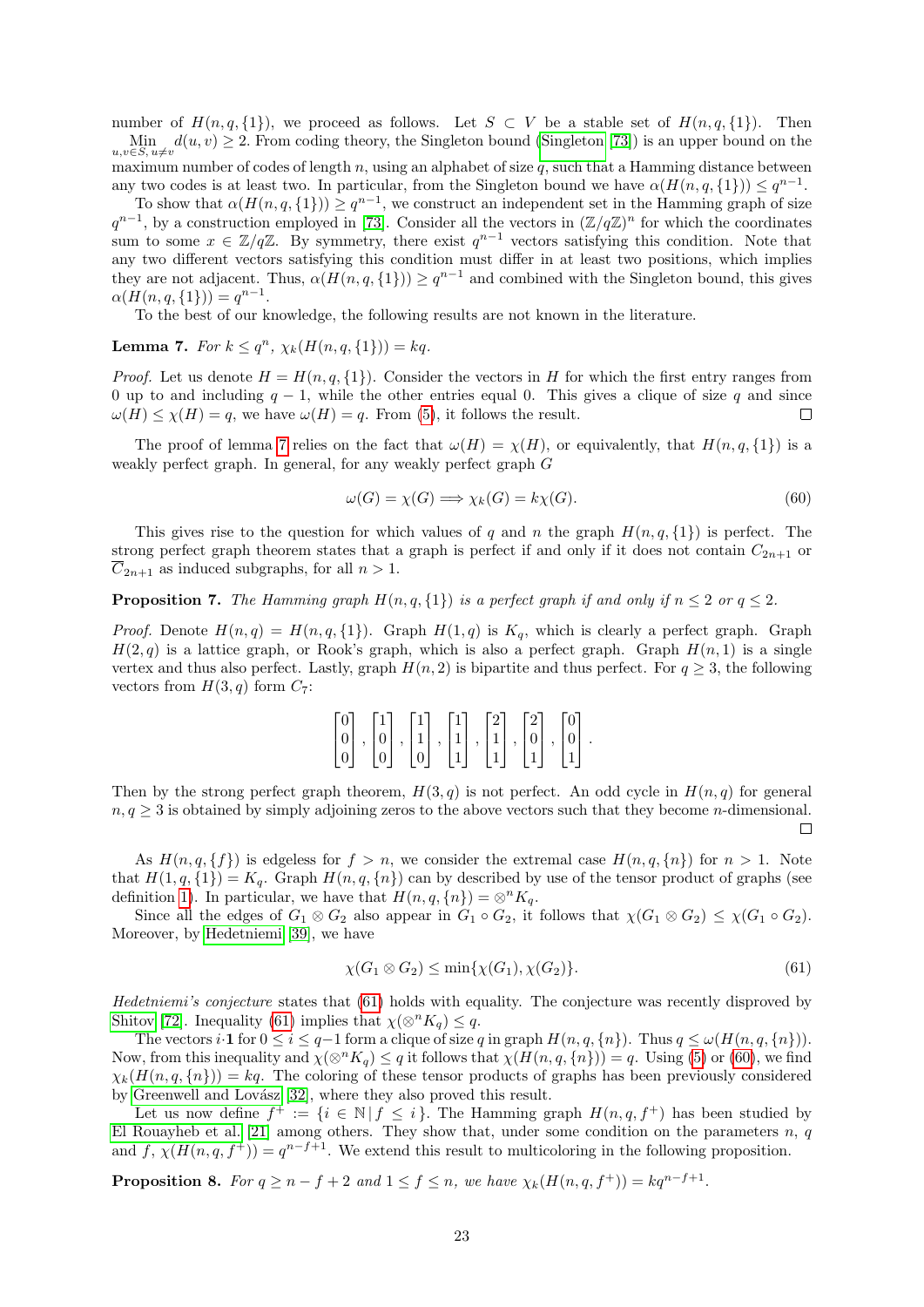*Proof.* For parameters n, q and f satisfying the conditions of the proposition, it is known (cf. [\[23\]](#page-25-20)) that  $\alpha(H(n,q,f^+)) = q^{f-1}$ . By [\(5\)](#page-3-3) and [\(57\)](#page-20-2), the proposition follows.  $\Box$ 

Binary Hamming graphs  $H(n, 2, \{f\}), f \leq d$  form another interesting case. Recall that the Hamming weight of a vector is its Hamming distance to the zero vector, and that the Hamming graphs are vertextransitive.

<span id="page-23-2"></span>**Theorem 26.** For all  $d \in \mathbb{N}$ , f odd and  $f \leq d$ ,  $\chi_k(H(n, 2, \{f\})) = 2k$ .

*Proof.* Let  $d, f \in \mathbb{N}$ , f odd and  $f \leq d$ . Consider the zero vector in  $H(n, 2, \{f\})$ . Note that every vector adjacent (orthogonal) to the zero vector has an odd Hamming weight. By vertex transitivity, all vectors of even Hamming weight only have vectors of odd Hamming weight as neighbors. Similarly, vectors of odd Hamming weight only have vectors of even Hamming weight as neighbors. Graph  $H(n, 2, \{f\})$  is thus bipartite, which, combined with [\(5\)](#page-3-3), proves the theorem.  $\Box$ 

It readily follows the following results for orthogonality graphs.

**Corollary 26.1.** Let  $\Omega_{4n+2}$   $(n \in \mathbb{N})$  be the orthogonality graph. Then,  $\chi_k(\Omega_{4n+2}) = 2k$ .

*Proof.* Graph  $\Omega_{4n+2}$  is isomorphic to  $H(4n+2, 2, \{2n+1\})$ . This corollary is thus a special case of theorem [26.](#page-23-2)  $\Box$ 

## 9 Conclusion

In this paper we study the generalized  $\vartheta$ -number for highly symmetric graphs and beyond. The parameter  $\vartheta_k(G)$  generalizes the concept of the famous  $\vartheta$ -number that was introduced by Lovász [54]. Since  $\vartheta_k(G)$ is sandwiched between the  $\alpha_k(G)$  and  $\chi_k(\overline{G})$  it serves as a bound for both graph parameters.

Several results in this paper are not restricted to highly symmetric graphs. In particular, the results in section [2,](#page-3-0) section [3](#page-4-0) and section [4.](#page-7-0) In section [2](#page-3-0) we present in an elegant way a known result that  $\vartheta_k(G)$  is a lower bound for  $\chi_k(\overline{G})$ . Another lower bound for  $\chi_k(\overline{G})$  is  $k\vartheta(G)$ , see [\(9\)](#page-3-6). The inequality (9) is rather counter-intuitive since it is more difficult to compute  $\vartheta_k(G)$  than  $\vartheta(G)$ , while  $k\vartheta(G)$  provides a better bound for the k-th chromatic number. However, the generalized  $\vartheta$ -number can also be used to compute lower bounds for the (classical) chromatic number of a graph, see section [5.2.](#page-12-0)

In section [3](#page-4-0) we show that the series  $(\vartheta_k(G))_k$  is increasing and bounded above by the order of G (proposition [2](#page-4-2) and theorem [7\)](#page-5-0), and that the increments of the series can be arbitrarily small (theorem [8\)](#page-5-1). Section [4](#page-7-0) provides bounds for  $\vartheta_k(G)$  where G is the graph strong graph product of two graphs (theorem [9\)](#page-7-1) and the graph disjunction product of two graphs (theorem [10\)](#page-7-2).

Sections [5,](#page-8-0) [6](#page-14-0) and [7](#page-18-0) consider highly symmetric graphs. We derive closed from expressions for the generalized  $\vartheta$ -number on cycles (theorem [12\)](#page-9-2), Kneser graphs (theorem [16\)](#page-11-0), Johnson graphs (theorem [17\)](#page-12-1), strongly regular graphs (theorem [19\)](#page-14-3), among other results. It is known that  $\vartheta(K_k \Box G)$  and  $\vartheta_k(G)$ provide upper bounds on  $\alpha_k(G)$ . However, it is more computationally demanding to compute  $\vartheta(K_k \Box G)$ than  $\vartheta_k(G)$ . We show that for graphs that are both edge-transitive and vertex-transitive as well as for strongly regular graphs it suffices to solve  $\vartheta_k(G)$ , see theorem [18](#page-14-1) and theorem [20.](#page-17-0) However, the gap between  $\vartheta_k(G)$  and  $\vartheta(K_k \Box G)$  can be arbitrarily large (proposition [4\)](#page-13-5). Section [7](#page-18-0) presents results for  $\vartheta_k(G)$  and  $\chi_k(G)$  on orthogonality graphs.

Bounds on the  $k$ -th chromatic number of various graphs are given in section [8.](#page-19-0) In particular, bounds on the product and sum of  $\chi_k(G)$  and  $\chi_k(\overline{G})$  are presented in theorem [21.](#page-19-5) Lemma [7,](#page-22-1) proposition [8](#page-22-3) and theorem [26](#page-23-2) provide the multichromatic number for several Hamming graphs, while proposition [6](#page-21-3) provides bounds for the multichromatic number on triangular graphs.

## References

- <span id="page-23-1"></span>[1] H Abdo and D Dimitrov. The total irregularity of graphs under graph operations. Miskolc Mathematical Notes, 15(1):3–17, 2014.
- <span id="page-23-0"></span>[2] L. Addario-Berry, W.S. Kennedy, A. D. King, Z. Li, and B. Reed. Finding a maximum-weight induced k−partite subgraph of an i−triangulated graph. Discrete Applied Mathematics, 158(7):765  $-770, 2010.$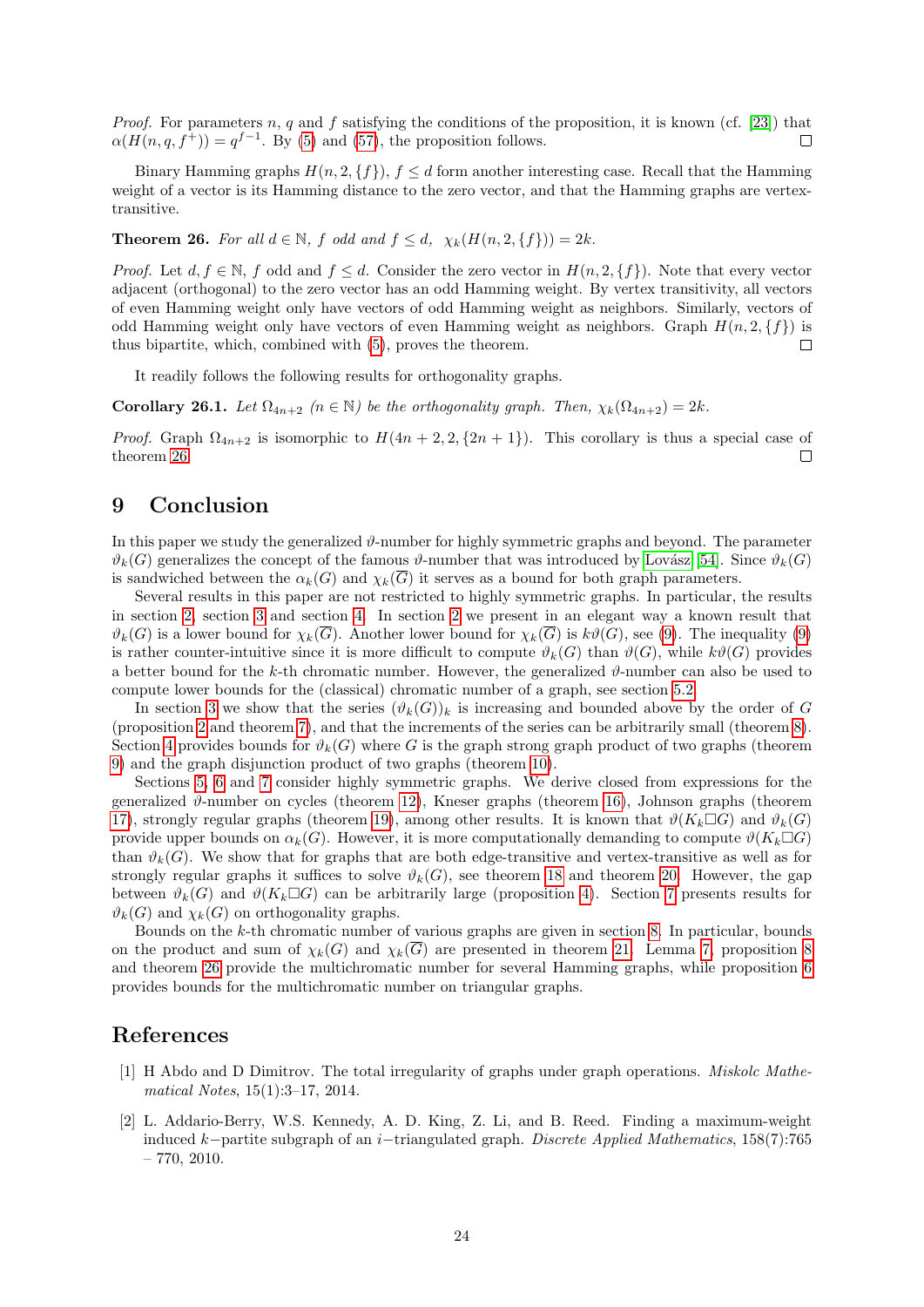- <span id="page-24-5"></span>[3] F. Alizadeh. Interior point methods in semidefinite programming with applications to combinatorial optimization. SIAM Journal on Optimization, 5(1):13–51, 1995.
- <span id="page-24-2"></span>[4] K Appel and W Haken. Every planar map is four colorable. Part I: Discharging. Illinois Journal of Mathematics, 21(3):429–490, 1977.
- <span id="page-24-7"></span>[5] Christine Bachoc, Arnaud Pêcher, and Alain Thiéry. On the theta number of powers of cycle graphs. Combinatorica, 33(3):297–317, 2013.
- <span id="page-24-18"></span>[6] Zsolt Baranyai. On the factorization of the complete uniform hypergraphs. In Infinite and finite sets (Proc. Intern. Coll. Keszthely, A. Hajnal, R. Rado, V.T. Sós, eds.), pages 91–108. Bolyai J. Mat. Társulat, Budapest North-Holland, Amsterdam, 1975.
- <span id="page-24-11"></span>[7] Frank Boesch and Ralph Tindell. Circulants and their connectivities. Journal of Graph Theory, 8 (4):487–499, 1984.
- <span id="page-24-17"></span>[8] Robert C Brigham and Ronald D Dutton. Generalized k-tuple colorings of cycles and other graphs. Journal of Combinatorial Theory, Series B, 32(1):90–94, 1982.
- <span id="page-24-8"></span>[9] Valentin Brimkov. Algorithmic and explicit determination of the Lovász number for certain circulant graphs. Discrete Applied Mathematics, 155(14):1812–1825, 2007.
- <span id="page-24-9"></span>[10] Valentin E Brimkov, Bruno Codenotti, Valentino Crespi, and Mauro Leoncini. On the Lovász number of certain circulant graphs. In Gian Carlo Bongiovanni, Giorgio Gambosi, and Rossella Petreschi, editors, Algorithms and Complexity, 4th Italian Conference, CIAC 2000, Rome, Italy, March 2000, Proceedings, volume 1767 of Lecture Notes in Computer Science, pages 291–305. Springer, 2000.
- <span id="page-24-13"></span>[11] Andries E Brouwer, Arjeh M Cohen, and Arnold Neumaier. Distance-regular graphs. Berlin; New York: Springer-Verlag, 1989.
- <span id="page-24-6"></span>[12] Manoel Campêlo, Ricardo C Corrêa, Phablo FS Moura, and Marcio C Santos. On optimal k-fold colorings of webs and antiwebs. Discrete Applied Mathematics, 161(1-2):60–70, 2013.
- <span id="page-24-0"></span>[13] Gregory J Chaitin. Register allocation & spilling via graph coloring. ACM Sigplan Notices, 17(6): 98–101, 1982.
- <span id="page-24-4"></span>[14] TH Hubert Chan, Kevin L Chang, and Rajiv Raman. An SDP primal-dual algorithm for approximating the Lovász-theta function. In 2009 IEEE International Symposium on Information Theory, Korea (South), pages 2808–2812. IEEE, 2009.
- <span id="page-24-15"></span>[15] Li-Chien Chang. The uniqueness and nonuniqueness of the triangular association scheme. Science Record, 3:604–613, 1959.
- <span id="page-24-12"></span>[16] Bor-Liang Chen and Ko-Wei Lih. Hamiltonian uniform subset graphs. Journal of Combinatorial Theory, Series B, 42(3):257–263, 1987.
- <span id="page-24-14"></span>[17] Vásek Chvátal. Edmonds polytopes and a hierarchy of combinatorial problems. Discrete Mathematics, 4(4):305–337, 1973.
- <span id="page-24-1"></span>[18] Daniel W Cranston and Landon Rabern. Planar graphs are 9/2-colorable. Journal of Combinatorial Theory, Series B, 133:32–45, 2018.
- <span id="page-24-10"></span>[19] Valentino Crespi. Exact formulae for the Lovász theta function of sparse circulant graphs. SIAM Journal on Discrete Mathematics, 17(4):670–674, 2004.
- <span id="page-24-16"></span>[20] Etienne de Klerk and Dmitrii V Pasechnik. A note on the stability number of an orthogonality graph. European Journal of Combinatorics, 28(7):1971–1979, 2007.
- <span id="page-24-19"></span>[21] Salim Y El Rouayheb, Costas N Georghiades, Emina Soljanin, and Alex Sprintson. Bounds on codes based on graph theory. In 2007 IEEE International Symposium on Information Theory, Nice, France, pages 1876–1879. IEEE, June, 2007.
- <span id="page-24-3"></span>[22] P. Fouilhoux and A. R. Mahjoub. Solving VLSI design and DNA sequencing problems using bipartization of graphs. Computational Optimization and Applications, 51(2):749–781, 2012.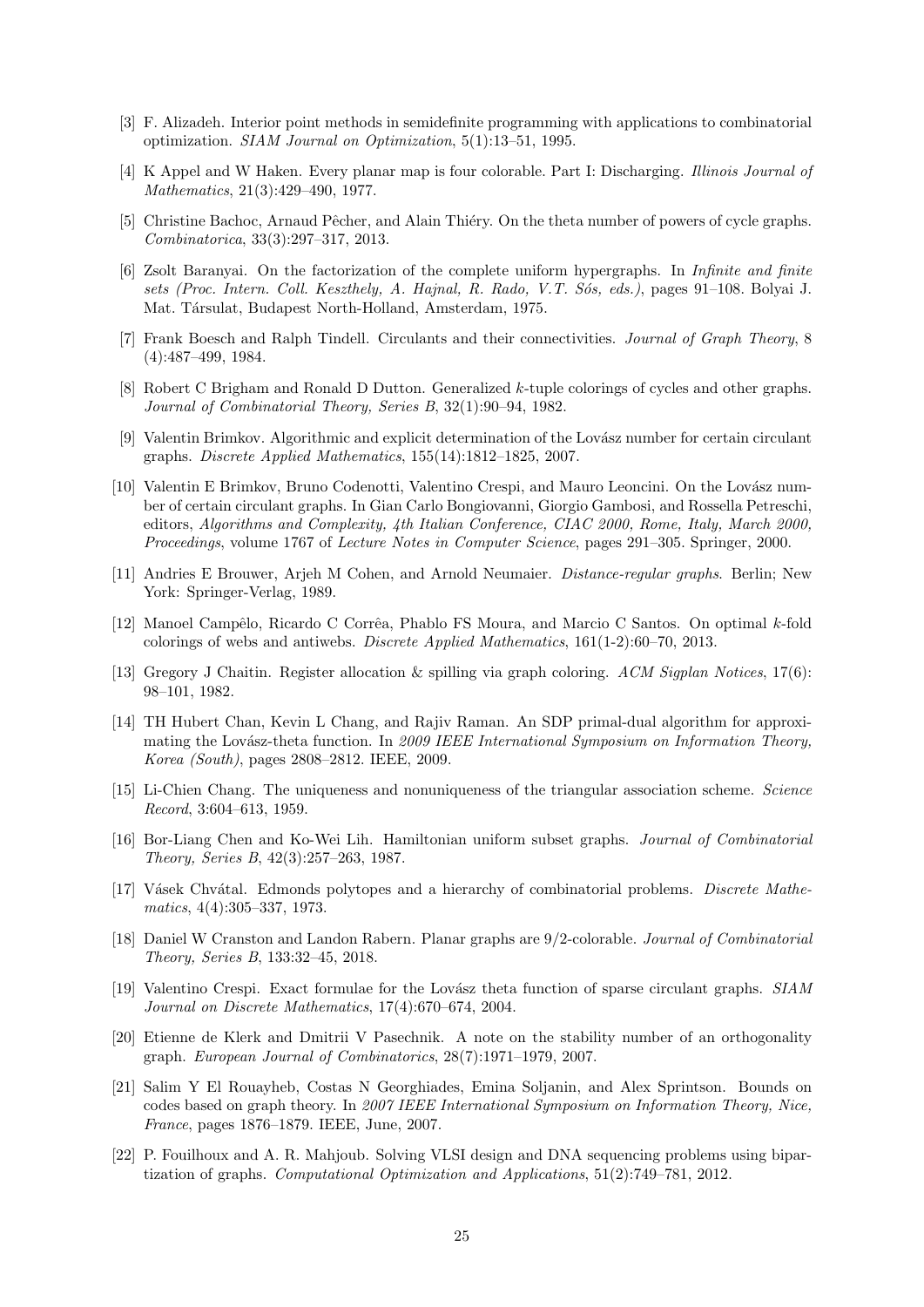- <span id="page-25-20"></span>[23] Peter Frankl and Norihide Tokushige. The Erdős–Ko–Rado theorem for integer sequences. Combinatorica, 19(1):55–63, 1999.
- <span id="page-25-3"></span>[24] Z. Füredi and P. Frankl. Extremal problems concerning Kneser graphs. *Journal of Combinatorial* Theory, Series B, 40(3):270–284, 1986.
- <span id="page-25-13"></span>[25] Viktor Galliard. Classical pseudo telepathy and coloring graphs. Diploma Thesis, ETH Zurich, 2001. Available at [http://math.galliard.ch/Cryptography/Papers/PseudoTelepathy/](http://math.galliard.ch/Cryptography/Papers/PseudoTelepathy/SimulationOfEntanglement.pdf) [SimulationOfEntanglement.pdf](http://math.galliard.ch/Cryptography/Papers/PseudoTelepathy/SimulationOfEntanglement.pdf).
- <span id="page-25-11"></span>[26] Viktor Galliard, Alain Tapp, and Stefan Wolf. The impossibility of pseudotelepathy without quantum entanglement. In IEEE International Symposium on Information Theory, 2003. Proceedings, Yokohama, Japan, page 457. IEEE, 29 June - 4 July, 2003.
- <span id="page-25-1"></span>[27] Rajiv Gandhi, Magnús M Halldórsson, Guy Kortsarz, and Hadas Shachnai. Improved bounds for sum multicoloring and scheduling dependent jobs with minsum criteria. In *International Workshop* on Approximation and Online Algorithms, pages 68–82. Springer, 2004.
- <span id="page-25-8"></span>[28] K. Gatermann and P.A. Parrilo. Symmetry groups, semidefinite programs, and sums of squares. Journal of Pure and Applied Algebra, 192:95–128, 2004.
- <span id="page-25-6"></span>[29] Dennis Geller and Saul Stahl. The chromatic number and other functions of the lexicographic product. Journal of Combinatorial Theory, Series B, 19(1):87–95, 1975.
- <span id="page-25-12"></span>[30] Chris D Godsil and Michael W Newman. Coloring an orthogonality graph. SIAM Journal on Discrete Mathematics, 22(2):683–692, 2008.
- <span id="page-25-17"></span>[31] Chris D Godsil and Mike W Newman. Eigenvalue bounds for independent sets. *Journal of Combi*natorial Theory, Series B, 98(4):721–734, 2008.
- <span id="page-25-19"></span>[32] Don Greenwell and László Lovász. Applications of product colouring. Acta Mathematica Academiae Scientiarum Hungarica, 25(3-4):335–340, 1974.
- <span id="page-25-4"></span>[33] Martin Grötschel, László Lovász, and Alexander Schrijver. The ellipsoid method and its consequences in combinatorial optimization. Combinatorica, 1(2):169–197, 1981.
- <span id="page-25-9"></span>[34] Nebojša Gvozdenović. Approximating the stability number and the chromatic number of a graph via semidefinite programming. PhD thesis, Universiteit van Amsterdam, 2008.
- <span id="page-25-5"></span>[35] Nebojša Gvozdenović and Monique Laurent. The operator  $\Psi$  for the chromatic number of a graph. SIAM Journal on Optimization, 19(2):572–591, 2008.
- <span id="page-25-16"></span>[36] W. H. Haemers. Eigenvalue techniques in design and graph theory. PhD thesis, (T.H. Eindhoven, 1979) = Math. Centr. Tract 121 (Amsterdam, 1980), Reidel, Dordrecht, 1980.
- <span id="page-25-10"></span>[37] Willem Haemers. An upper bound for the Shannon capacity of a graph. In Colloq. Math. Soc. János Bolyai, volume 25, pages 267–272, 1978.
- <span id="page-25-2"></span>[38] Magnús M Halldórsson and Guy Kortsarz. Multicoloring: Problems and techniques. In Jiří Fiala, Václav Koubek, and Jan Kratochvíl, editors, Mathematical Foundations of Computer Science 2004, pages 25–41, Berlin, Heidelberg, 2004. Springer Berlin Heidelberg.
- <span id="page-25-18"></span>[39] Stephen T Hedetniemi. Homomorphisms of graphs and automata. Technical report, Michigan univ Ann Arbor Communication Sciences Program, 1966.
- <span id="page-25-0"></span>[40] AJW Hilton, R Rado, and SH Scott. A (< 5)-colour theorem for planar graphs. Bulletin of the London Mathematical Society, 5(3):302–306, 1973.
- <span id="page-25-15"></span>[41] A.J. Hoffman. On eigenvalues and colorings of graphs. In B. Harris, editor, Graph Theory and its Applications, pages 79–91. Academic Press, New York, 1970.
- <span id="page-25-7"></span>[42] Roger A Horn and Charles R Johnson. Topics in Matrix Analysis. Cambridge University Press, 1994.
- <span id="page-25-14"></span>[43] Ferdinand Ihringer and Hajime Tanaka. The independence number of the orthogonality graph in dimension  $2^k$ . *Combinatorica*,  $39(6)$ :1425-1428, 2019.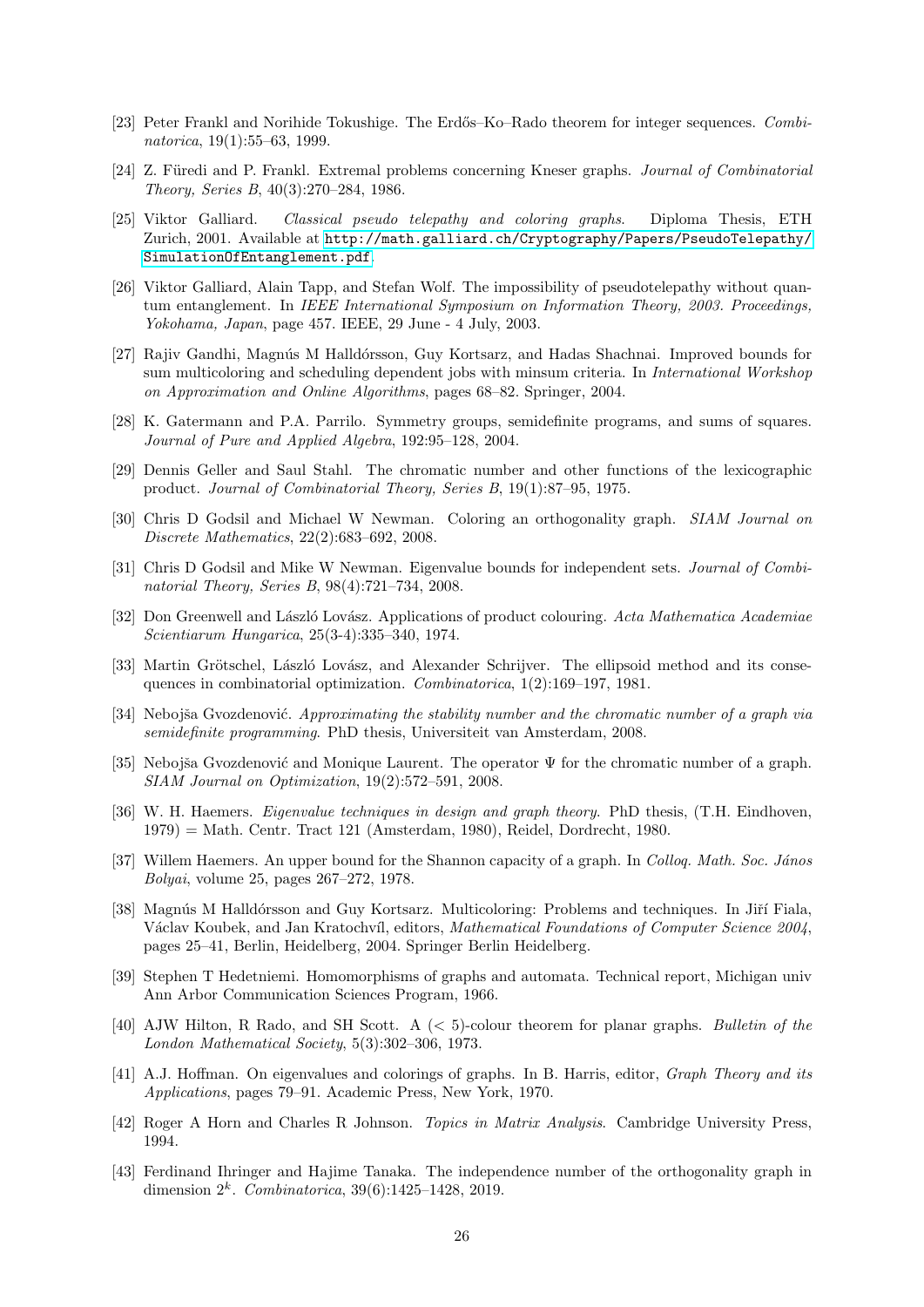- <span id="page-26-15"></span>[44] Sandi Klavžar. Coloring graph products—a survey. *Discrete Mathematics*, 155(1-3):135–145, 1996.
- <span id="page-26-18"></span>[45] M Kneser. Aufgabe 300, jahresbericht. Deutschen Math. Ver, 58(2), 1955.
- <span id="page-26-11"></span>[46] Donald E Knuth. The sandwich theorem. The Electronic Journal of Combinatorics, 1(1):A1, 1994.
- <span id="page-26-5"></span>[47] A.M.C.A. Koster and M. Scheffel. A routing and network dimensioning strategy to reduce wavelength continuity conflicts in all-optical networks. In Proceedings of INOC 2007, International Network Optimization Conference, Spa, Belgium, April 22-25, 2007.
- <span id="page-26-14"></span>[48] Olga Kuryatnikova, Renata Sotirov, and Juan Vera. The maximum k-colorable subgraph problem and related problems. INFORMS Journal on Computing (accepted), 2021. https://arxiv.org/abs/2001.09644v3.
- <span id="page-26-4"></span>[49] J.M. Lewis and M. Yannakakis. The node-deletion problem for hereditary properties is NP-complete. Journal of Computer and System Sciences, 20:219–230, 1980.
- <span id="page-26-1"></span>[50] Wensong Lin. Multicoloring and Mycielski construction. Discrete Mathematics, 308(16):3565–3573, 2008.
- <span id="page-26-2"></span>[51] Wensong Lin, Daphne Der-Fen Liu, and Xuding Zhu. Multi-coloring the Mycielskian of graphs. Journal of Graph Theory, 63(4):311–323, 2010.
- <span id="page-26-7"></span>[52] R. Lippert, R. Schwartz, G. Lancia, and S. Istrail. Algorithmic strategies for the single nucleotide polymorphism haplotype assembly problem. Briefings in Bioinformatics, 3(1):23–31, 2002.
- <span id="page-26-19"></span>[53] László Lovász. Kneser's conjecture, chromatic number, and homotopy. *Journal of Combinatorial* Theory, Series A, 25(3):319–324, 1978.
- <span id="page-26-10"></span>[54] László Lovász. On the Shannon capacity of a graph. IEEE Transactions on Information theory, 25  $(1):1-7, 1979.$
- <span id="page-26-12"></span>[55] László Lovász. An algorithmic theory of numbers, graphs, and convexity. SIAM, Philadelphia, PA, 1986.
- <span id="page-26-16"></span>[56] Enrico Malaguti and Paolo Toth. An evolutionary approach for bandwidth multicoloring problems. European Journal of Operational Research, 189(3):638–651, 2008.
- <span id="page-26-6"></span>[57] M. Marek-Sadowska. An unconstrained topological via minimization problem for two-layer routing. IEEE Transactions on Computer-Aided Design of Integrated Circuits and Systems, 3(3):184–190, 1984.
- <span id="page-26-3"></span>[58] Dániel Marx. The complexity of tree multicolorings. In Rytter W. Diks K., editor, *Mathematical* Foundations of Computer Science, MFCS, volume 2420, pages 532–542. Lecture Notes in Computer Science, Springer, Berlin, Heidelberg, 2002.
- <span id="page-26-13"></span>[59] Robert J McEliece, Eugene R Rodemich, and Howard C Rumsey Jr. The Lovász bound and some generalizations. J. Combin. Inform. System Sci, 3(3):134–152, 1978.
- <span id="page-26-17"></span>[60] Anuj Mehrotra and Michael A Trick. A branch-and-price approach for graph multi-coloring. In Edward K. Baker, Anito Joseph, Anuj Mehrotra, and Michael A. Trick, editors, Extending the Horizons: Advances in Computing, Optimization, and Decision Technologies, pages 15–29. Springer, Boston, MA, 2007.
- <span id="page-26-8"></span>[61] G. Narasimhan. The maximum k−colorable subgraph problem. PhD thesis, University of Wisconsin-Madison, 1989.
- <span id="page-26-9"></span>[62] Giri Narasimhan and Rachel Manber. A generalization of Lovász sandwich theorem. Technical report, University of Wisconsin-Madison Department of Computer Sciences, 1988.
- <span id="page-26-0"></span>[63] Lata Narayanan. Channel assignment and graph multicoloring. In Ivan Stojmenović, editor, *Hand*book of Wireless Networks and Mobile Computing, chapter 4, pages 71–94. Wiley Online Library, 2002.
- <span id="page-26-20"></span>[64] Michael William Newman. Independent sets and eigenspaces. PhD thesis, University of Waterloo, 2004.